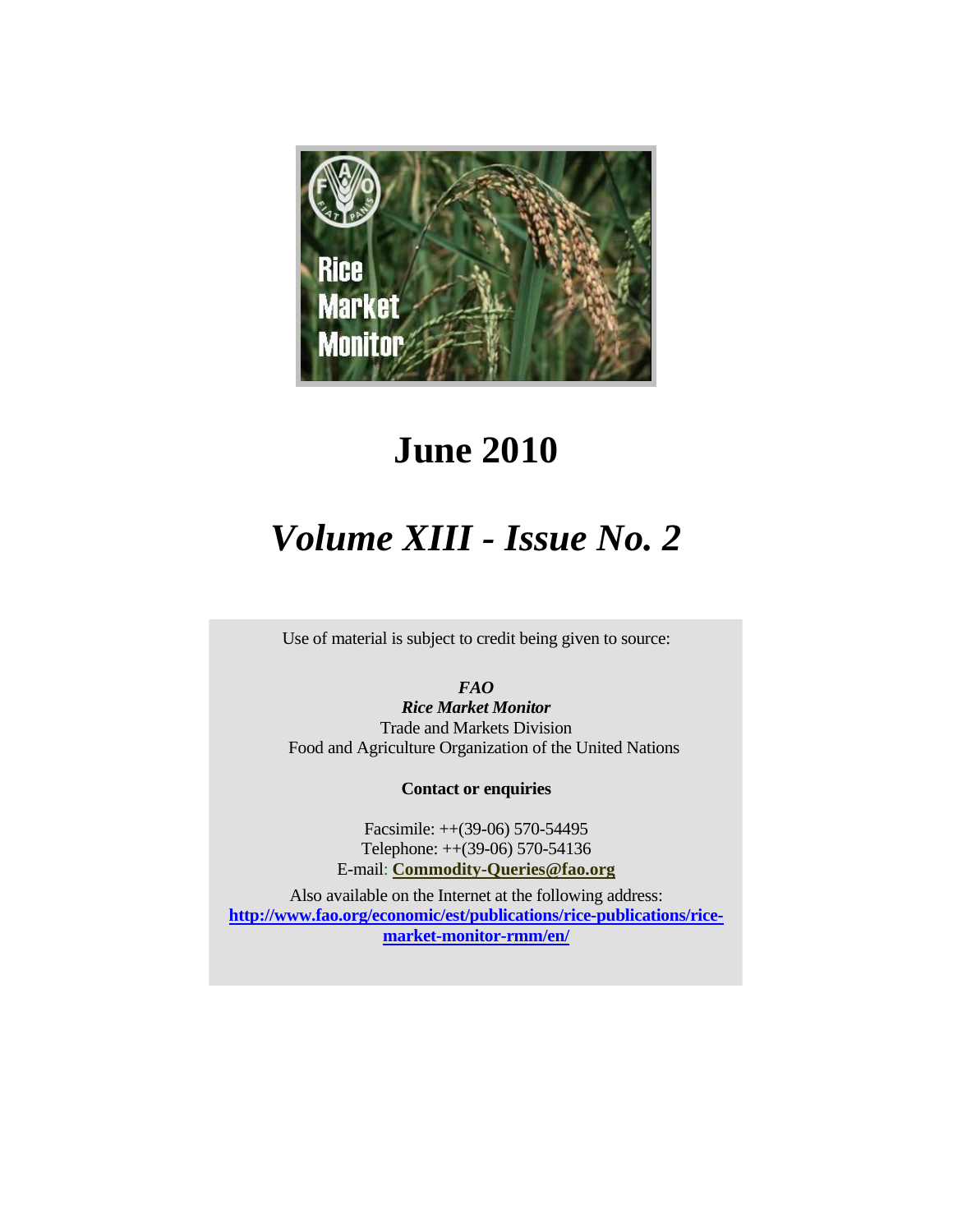#### **ROUND-UP**

- FAO's April forecast of **global paddy production during the 2010 season** has been lowered by 6.0 million tonnes, mainly on account of a deteriorated outlook in several important producing Asian countries along the Mekong river, which have been gripped by drought since the onset of the season. Prospects were also downgraded in Brazil and Peru, but upscaled in the United States. Despite the revision, the current global paddy production forecast of 704.4 million tonnes (470.0 million tonnes, milled basis) is 3.5 percent higher than the poor 2009 estimate and a record. **Asia** is behind much of the expected growth, although this is still tentative, as the final season outcome in the region will very much depend on the unfolding of the monsoon rains. Overall, production in Asia is forecast to rebound by 23.0 million tonnes to 637.3 million tonnes (425.2 million tonnes, milled basis), sustained by a recovery in India and large gains in China (Mainland), but also in Bangladesh, Indonesia, the Philippines and Sri Lanka. On the other hand, Cambodia, the Chinese Province of Taiwan, the Republic of Korea and Myanmar may incur some decline. Unchanged prospects in **Africa**  continue to point to a positive production outturn of 24.8 million tonnes (16.3 million tonnes, milled basis) in 2010, 4 percent above 2009. While output is anticipated to recover somewhat in Egypt, widespread gains are foreseen in western Africa, especially in Mali, Nigeria and Sierra Leone. On the other hand, the outlook remains negative in Southern Africa, where countries such as Madagascar and Malawi may face a contraction. Production forecasts have also been lowered somewhat in **Latin America and the Caribbean**, to reflect downward revisions in Brazil and Peru. Excessive rainfall and storms are much behind a 5 percent year-toyear contraction of production in the region to 26.7 million tonnes (17.8 million tonnes, milled basis). Smaller crops are forecast to be gathered in Bolivia, Brazil, Chile, Cuba, El Salvador, Guatemala, Honduras, Mexico, Nicaragua, Peru and Uruguay, outweighing anticipated gains in Argentina, Colombia, Costa Rica, the Dominican Republic, Ecuador, Panama and Venezuela. In the **other regions,** the United States looks set to harvest a record 2010 paddy crop, but prospects are also positive in the European Union. Although still small relative to pre-drought levels, paddy production is anticipated to increase in Australia.
- FAO has also cut its forecast of **world rice trade in 2010** by 900 000 tonnes to reflect a slow pace of imports to date, in particular from Asian countries, which is affecting most of the major exporters, except Pakistan. Accordingly, trade is now anticipated in the order of 30.4 million tonnes, which would still be 3.8 percent, or 1.1 million tonnes, above the 2009 low level. The anticipated growth is expected to be fuelled by greater **imports** by Bangladesh, Nepal, the Philippines, the United Arab Emirates and Yemen; but also Brazil, the European Union and Madagascar. Conversely, rice purchases by the Islamic Rep. of Iran, Mali, Saudi Arabia, Thailand and Viet Nam may contract over the year. The expansion in globally traded volumes in 2010 is forecast to be met by increased **exports** from Pakistan, which looks set to ship record levels. Argentina, China (Mainland) and the United States are also expected to step-up deliveries. On the other hand, shipments by Viet Nam are foreseen to remain steady and deliveries from Thailand to fall. Policies to restrict rice exports are still limiting outflows from India and Egypt, while low supplies in Brazil and weak demand in Cambodia and Myanmar are forecast to depress their respective shipments.
- **Global rice consumption in 2010-2011** is now forecast to increase to 461 million tonnes, 2 percent above the 2009 level. Consumption of rice as food is expected to grow to 395 million tonnes, or 86 percent of the total. Supplies committed to animal feed are also anticipated to rise to 12.2 million tonnes, while other end-uses of rice may increase to 54.5 million tonnes. Based on these estimates, global per caput rice consumption is now projected to pass from 56.7 kilos in 2009 to 57.0 kilos in 2010, assisted by widespread cuts in retail prices.
- Mainly reflecting changes of production figures over the 2009-2010 season, just concluded, forecasts of **global rice stocks** in 2010 have been raised to 125.1 million tonnes, 1 percent above 2009 and their highest level since 2002. At that level, the stock-to-utilization ratio would fall slightly from 27.4 percent in 2009 to 27.1 in 2010. Rice importing countries are expected to account for all of the increase in world reserves, with inventories held by Bangladesh, Brazil, the European Union, Indonesia and the Islamic Republic of Iran forecast to end larger. By contrast, mainly reflecting significant draw-downs in India, but also in Myanmar, Pakistan and Viet Nam, carryovers in rice exporting countries look set to fall. This would result in a deterioration of the stocks-to-disappearance ratio of the five major rice exporters from 21.5 percent in 2009 to 16.8 percent in 2010, the lowest level since 2006, an indication that the trade situation may become somewhat tighter later during the year.
- After falling steadily since January 2010, **international rice prices** regained some strength in June. This trend was reflected in the FAO All Rice Price Index (2002-2004=100), which passed from 251 in January to 204 in April and 201 in May, before rebounding to 213 in June. While new supplies from secondary crops in major exporting countries and weak import demand were behind the declines of Indica and Aromatic rice prices between April and June, a renewed vigour has characterised the medium-grain, Japonica, market since April. As for the coming months, prices will be greatly influenced by the unfolding of the season in northern hemisphere countries, with the pattern of the monsoon rains over Asia holding particular sway. Government policies and relative currency movements will also very much influence prices as well as the competitiveness of the major market players in the coming months.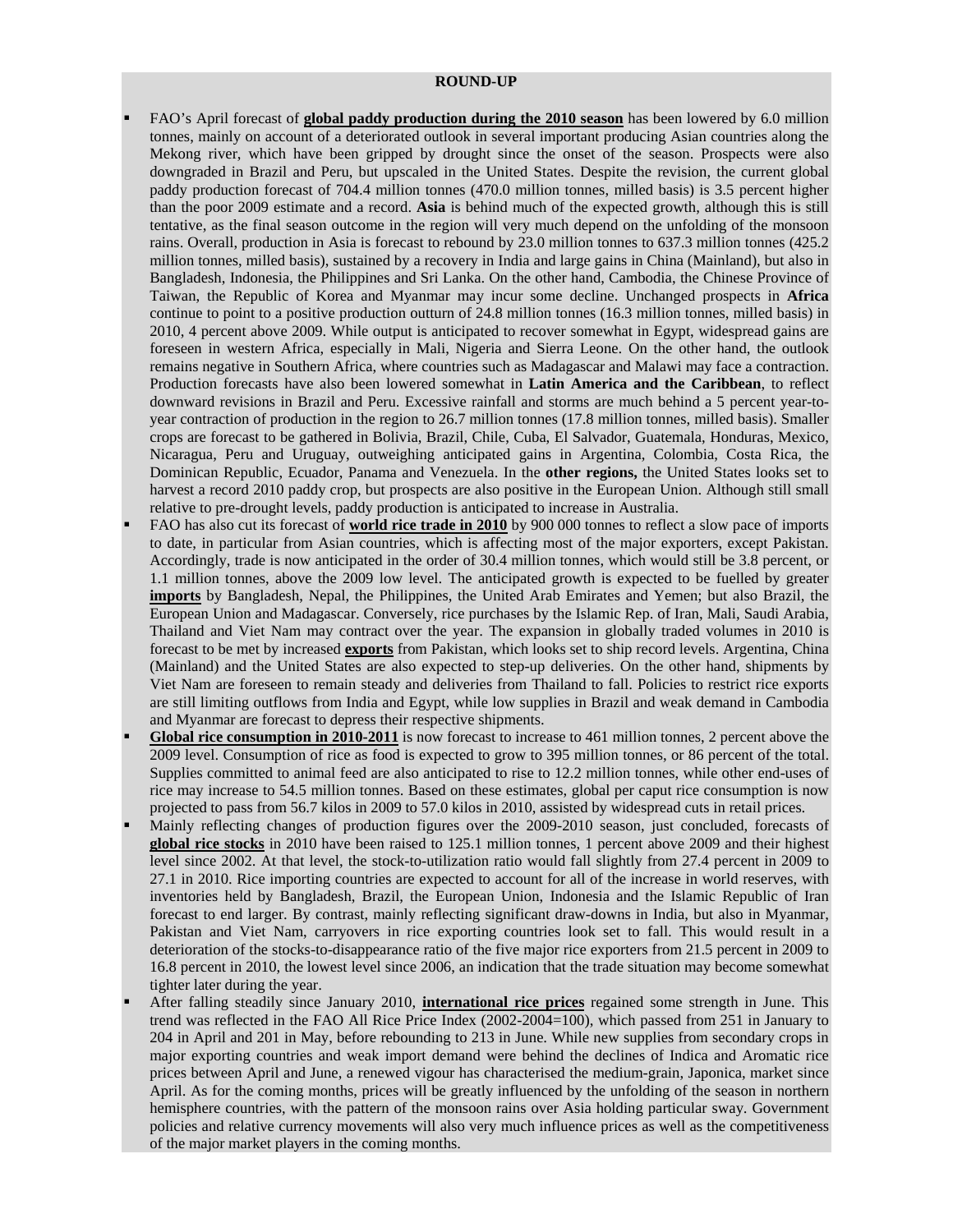#### **INFORMATION UPDATE AS OF 30 JUNE 2010**

#### **I. PRODUCTION**

#### **Global rice production in 2010 downgraded but still forecast at a record**

The **2009** paddy season has come to a close with the harvest of secondary paddy crops in northern hemisphere countries. Following the release of new output figures by several Governments, FAO has upgraded the global production estimate for the full season to 680.4 million tonnes (454.1 million tonnes, milled basis), 500 000 tonnes more than previously reported. Compared with April figures, production estimates are reported higher in Asia, with the most important revision pertaining to India. An upward adjustment of output in the country more than offset downward revisions in Bangladesh, China (Mainland) and the Philippines. Overall, 2009 season remains forecast as the second best in history, with global output falling only 1 percent, or 5.6 million tonnes, below the record crop gathered in 2008.



Meanwhile, a number of major rice producers in South East Asia are currently engaged or are about to launch planting activities of main **2010** crops, coinciding with the arrival of the monsoon rains over the region. The season is more advanced in southern hemisphere countries were main paddy crops have already been gathered.<sup>1</sup> Given the heavy reliance of crops on the performance of the seasonal rains, prospects for the season will still very much depend on the unfolding of the monsoon in Asia. Indeed, while attention has now turned to the increased likelihood of a La Niña event developing over the second half of the year, drought conditions have continued to grip several important producers in the greater Mekong region since the onset of the season. FAO has accordingly downgraded its forecasts of global production during the 2010 season by 6.0 million tonnes to 704.4 million tonnes (470.0 million tonnes, milled basis). The reduction mainly mirrors a deterioration of prospects in

 $\overline{a}$ 

 $1$ <sup>1</sup> The 2010 rice production season normally includes rice from the main paddy crops whose harvests fall in 2010, to which rice from all subsequent secondary crops, if any, is added. In the case of northern hemisphere countries, this principle implies that production in 2010 comprises the main rice crop, which is usually collected in the latter part of the year, plus the volume obtained from the successive secondary crops, commonly harvested in the first half of 2011. In the case of southern hemisphere countries, production in 2010 normally comprises rice from the main paddy crops assembled in the first part of 2010, plus rice from the secondary crops, generally gathered in the latter part of 2010. This approach to assess rice production is applicable to any given season.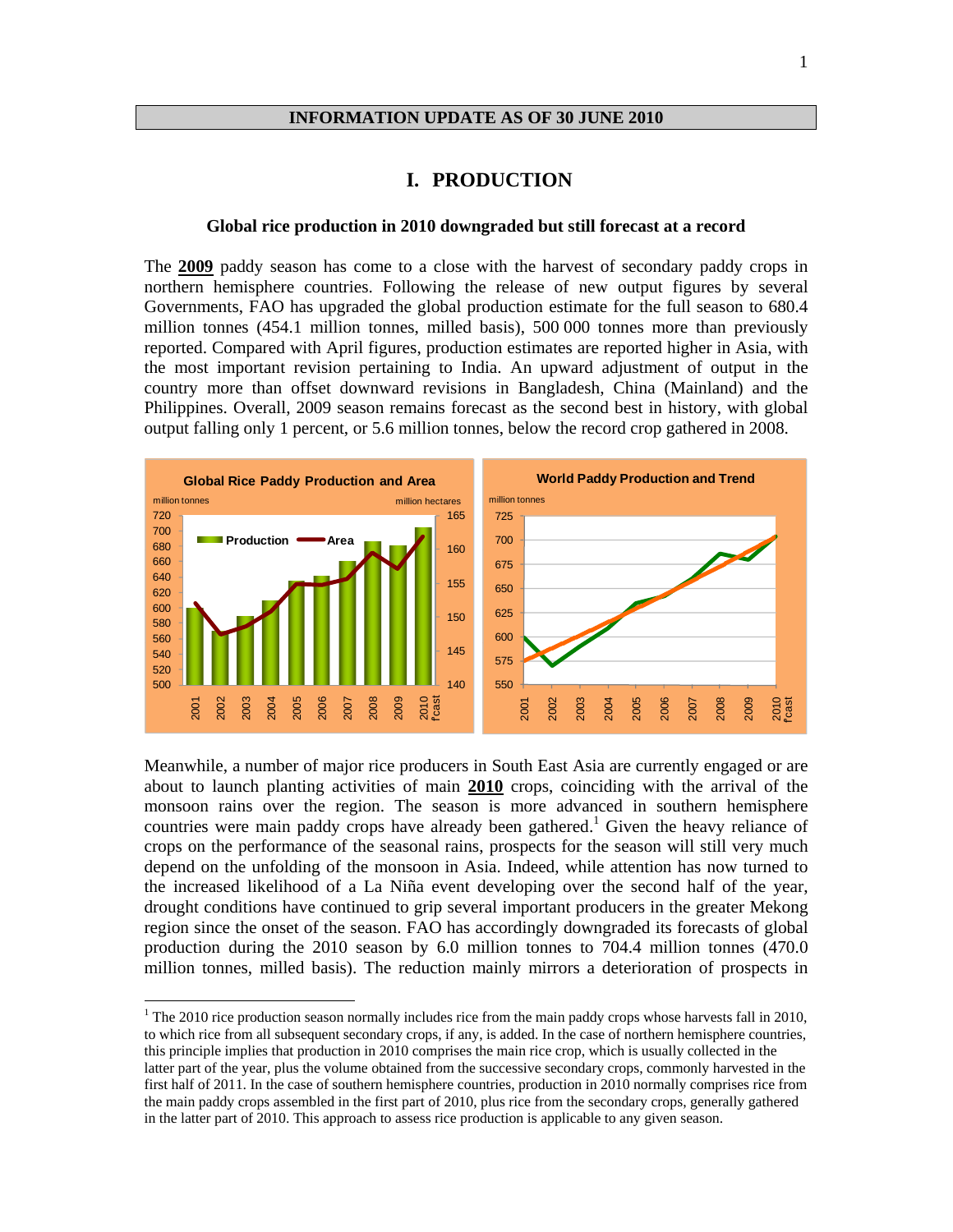Asia, with the most significant downward revisions pertaining Cambodia, China (Mainland), Myanmar, the Philippines and Thailand. By contrast, the 2010 production forecasts were raised for Indonesia, the United States and Viet Nam.

At the current forecast level of 704.4 million tonnes, global paddy production in 2010 would stand 4 percent above the 2009 estimate, and constitute a new production record. The expansion is forecast to be driven by a 3 percent upturn in area sown to paddy to 162 million hectares, while average rice yields are projected to remain virtually steady in the order of 4.4 tonnes per hectare. Asia is anticipated to account for much of the growth over the season, although prospects are also favourable in Africa, North America, Europe and Oceania. Conversely, paddy output in Latin America and the Caribbean looks set to fall.

|                  | April<br>2010<br>f'cast |              | June<br>2010<br>f'cast |              | <b>Revision</b> |                                 | April<br>2010<br>f'cast |              | June<br>2010<br>f'cast |              | <b>Revision</b> |
|------------------|-------------------------|--------------|------------------------|--------------|-----------------|---------------------------------|-------------------------|--------------|------------------------|--------------|-----------------|
| <b>WORLD</b>     | 710.4                   |              | 704.4                  |              | $-6.0$          | Pakistan                        | 10.1                    | F            | 10.2                   | $\mathbf{F}$ | $+0.1$          |
| <b>ASIA</b>      | 643.4                   |              | 637.3                  |              | $-6.1$          | Philippines                     | 17.4                    | F            | 17.0                   | F            | $-0.4$          |
| Bangladesh       | 50.5                    | $\mathbf{F}$ | 50.3                   | $\mathbf{F}$ | $-0.2$          | Thailand                        | 31.6                    | $\mathbf{F}$ | 30.0                   | $\mathbf{F}$ | $-1.6$          |
| Cambodia         | 7.8                     | F            | 5.9                    | G            | $-1.8$          | Viet Nam                        | 38.8                    | $\mathbf{F}$ | 39.1                   | E            | $+0.3$          |
| China (Mainland) | 199.0                   | F            | 197.3                  | $_{\rm F}$   | $-1.7$          | <b>NORTH AMERICA</b>            | 10.8                    |              | 11.1                   |              | $+0.3$          |
| Indonesia        | 64.9                    | G            | 65.2                   | G            | $+0.3$          | <b>United States</b>            | 10.8                    | E            | 11.1                   | G            | $+0.3$          |
| Iraq             | 0.2                     | $\mathbf{F}$ | 0.3                    | $_{\rm F}$   | $+0.1$          | <b>LATIN AMERICA &amp; CAR.</b> | 26.9                    |              | 26.7                   |              | $-0.2$          |
| Malaysia         | 2.5                     | G            | 2.6                    | F            | $+0.1$          | <b>Brazil</b>                   | 11.5                    | G            | 11.4                   | G            | $-0.1$          |
| Myanmar          | 32.0                    | F            | 30.8                   | F            | $-1.2$          | Peru                            | 3.0                     | F            | 2.9                    | F            | $-0.1$          |

#### **A. ASIA**

#### **Prolonged dry-spell along the Mekong River worsens prospects for 2010 season crops in Asia**



Based on the latest figures released by governments, FAO has raised its April estimate of 2009 production in *Asia* by 350 000 tonnes to 614.3 million tonnes (409.9 million tonnes, milled basis). Indeed, the impact of the adverse 2009 monsoon rains on India's final production was officially reckoned to have been less severe than originally foreseen, which has given way to an upward adjustment to output in the country. This more than compensated for less favourable estimates in Bangladesh, China (Mainland) and the Philippines. Compared to the previous season, production in Asia in 2009 is now

gauged to have fallen by only 1 percent below the 2008 record, much of which imputable to India, but also to Nepal, the Philippines and Thailand, while sizeable gains were registered in Bangladesh, China (Mainland), Indonesia the Islamic Republic of Iran and Myanmar.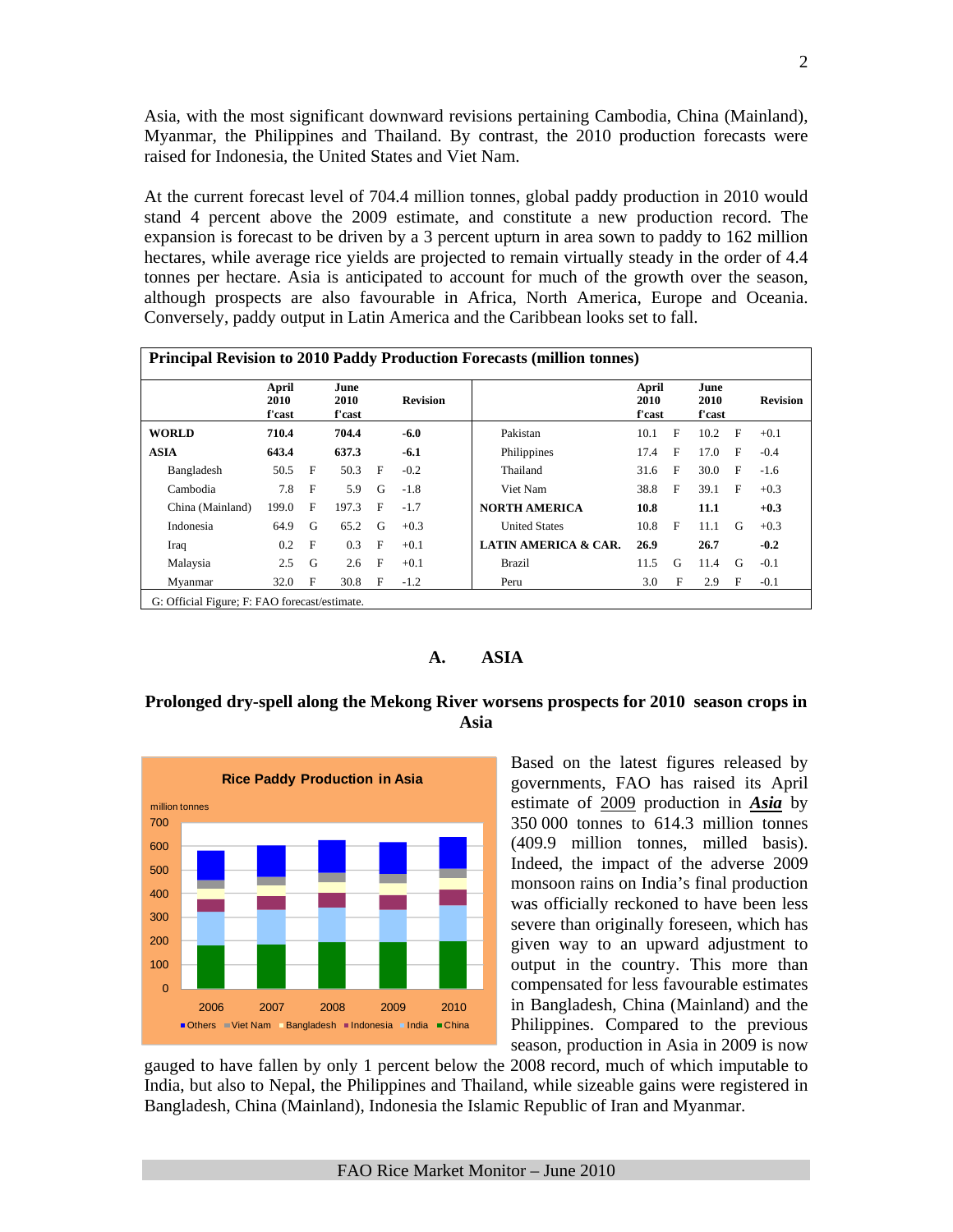Turning to the 2010 paddy season, this has just been launched in several northern hemisphere countries, with the arrival of the monsoon rains, while it is already well advanced in countries south of the equator, where several of them have already gathered their main crops. FAO has downgraded its April forecast of 2010 production in the region by 6.1 million tonnes to 637.3 million tonnes (425.2 million tonnes, milled basis), as a prolonged dry-spell, mainly over the greater Mekong region is hindering crops since the onset of the season. At the current forecast level, however, overall output in the region would stand 4 percent, or 23 million tonnes, above the poor 2009 outcome. Much of the progress would be on account of a recovery in **India** and sustained gains in **China (Mainland),** but larger crops are also expected to be gathered in **Afghanistan, Bangladesh, Indonesia, the Islamic Republic of Iran, Japan, the People's Democratic Republic of Korea, the Lao People's Democratic Republic, Nepal, the Philippines, Sri Lanka, Thailand** and **Viet Nam.** On the other hand, **Cambodia**, the **Chinese Province of Taiwan**, the **Republic of Korea** and **Myanmar** look set to harvest smaller crops.

Planting of 2010 paddy crops was completed in May in **Afghanistan**. Increased availability of water for irrigation from above average precipitation is anticipated to favour plant growth this season. Although damages to crops and infrastructure from floods have also been reported, mainly in northern and central provinces, the overall outlook for the country remains positive, with 740 000 tonnes of paddy forecast to be produced (496 000 tonnes, milled basis), 6 percent above the good 2009 harvest.



In **Bangladesh,** the 2009 season was concluded with the April harvest of Boro paddy. 2009 production is now estimated in the order of 48.6 million tonnes (32.4 million tonnes, milled basis), 4 percent above the 2008 record crop, but 1.3 million tonnes less than previously anticipated. The reduction follows a downward revision of Aman output to 18.3 million tonnes (12.2 million tonnes, milled basis), which is still 5 percent above the previous season's outturn and more than sufficient to compensate for a reduced Aus crop of 2.6 million tonnes (1.7 million tonnes, milled basis). Favourable results were also attained

from the largest irrigated Boro crop, estimated to have expanded by 1.0 million tonnes to 27.8 million tonnes (18.5 million tonnes, milled basis). The good seasonal performance was despite several setbacks incurred, including crop damages inflicted by drought and floods, electrical power shortages and a less than anticipated extension of hybrid seed coverage.

Prospects for the 2010 season, launched with the March-April sowing of the smallest Aus crop, are positive. Assuming average growing conditions, FAO anticipates production to reach 50.3 million tonnes (33.5 million tonnes, milled basis), 3 percent above the 2009 harvest. The Government is reported to have raised its Boro procurement price from Taka 25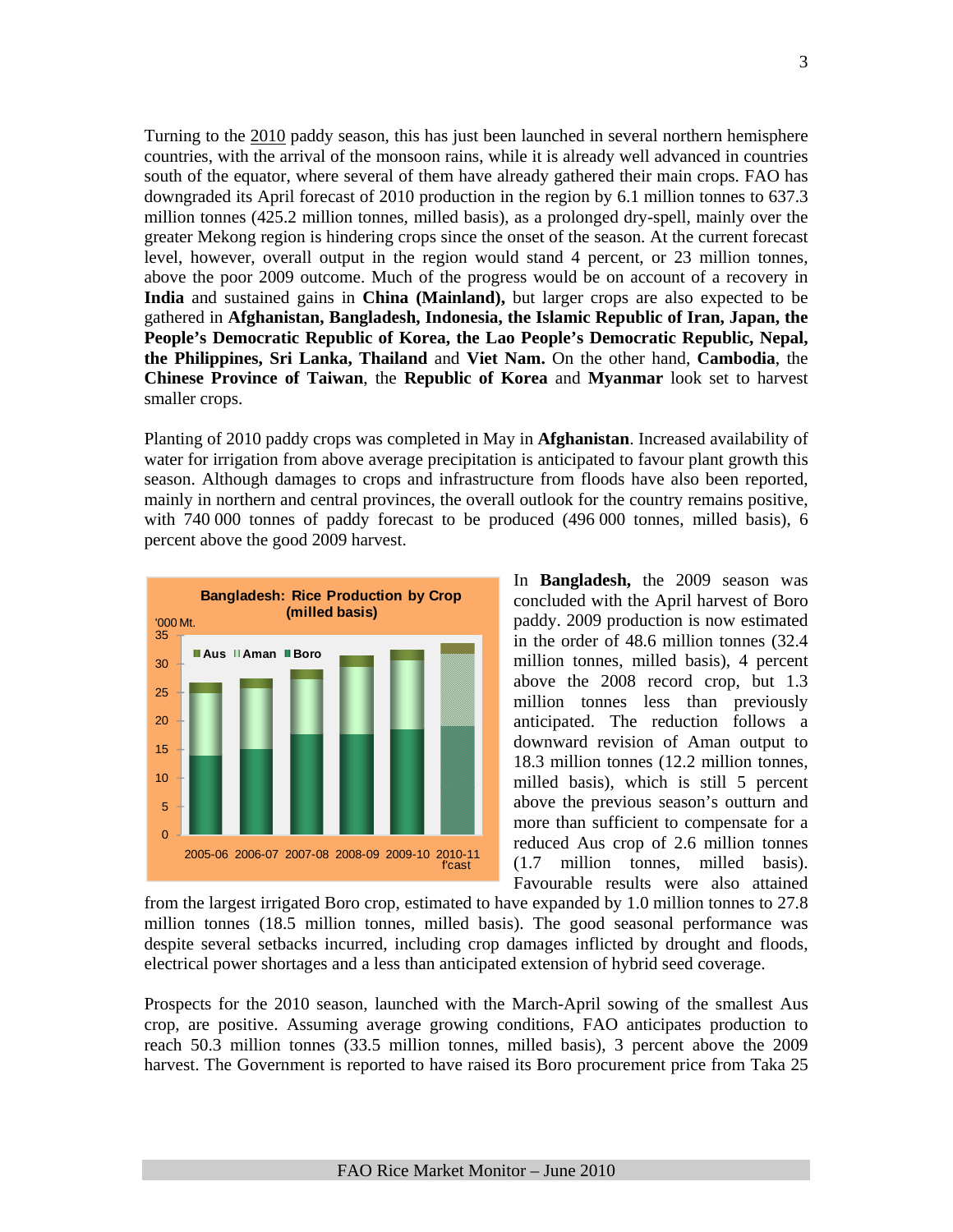(USD 352 per tonne) to Taka 28 per kilo of milled rice (USD 395 per tonne).<sup>2</sup> The move is expected to entice millers to increase their sales to public agencies, as rice procurement as on the 17 of June was reported to stand at 227 500 tonnes, representing only 19 percent of the 1.2 million tonne target set for the season.

Planting of the main paddy crops is underway in **Cambodia**. The production outlook for the country is negative, as prospects for the season have been marred by drought conditions, which have been affecting the greater Mekong sub-region since late last year. Aside from the yield losses ensuing from the lack of rains and unseasonably high temperatures, authorities anticipate a sharp retrenchment in area under the wet season paddy. As a result, production this season is officially forecast to fall to 5.9 million tonnes (3.8 million tonnes, milled basis), 22 percent below the 2009 harvest and the lowest since 2006.

Early rice crops are already being gathered in **China (Mainland)**, while planting of intermediate paddy is also in progress. Prospects for the country remain favourable, with 197.3 million tonnes of paddy forecast to be produced (135.2 million tonnes, milled basis), 1 percent above a revised 2009 output of 195.1 million tonnes (133.6 million tonnes, milled basis). Notwithstanding unfavourable weather since the beginning of the season, which saw drought in south-western regions and cold temperatures over important producing provinces in the northeast, the expansion is expected to be fostered by increased area under paddy, supported by greater government incentives, as well as further yield gains. Indeed, according to reports, authorities are intensifying their efforts to extend the cultivation of "super hybrid rice" this season, targeting a 6.67 million hectare coverage for 2010, 430 000 hectares more than in 2009. In April, an additional 500 million Yuan (USD 74 million) were allocated for Government subsidies to support high yielding rice production mainly in the northeast, while funds for subsidies on the purchase of agricultural machinery were boosted by 1 billion Yuan (USD 147).

Adverse weather also affected the main paddy crops in the **Chinese Province of Taiwan**. Due to drought problems in southern provinces, which limited water availability, 22 000 hectares of paddy fields are reported to have been left fallow this season. Although precipitation received in late May served to ease water constraints in major reservoirs, authorities have maintained their decision to delay the start of irrigation activities for the secondary rice crop in southern provinces, normally planted in May, to 21 June. Accordingly, FAO is forecasting 2010 production in the country to contract by 2 percent to 1.37 million tonnes (1.0 million tonnes, milled basis).

The 2009 season has been concluded in **India** with the May harvest of secondary Rabi crops. In the third advanced estimate released in May, the Department of Agriculture upgraded its production forecasts of the 2009 deficient monsoon season by 2.6 million tonnes, lifting estimates of production in the country to 133.96 million tonnes (89.3 million tonnes, milled basis), which would limit the reduction from the record 2008 crop to 10 percent. Meanwhile, planting activities for the 2010 main Kharif crop were opened with the timely arrival of the South-West monsoon over the coast of Kerala on 31 May. Despite an early delayed advancement of the rains over the country, attributed to the occurrence of cyclonic storm Phet, in its June forecast the Indian Meteorological Department (IMD) has maintained a positive outlook for the ongoing rainy season. Indeed, with an increased possibility that a manifestation La Niña manifestation brings above average precipitation, IMD forecasts point

 $\overline{a}$ 

 $2<sup>2</sup>$  All currency conversions are based on exchange rates as on 1 July 2010.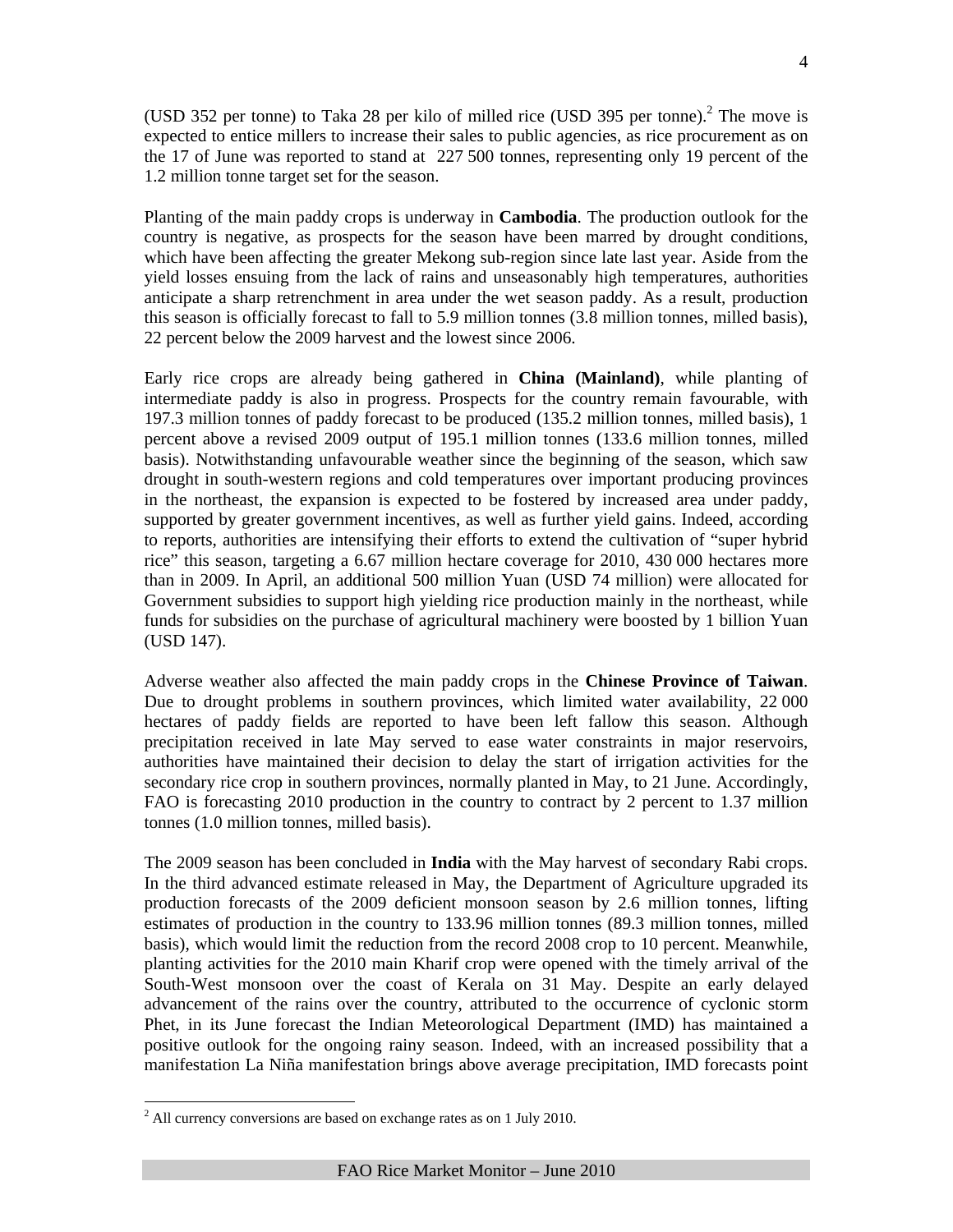to a normal performance of the rains, with cumulative precipitation now predicted at 102 percent of the long-period average. As such and assuming normal growing conditions, FAO forecasts paddy production in the country to surpass the 2009 poor output by 13 percent to 151.0 million tonnes (100.7 million tonnes, milled basis).

To encourage greater cultivation of rice over the season, the Indian Government has approved an increase in the minimum support prices of Rupees 500 per tonne, bringing official procurement prices paid for 2010 Kharif crops to Rupee 10 000 per tonne for common paddy (USD 215 per tonne) and Rupee 10 300 per tonne for Grade-A paddy (USD 221). The new prices effectively incorporate the Rupees 500 per tonne bonus that had been offered on top of the set minimum support prices during the 2009 season. In addition, starting from this season, non-certified but truthfully labelled hybrid rice seeds will also be eligible to the state subsidy of Rupees 5 per kilo. The measure is in line with targets set under National Food Security Mission, which seek to extend hybrid rice cultivation to 3 million hectares by 2011-2012. Meanwhile, on account of a faster than previously anticipated pace of purchases, officials are reported to have raised the target for the 2009 procurement campaign ending in September 2010, from 28 million tonnes to 32 million tonnes. As on 25 June 2010, total purchases by public agencies were reported to have reached 29.1 million tonnes.

The 2010 season is well advanced in **Indonesia,** where harvesting of secondary paddy crops will begin in July. According to the second official forecast released in June, paddy production in the country is set to surpass the 2009 record output by 1 percent to 65.2 million tonnes (41.0 million tonnes, milled basis), mainly on the back of yield improvements. The anticipated expansion has been made possible by improved climatic conditions, as earlier expectations of an early onset of the dry season and below average precipitations under the influence of El Niño have been dispelled. Meanwhile, a June presidential decree has opened the agricultural sector to foreign investment, allowing foreign entities to own up to 49 percent of plantations of various basic agricultural products, including rice.



The 2010 paddy crops are already planted in **Japan.** Assuming average growing conditions, FAO forecasts production in the country to expand by 1 percent to 10.7 million tonnes (7.8 million tonnes, milled basis) in 2010. By contrast, prospects are negative in the **Republic of Korea,** where 6.5 million tonnes (4.8 million tonnes, milled basis) might be gathered this season, 2 percent below 2009 production. The contraction reflects expectations of a reduction in area planted, as producers react to falling market prices.

Following the severe drought conditions which affected 2009 secondary crops, planting of main 2010 paddy crops in the **Lao People's Democratic Republic** is reported to have been undertaken ahead of time, favoured by an early arrival of the seasonal rains. FAO estimates 2010 output in the country to expand by 4 percent to 3.2 million tonnes (1.9 million tonnes, milled basis). Recent increases in domestic rice prices, attributed to production shortfalls from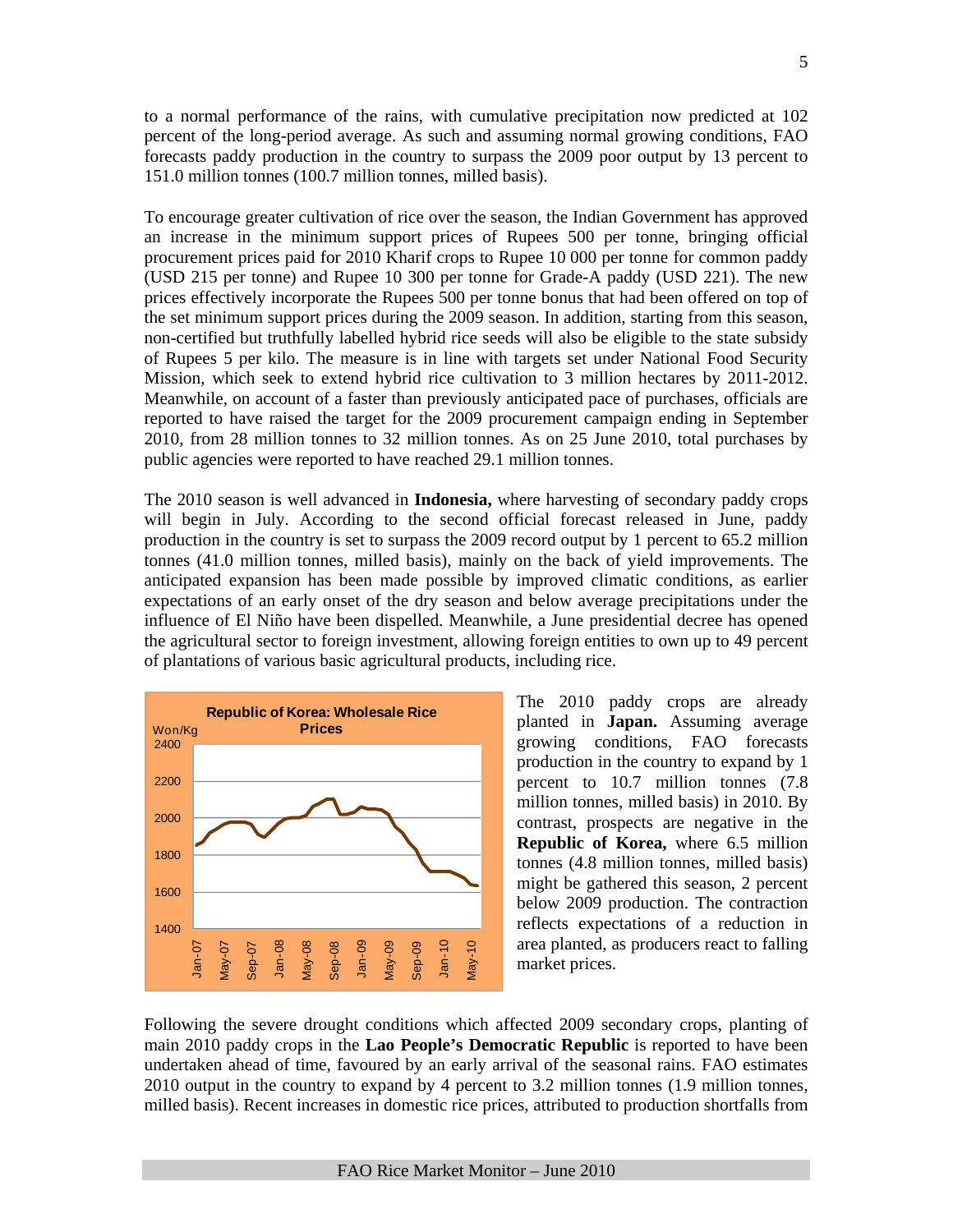drought and localised floods, may encourage farmers to plant more over the season. Nonetheless, to contain inflationary pressure, authorities announced in June that public stocks would be released during the July-September period.

Production forecasts remain favourable in **Malaysia**, where paddy output is anticipated in the order of 2.6 million tonnes (1.7 million tonnes, milled basis), 4 percent more than in 2009. As part of the objectives set under the Tenth Malaysia Plan (2011-2015), the Government has reduced its self-sufficiency target from 90 percent in their previous plan to a less ambitious 70 percent through 2015, indicating no official intention to developed new land for paddy cultivation. Rather, for the 2011-2015 period, efforts will focus on improvements in grain productivity through infrastructure improvements. In addition, long-term agreements to import rice in exchange for exports of other commodities are to be pursued. The plan also envisages the creation of a 292 000 tonne rice stockpile to cover domestic rice needs for a 45 day period. In line with this strategy, Ringgit 145 million (USD 45 million) have been allocated to upgrade facilities in the MADA and KEDA rice granaries. As of the coming planting campaign, paddy cultivation loans disbursed by the AgroBank will be expanded from Ringgit 1 400 (USD 431) per hectare to Ringgit 2 500 (USD 770). According to official statements, the government is also considering to cut the production of the price-regulated ST15 rice, given concerns that supplies are being diverted to commercial entities rather than reaching vulnerable segments of the population.

FAO has lowered its forecast of 2010 production in **Myanmar** by 1.2 to 30.8 million tonnes (19.4 million tonnes, milled basis), 1 percent below output in 2009, to reflect the impact of lingering drought conditions over the country. Precipitation shortfalls had already prompted public intervention in March to boost irrigation capacity and encourage of substitution of drought tolerant crops for rice. Little improvement is reported since then, as the arrival of the seasonal rains, which marks the beginning of main crop sowing activities, was delayed by a month over most of the country, with extreme high temperatures also affecting the central producing areas. Meanwhile, the Government is reported to have made provisions, through the Myanmar Agricultural Development Bank, to double the ceiling of state offered loans to rice farmers to Kyat 20 000 per acre (USD 3 042 per hectare) of main season paddy sown.

In **Nepal,** planting of early paddy crops is underway. FAO's preliminary forecast of production in the country sees output recovering from the 2009 drought reduced crop by 7 percent to 4.3 million tonnes (2.9 million tonnes, milled basis). The Government is reported to have allocated Rupees 3.71 billion (USD 49 million) to a programme in support agricultural production this season. Measures under the scheme will include expansion of irrigation coverage and support to domestic production of seeds through the creation of community run seed banks. Producers in ten districts have already benefited from the distribution of 514 tonnes of seeds by FAO under the EU Food Facility Programme.

Sowing activities of 2010 paddy crops are underway in **Pakistan.** FAO estimates production in the country to recover by 1 percent to 10.2 million tonnes (6.8 million tonnes, milled basis), on the basis of larger plantings. The output expansion is expected to be facilitated by greater availability and use of fertilizers, hybrid seeds, but also respond to favourable prices sustained by an active pace of exports. Nonetheless, concerns over potential water shortages impacting production during this campaign have been growing. Officials forewarned that water availability for irrigation could fall 2 percent below normal this year, while a delayed melting of glaciers in the western Himalayas, in June, had already reduced water supplies channelled to the key growing regions of Punjab and Sindh. Meanwhile, according to official statements,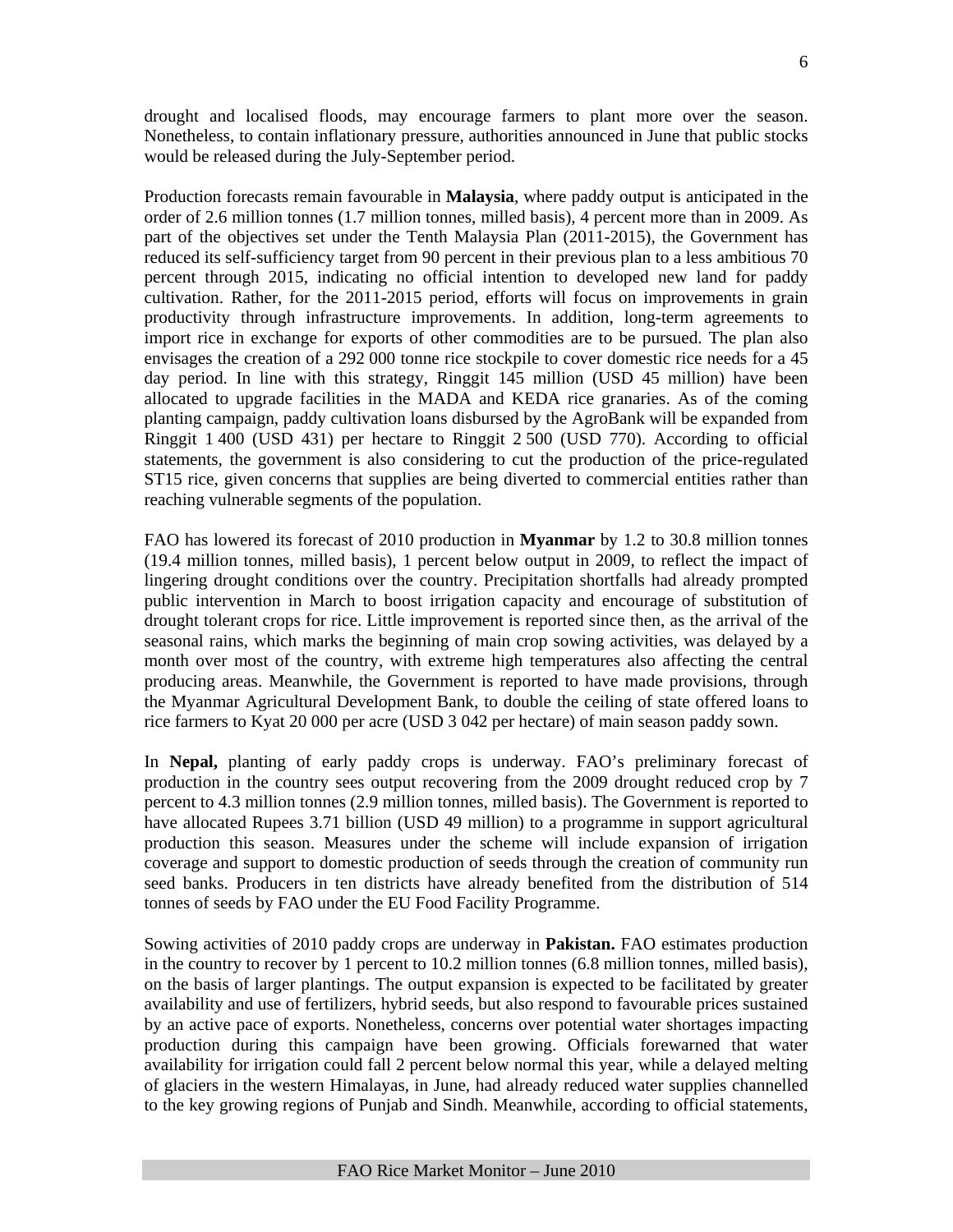the Government intends to expand a crop loan insurance programme. The initiative would complement other public support schemes, which include the setting of intervention prices and the provision of seeds, fertilisers, agricultural machinery and tractors at subsidised prices.

The 2009 season (July 2009/June 2010) has just come to a close in the **Philippines,** with the June harvest of secondary paddy crops. Based on the latest official figures, production is estimated to have declined to 15.5 million tonnes (10.1 million tonnes, milled basis), 9 percent below the 2008 harvest and nearly 500 000 tonnes less than previously reported. The downward revision reflects losses incurred over the secondary crop as a result of El Niño induced dry weather and insufficient supply of water for irrigation, which inhibited fulfilment of farmer planting intentions and added to damages caused by the passage of consecutive storms in September 2009.

| Philippines: Paddy Production in 2008/09 and 2009/10 (Jul-Jun crop year)        |       |                 |          |       |                   |         |              |        |      |  |
|---------------------------------------------------------------------------------|-------|-----------------|----------|-------|-------------------|---------|--------------|--------|------|--|
|                                                                                 |       | Main Crop (Wet) |          |       | Second Crop (Dry) |         | <b>Total</b> |        |      |  |
|                                                                                 | 2008  | 2009            | Var %    | 2008  | 2009              | Var $%$ | 2008         | 2009   | Var% |  |
| Area Harvested (000 Ha.)                                                        | 2,582 | 2.586           | $\theta$ | 1.946 | 1,818             | $-7$    | 4.528        | 4,405  | $-3$ |  |
| Irrigated                                                                       | 1,644 | 1,628           | $-1$     | 1.428 | 1,372             | $-4$    | 3,072        | 3,000  | $-2$ |  |
| Rainfed                                                                         | 938   | 959             | 2        | 518   | 446               | $-14$   | 1.456        | 1,405  | $-4$ |  |
| Yield (Mt/Ha.)                                                                  | 3.75  | 3.43            | $-9$     | 3.79  | 3.63              | $-4$    | 3.77         | 3.52   | $-7$ |  |
| Irrigated                                                                       | 4.11  | 3.74            | $-9$     | 4.19  | 4.02              | $-4$    | 4.14         | 3.87   | $-7$ |  |
| Rainfed                                                                         | 3.14  | 2.91            | $-7$     | 2.69  | 2.45              | $-9$    | 2.98         | 2.76   | $-7$ |  |
| Production (000 Mt.)                                                            | 9,695 | 8,882           | $-8$     | 7,376 | 6.605             | $-10$   | 17,071       | 15,487 | $-9$ |  |
| Irrigated                                                                       | 6.749 | 6.095           | $-10$    | 5.980 | 5.512             | $-8$    | 12.729       | 11,607 | -9   |  |
| Rainfed                                                                         | 2.946 | 2.787           | $-5$     | 1,396 | 1,093             | $-22$   | 4,342        | 3,880  | -11  |  |
| Source: Bureau of Agricultural Statistics - Rice and Corn Situation and Outlook |       |                 |          |       |                   |         |              |        |      |  |

A preliminary forecast for the Philippines' 2010 paddy season, opened with the July planting of wet crop, sees output recovering by 10 percent to 17.0 million tonnes (11.1 million tonnes, milled basis), despite concerns over the negative impact of heavy precipitation brought on by La Niña in the second part of 2010. The rebounding would be facilitated by an increase in the use of hybrid rice varieties, which the Department of Agriculture targets to cover 161 000 hectares over this main crop season. Looking ahead, officials are reiterating their aim to raise production by 20 percent to 21.6 million tonnes by 2013, by boosting irrigation infrastructure and enhancing productivity.

In **Sri Lanka,** the 2010 Maha crops have already been harvested, and the planting of the secondary Yala paddy just completed. Production in the country is official forecast to expand to 4.0 million tonnes (2.7 million tonnes, milled basis) in 2010, implying a 10 percent recovery from the previous season and a new record. The output boost has been supported by good weather conditions and increased availability of water for irrigation, which are expected to boost yields to 4.0 tonnes per hectare and facilitate a 5 percent expansion in plantings. Recent gains in area under paddy have been enabled by the rehabilitation of plantations in northern and eastern regions following the cessation of hostilities. Further support to these areas has been announced by the Netherlands and Japan, the latter having already allocated Rupees 156 million (USD 1.4 million) to sustain seed production and the provision of machinery to farmers. Meanwhile, the Central Bank will provide Rupees 42 million (USD 400 000) worth of credit to the rice flour industry at concessional rates, for the purchase of machinery and upgrading of facilities. The Government has also begun to reactivate state-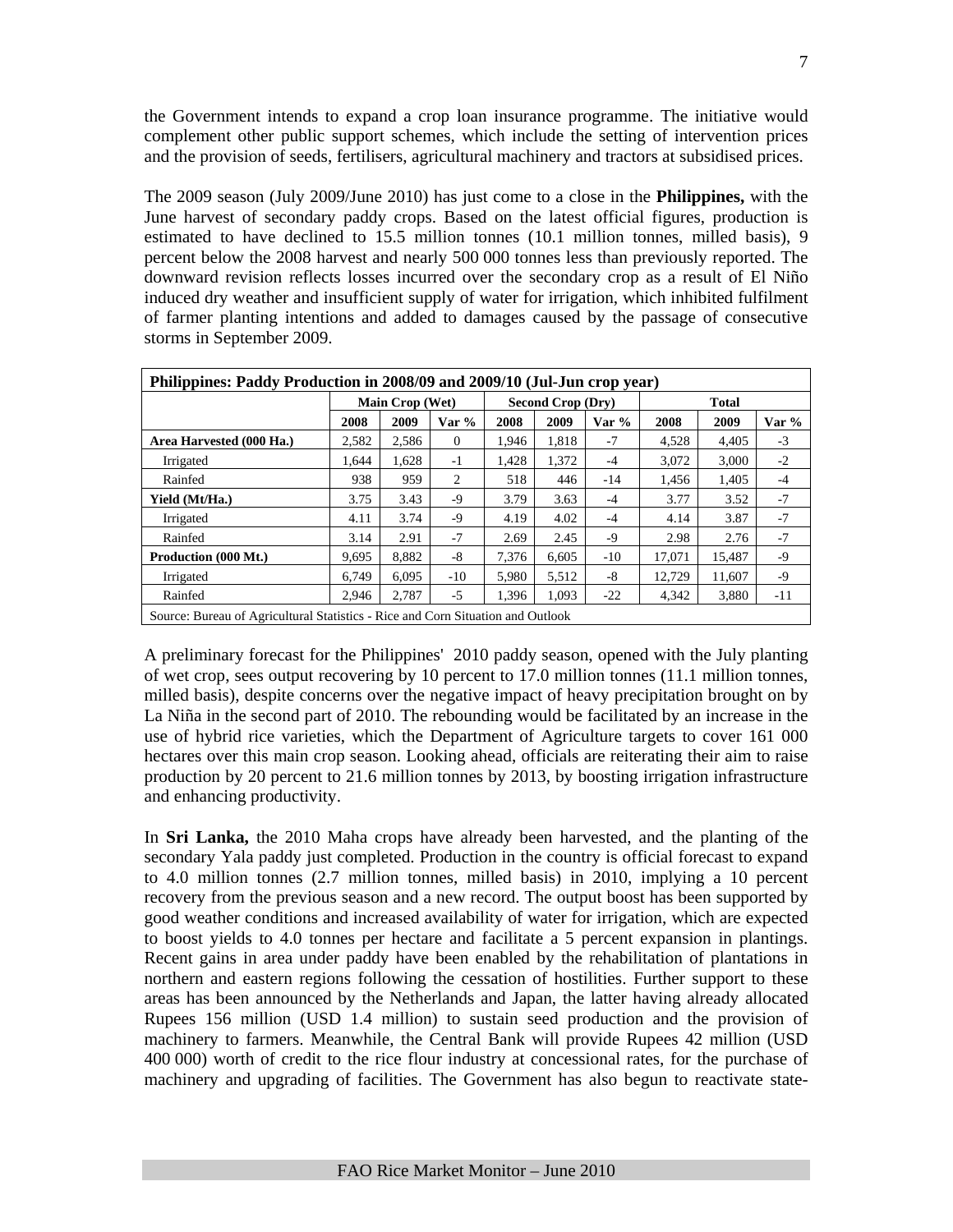| Sri Lanka: Paddy Production in 2009 and 2010 |                                             |                              |       |      |       |       |       |       |       |  |  |  |
|----------------------------------------------|---------------------------------------------|------------------------------|-------|------|-------|-------|-------|-------|-------|--|--|--|
|                                              |                                             | Maha<br>Yala<br><b>Total</b> |       |      |       |       |       |       |       |  |  |  |
|                                              | 2009                                        | 2010                         | Var % | 2009 | 2010  | Var % | 2009  | 2010  | Var % |  |  |  |
| Area Harvested (000 Ha.)                     | 605                                         | 633                          |       | 338  | 360   |       | 942   | 994   |       |  |  |  |
| Yield (Mt/Ha.)                               | 3.9                                         | 4.1                          | 4     | 3.8  | 3.9   |       | 3.9   | 4.0   | 4     |  |  |  |
| Production (000 Mt.)                         | 2.384                                       | 2.597                        | Q     | .268 | 1.414 | 12    | 3,652 | 4,011 | 10    |  |  |  |
|                                              | Source: Department of Census and Statistics |                              |       |      |       |       |       |       |       |  |  |  |

owned mills to facilitate the release of supplies to outlets and cooperatives, with the ultimate goal of containing domestic retail prices.

The 2010 season is just starting in **Thailand,** with the May-June sowing of main paddy crops. FAO has lowered its production forecast for the country by 1.6 million tonnes to 30.0 million tonnes (19.9 million tonnes, milled basis) in light of lingering drought problems over the country and a recurrence of pest attacks. By mid-June, 60 provinces, mainly in northern regions, were still reported to be affected by water shortages, with levels in key dams and rivers at critical levels. The situation prompted officials to advise farmers to postpone their main crop sowing activities to mid-July, when more normal weather conditions are expected to prevail. Based on FAO's estimate, the unfavourable climate could translate into a 4 percent area based reduction in the 2010 main crop to 22.0 million tonnes. However, because much of these losses can be compensated by increased production from secondary paddy crops, overall output in the 2010 season is still expected to stand 1 percent above the 2009 harvest.

|             |                           |                          | <b>Thailand: Paddy Production by Crop</b>     |      |                |              |       |                            |              |  |  |
|-------------|---------------------------|--------------------------|-----------------------------------------------|------|----------------|--------------|-------|----------------------------|--------------|--|--|
|             |                           | Area Harvested (000 ha.) |                                               |      | Yield (Mt/ha.) |              |       | <b>Production (000 Mt)</b> |              |  |  |
|             | Main                      | <b>Minor</b>             | <b>Total</b>                                  | Main | <b>Minor</b>   | <b>Total</b> | Main  | <b>Minor</b>               | <b>Total</b> |  |  |
| 2006        | 8560                      | 1605                     | 10165                                         | 2.7  | 4.2            | 2.9          | 22840 | 6802                       | 29642        |  |  |
| 2007        | 8623                      | 2046                     | 10669                                         | 2.7  | 4.3            | 3.0          | 23308 | 8791                       | 32099        |  |  |
| 2008        | 8710<br>F                 | 1974<br>F                | 10684                                         | 2.7  | 4.3            | 3.0          | 23235 | 8415                       | 31650        |  |  |
| 2009        | 8600<br>F                 | 1700<br>F                | 10300<br>F                                    | 2.7  | 4.1            | 2.9          | 22800 | 7000                       | 29800        |  |  |
| <b>2010</b> | 8430<br>F                 | 1870<br>F                | 10300<br>F                                    | 2.6  | 4.3            | 2.9          | 22000 | 8000<br>F                  | 30000<br>F   |  |  |
|             | F: FAO forecast/estimate. |                          | Source: Office of Agriculture Economics (OAE) |      |                |              |       |                            |              |  |  |

As part of the measures considered to mitigate the spread of insects and water shortages in the country, the National Rice Policy Committee is reported to have devised a programme that would limit the cultivation of rice to two crops per year. The scheme, which if approved would be implemented as of 2011 at a cost of Baht 2.8 billion (USD 86 million), would affect farms receiving water supplies from the Royal Irrigation Department, extending over 480 000 hectares of land in 22 provinces and representing 5 percent of all the area planted to rice. In exchange for adhering to the programme, participating farmers would receive training, marketing support and leniency on bank interest rate payments. An allocation of Baht 131 million (USD 4 million) would also be directed to a rice development programme, aimed at improving competitiveness through the establishment of education centres, the promotion of cost reducing production practices and pest warning systems.

In **Viet Nam,** producers will soon start harvesting their 2010 second summer-autumn crop of the season. Based on the latest figures released by the Government, FAO has upgraded its production outlook for the country to 39.1 million tonnes (26.1 million tonnes, milled basis), 1 percent above output the previous year. Much of the increase is anticipated to be on account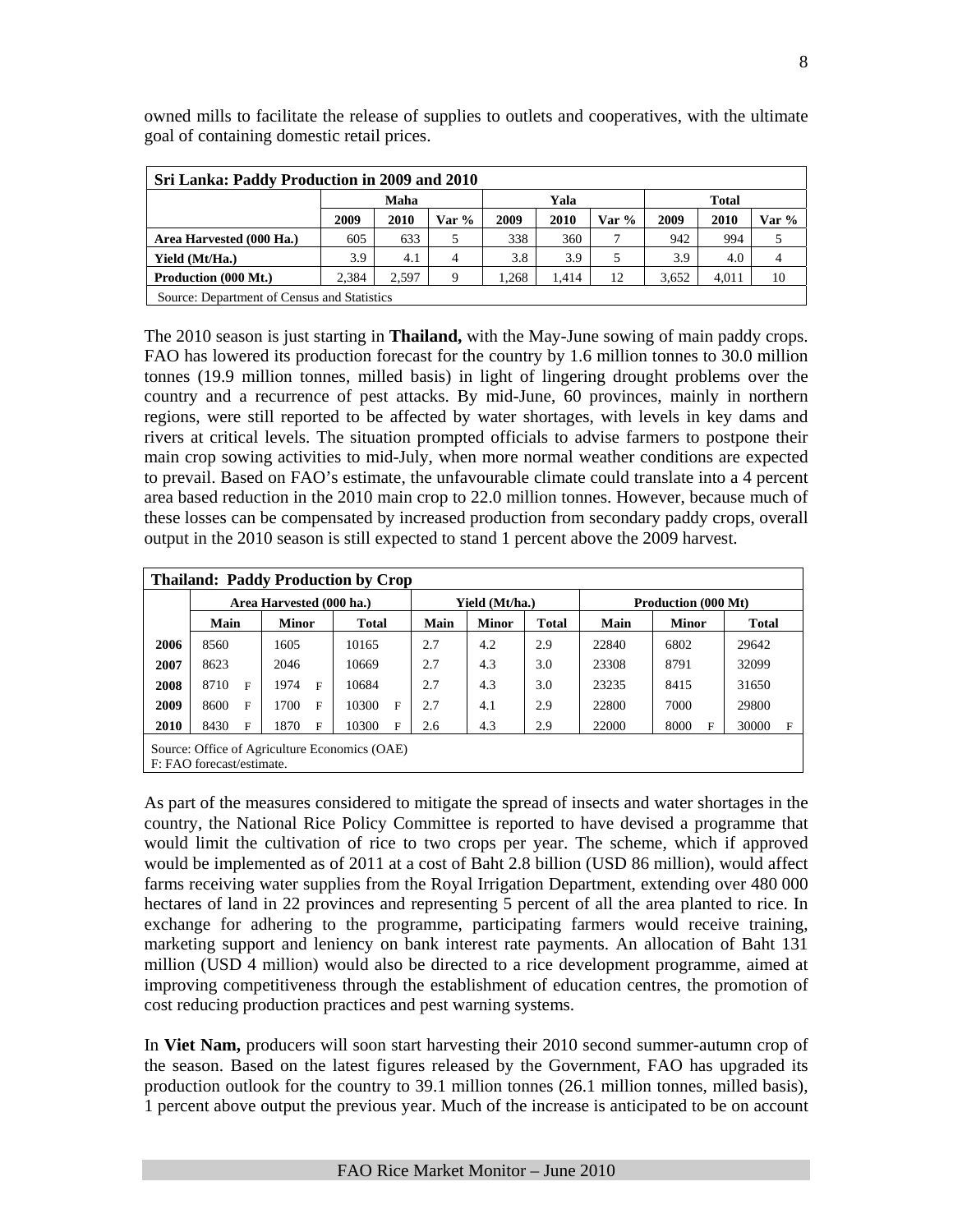of a larger winter-spring crop, officially assessed at 19.2 million tonnes (12.8 million tonnes, milled basis), 504 000 tonnes more than in 2009. The greater winter-spring production is expected to compensate for losses in the summer-autumn harvest, endured as a result of the prolonged drought gripping northern and central provinces. The spread of Black-dwarf disease, since it was first detected in 2009, has also heightened concerns this season. According to reports, up to 256 000 hectares of the first, winter-spring, crops were affected by the virus, with fears that it could begin spreading to southern provinces. Producers have also been affected by faltering prices, which prompted authorities to launch supportive measures over the summer-autumn harvest. In particular, the Government has instructed the Viet Nam Food Association to procure one million tonnes of rice between July and November. Entities purchasing supplies during this period will be eligible to interest free loans.

## **B. AFRICA**

## **Gains in Western African countries behind an expected 4 percent output expansion in the region**

In *Africa* the 2010 paddy season has just started in the western part of the region, while in the southern and eastern parts of the continent gathering activities of the main paddy crops are either in progress or already completed. FAO has maintained its forecast of paddy production in the region at 24.8 million tonnes (16.3 million tonnes, milled basis), 4 percent or 970 000 tonnes above the previous year's harvest. Much of expansion over the season is expected to concentrate in western African countries, where strong incentives are being offered to the sector. Output is also anticipated to recover somewhat in Egypt and in eastern parts of the continent, while unfavourable weather looks set to depress production in countries south of the equator.



In *Northern Africa,* **Egypt** has just completed planting of 2010 paddy crops. FAO anticipates production over the season to register a slight recovery, equivalent to 325 000 tonnes, to 6.0 million tonnes (4.1 million tonnes, milled basis). Although higher prices in local markets may encourage an expansion in area planted to paddy this year, at the current forecast level, production in the country would stand as the second lowest since 2003, a reflection of Government efforts to contain rice cultivation. Meanwhile, under a 30-year lease agreement with local authorities, Egyptian investors will be constructing

the first large-scale commercial rice farm in **Sudan**, to extend over 25 210 hectares. Sowing activities are scheduled to begin in June, initially covering about 1 500 hectares, and supplies produced are expected to be channelled mainly to the Sudanese domestic market. The initiative is expected to boost production in Sudan to some 39 000 tonnes in 2010, up from 34 000 tonnes in 2009.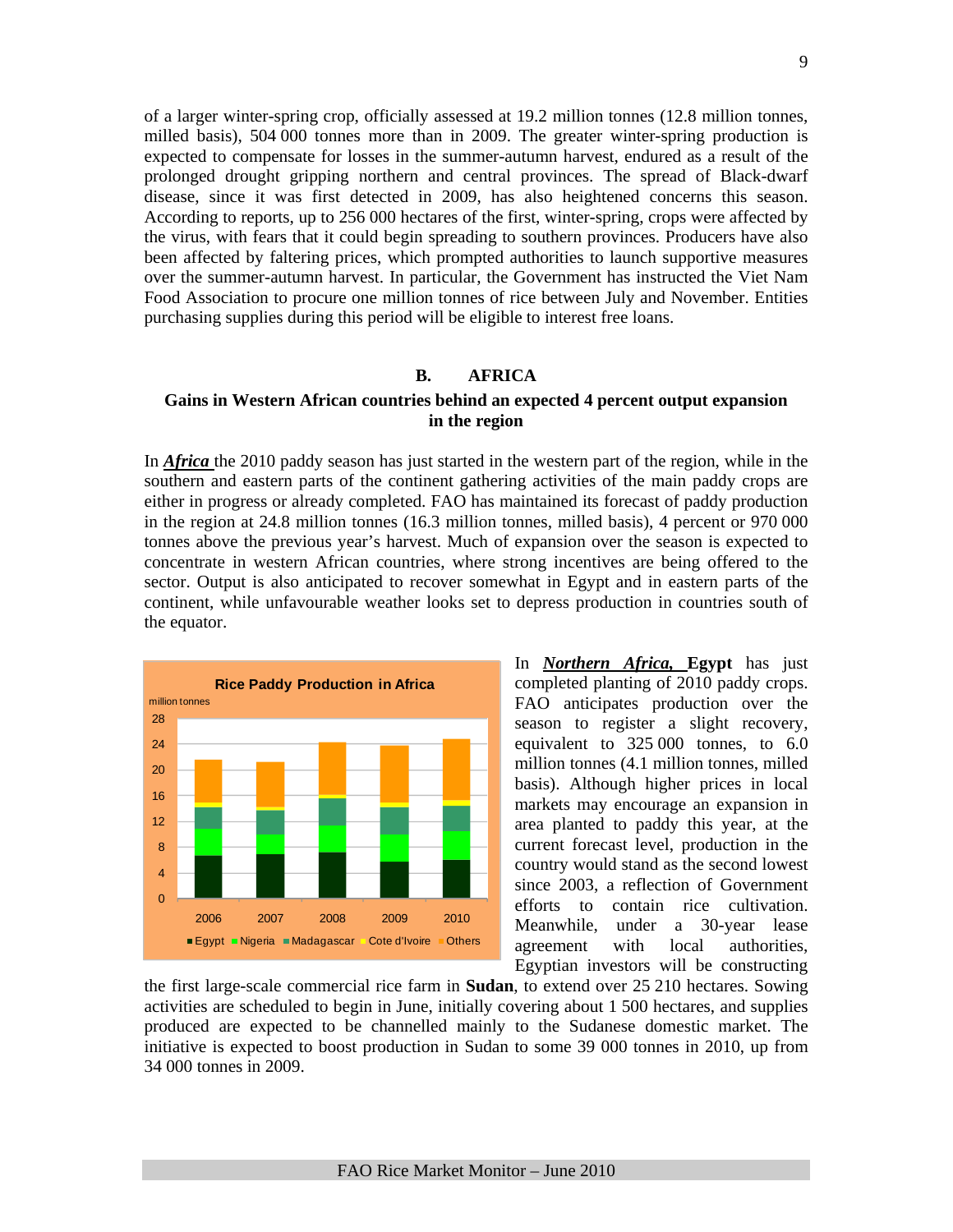In *West Africa,* the 2010 campaign was opened with the May arrival of the seasonal rains, a period that coincides with the onset of the lean season. Climatic conditions have been generally favourable so far, with normal to above normal precipitation registered over most areas. As such and assuming average growing conditions for the remainder of the campaign, production in the sub-region is still forecast to top the good 2009 outturn by 7 percent to reach 11.8 million tonnes (7.5 million tonnes, milled basis). The anticipated progress reflects expectations of widespread production gains, fostered by favourable price expectations and renewed support to the sector. Particularly positive results are anticipated in **Benin, Burkina Faso, Chad, Ghana, Mali, Mauritania** and **Sierra Leone**.

In **Ghana,** where 2010 crops are already on the ground, production is projected to expand by 10 percent to 430 000 tonnes (262 000 tonnes, milled basis). In April, the Government established the National Food Buffer Stock Company (NAFCO) to act as a state procurement agency, storing and distributing rice and other basic products to public institutions. A budget of Cedis 15 million (USD 10.4 million) is reported to have been allocated to procure supplies in the Northern, Eastern and Western regions. Farmers participating in the scheme are to receive Cedis 27 per 84 kilogram bag (USD 223 per tonne) of upland paddy they sell to intermediary agents. Amongst other support measures outlined, improved seed varieties, agricultural machinery and subsidies on fertilisers will be provided to farmers. In addition, the Government is intending to continue the drive to rehabilitate a network of irrigation infrastructure, while also encouraging youth to participate in the block farming initiative set up in 2009.

Planting of main season crops is in progress in **Liberia.** Ahead of the launching of the campaign, farmers have benefited from distribution of basic inputs provided by FAO through the European Union Food Facility Programme, which has supported producers in the country since 2009 through distribution of certified seeds, fertilisers and processing equipment. Up to 10 000 households are anticipated to benefit from the 20 month project, which will also support a Government drive to rehabilitate rice production in lowland swamp areas. FAO estimates some 300 000 tonnes may be gathered in the country this season, 2 percent more than last season.

The outlook is also positive in **Mali,** where production is anticipated to reach 1.8 million tonnes (1.2 million tonnes, milled basis) this season, 12 percent over the 2009 harvest, but still short of an ambitious production target of 2.3 million tonnes. The Government is reported to have earmarked FCFA 263 billion (USD 484 million) to back the 2010-2011 agricultural campaign in the country. Through the Rice Initiative, currently in its third year of implementation, the sector will be provided with subsidised fertilisers, improved seed varieties and machinery, while programmes to rehabilitate land will also be intensified.

Sowing of main season crops began in April in **Nigeria.** On the basis of extended plantings, FAO anticipates production in the country to rise by 3 percent to 4.5 million tonnes (2.7 million tonnes, milled basis) this season. Several local entities have moved to facilitate access to inputs through the distribution of seeds, as shortages of basic inputs continue to be a major constraint to the sector. According to a survey carried out by the Federal Ministry of Agriculture and Water Resources, the results of which were released in December 2009, a lack of availability of basic inputs and farm machinery leading to reliance on manual labour, were behind strong increase in average national production costs during 2009 main crop harvesting activities.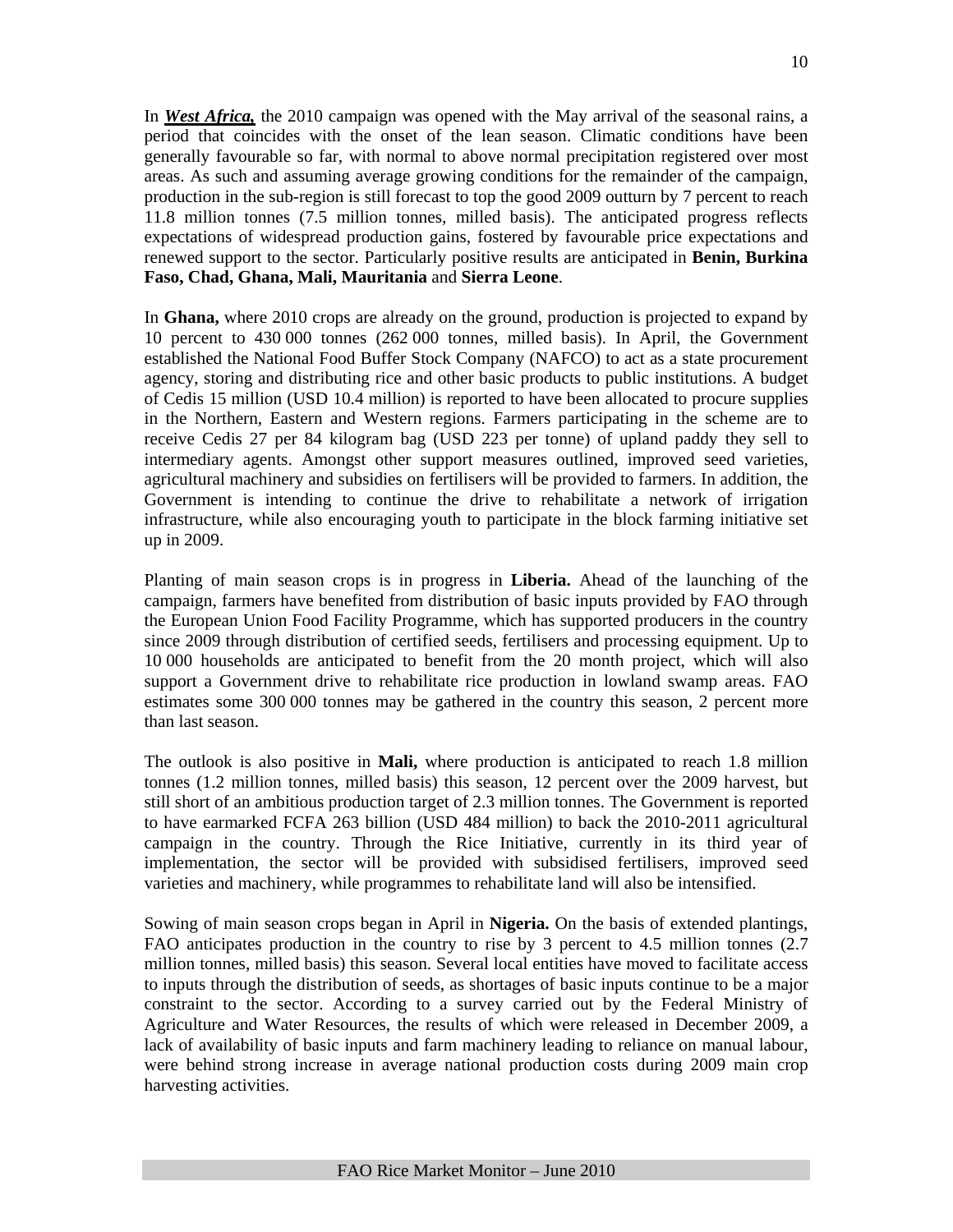Prospects are positive in **Senegal,** where some 520 000 tonnes (364 000 tonnes, milled basis) might be reaped in 2010, against the 502 000 tonnes officially harvested in 2009. Officials have announced the maintenance of subsidies on seeds and fertilisers and agricultural equipment over the season. The 2010-2011 campaign will also benefit from the establishment of the Banque Verte, a rural financial facility intended to facilitate credit to farmers. Meanwhile, Canadian aid in the form of a USD 6.8 million fund to support 8 500 farmers with credit has also been announced.

In *Central Africa,* paddy production in **Cameroon** is anticipated to increase to 130 000 tonnes in 2010, up 6 percent from the 2009 harvest. The sector is being supported by the Government, which has earmarked CFA Franc 3 billion (USD 1.8 million) to rehabilitate 2 500 hectares of land to be brought under cultivation of high-yielding rice varieties starting in July. While an initial target of increasing production by 40 000 tonnes by 2011 is being envisaged, the ultimate aim of the initiative is to lift output to 300 000 tonnes by 2013 so as to cut back on imports.

In *Eastern Africa,* the main paddy crops are already at the harvesting stage in the **United Republic of Tanzania.** Plant development this season has benefited from favourable climatic conditions in the form of abundant precipitation, which are anticipated to sustain a 4 percent yield driven output expansion to 1.4 million tonnes (910 000 tonnes, milled basis). Meanwhile, as part of the Kilimo Kwanza Initiative, further to raising 2010 allocations to the agriculture sector by 36 percent to Shillings 904 billion (USD 606 million) the Government has waived value added taxes on agricultural implements.

FAO estimates production in **Kenya** to match the 2009 outcome with 65 000 tonnes of paddy produced (42 000 tonnes, milled basis). Amongst the budgetary allocations announced by the Government this year**,** Shillings 525 million (USD 6.2 million) will be invested to construct 15 rice processing facilities across the country.

In *Southern Africa,* output in **Madagascar**, one of the largest producers in the continent looks set to decline by 200 000 tonnes to 4.0 million tonnes (2.7 million tonnes, milled basis). The contraction follows production losses associated to prolonged precipitation deficits in the centre and south, compounded by damages inflicted by the March passage of tropical storm Hubert over south-eastern portions of the country. Moreover, since April, an estimated 100 000 hectares in southern provinces have been infested by locusts, which may result in further production losses over the season.

Drought conditions have also prevailed in the central and southern regions of **Mozambique**. While important losses have been incurred in the Zambezia Province, in May 2010, 7 300 hectares in the Chokwe irrigation scheme were affected by severe bird attacks. Pending a thorough assessment of damages, FAO has kept estimates of output in the country steady at 260 000 tonnes (173 000 tonnes, milled basis). Meanwhile, experimental cultivation of highyielding Chinese rice varieties in the province of Gaza are reported to have reaped positive outcomes, with more areas expected to be brought under cultivation over the ongoing 2010- 2011 season.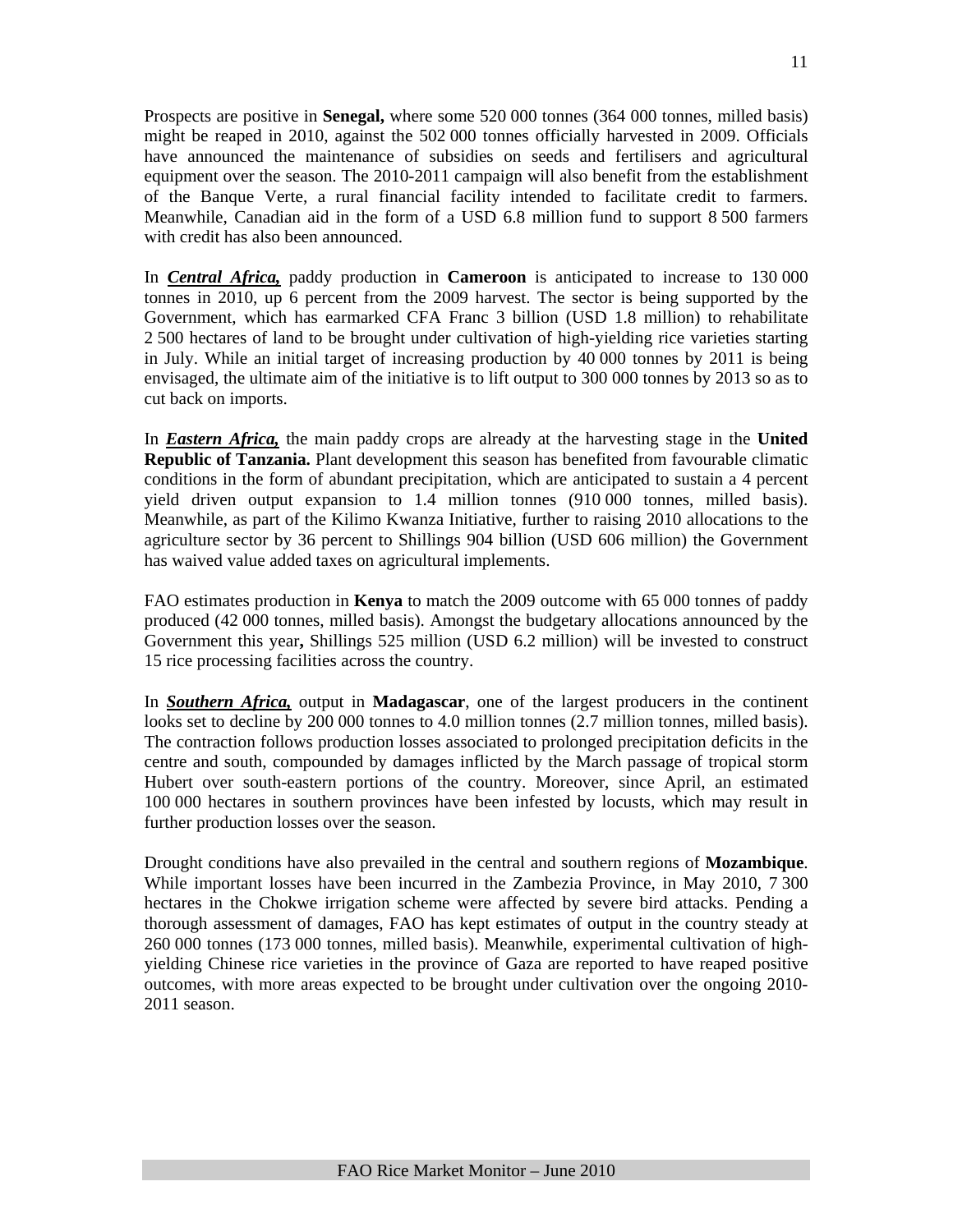# **C. CENTRAL AMERICA AND THE CARIBBEAN**

## **Paddy production forecast to rise by 1 percent over the 2010 season**

The 2010 season was opened in *Central America and the Caribbean* with the April-May planting of main paddy crops, a period which coincides with the onset of the hurricane season over the Atlantic. According to May predictions released by the National Oceanic and Atmospheric Administration (NOAA), a high likelihood of above-normal hurricane activity exists this year, with forecasts pointing to a 70 percent probability of 14-23 named storms, 8- 14 hurricanes and 3-7 major hurricanes forming over the season. Damage from storms has already been incurred in **El Salvador, Guatemala** and **Honduras**, while unfavourable weather is also affecting **Cuba** and **Nicaragua.** Nonetheless, the overall outlook for the subregion remains positive, with paddy production forecast to increase to 2.8 million tonnes (1.85 million tonnes, milled basis), up 1 percent from the good 2009 outcome, on account of larger expected crops in **Costa Rica,** the **Dominican Republic** and **Panama.**

In June, **Costa Rica** started planting its 2010 crops. Production in the country is anticipated to reach 285 000 tonnes (191 000 tonnes, milled basis), 6 percent above the 2009 harvest. The expansion is expected to be fostered by larger plantings, as incentives to production offered under the 2008 National Food Plan are reported to have encouraged a number of producers to switch to paddy cultivation from other crops. By contrasts, prospects are negative in **Cuba,**  where several important producing regions, including Camaguey, Granma, Pinar del Rio and Sancti Spiritus, continue to be affected by precipitation shortfalls. With yield losses stemming from the unfavourable climate likely to more than offset area gains, output in the country is projected to fall to 540 000 tonnes (360 000 tonnes, milled basis), 4 percent below the 564 000 tonnes (376 000 tonnes, milled basis) officially reported to have been gathered in 2009.

The season is more advanced, in the **Dominican Republic** where harvesting of the main crops is underway. Notwithstanding dry episodes early in the season, generally favourable weather conditions and continued support to the sector are expected to boost output to 900 000 tonnes (594 000 tonnes, milled basis) this year, a 6 percent area based expansion from the 2009 harvest. For 2010, the Government has allocated Pesos 3 billion (USD 81 million) to fund the national warehouse receipts programme (Programa Nacional de Pignoraciones), which is expected to benefit 34 000 rice producers. Support to the sector is also being provided by the Agricultural Bank which offers loans at preferential rates, as well as by the Food and Agriculture Sector Competitiveness Project (PATCA), which promotes adoption of new technologies by small/medium size producers, food and animal health and safety and institutional support.

Severe damages to paddy crops have been reported in **El Salvador,** following the 29 May landing of tropical storm Agatha. As a result, officials estimate 2010 production in the country will fall by 11 percent below the 2009 high to 36 000 tonnes (24 000 tonnes, milled basis). The storm is also reported to have affected crops in **Guatemala** and **Honduras,** where output is now foreseen to contract to 28 000 tonnes (19 000 tonnes, milled basis) and 24 000 tonnes (16 000 tonnes, milled basis), 9 percent and 14 percent respectively below the 2009 harvests.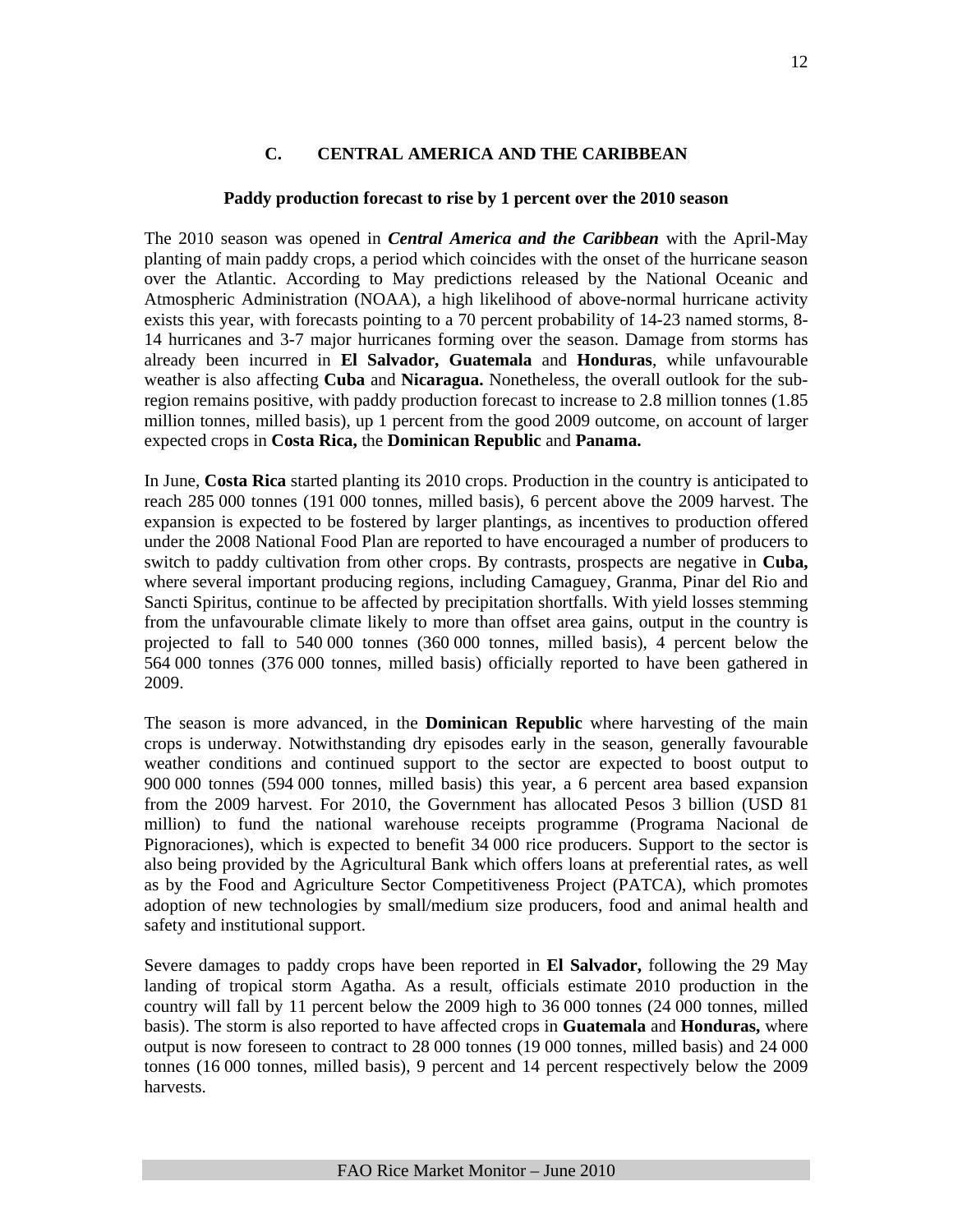Prolonged dry conditions this year have delayed the April-May sowing of *primera* paddy crops in **Nicaragua**. As a result of reduced water availability and localised insect attacks, production in the country may fall by 5 percent to 320 000 tonnes (210 000 tonnes, milled basis). Farmers this season will benefit from the April establishment of the Banco Produzcamos, which will facilitate credit to small/medium agricultural producers. Notwithstanding reports of delayed plantings due to insufficient rainfall, production in **Panama** is forecast to recover from 2009's weather affected crop to 310 000 tonnes (203 000 tonnes, milled basis).

#### **D. SOUTH AMERICA**



### **A decline in Brazil, largely behind the negative 2010 production outcome in South America**

The season is well advanced in *South America*, where most countries have already harvested or in the process of harvesting their 2010 crops. Overall production in the region is forecast to decline by 5 percent to 24.0 million tonnes (16.0 million tonnes, milled basis), mainly a reflection of a contraction in **Brazil,** where unfavourable weather hampered crops. According to CONAB's ninth planting survey, 11.4 million tonnes of paddy (7.6 million tonnes, milled basis) were harvested this season, 10 percent or 1.2 million tonnes less than in 2009. The

drop reflected a 140 000 hectare retrenchment in area planted to paddy, caused by excessive rains and competition from other crops, as wells as by a 5 percent depression in average yields, mainly imputable to late plantings in the highly productive region of Rio Grande du Sol.

Production is also poised to decline in **Uruguay,** where gathering activities are still underway. Output in the country is officially anticipated in the order of 1.1 million tonnes (804 000 tonnes, milled basis) in 2010, against the 1.3 million tonnes harvested the previous season. The 11 percent year-on-year contraction is expected to be driven by productivity losses, as planting activities in the country were also delayed by excessive rains. Under similar conditions, production in **Bolivia** is estimated to have declined by 13 percent to 500 000 tonnes (343 000 tonnes, milled basis). Producers in northern La Paz will, benefit this year from a USD 3 million fund allocated by the Government of Japan to support rice and cacao production.

By contrast, according to the latest official estimate, production in **Argentina** is set to register a 6 percent expansion to 1.4 million tonnes (952 000 tonnes, milled basis), the highest level in over two decades. Although heavy precipitation at the onset of the season is estimated to have depressed average yields by 4 percent to 6.6 tonnes per hectare, a 10 percent expansion in area planted to 211 000 hectares, fostered by prospects of remunerative prices, compensated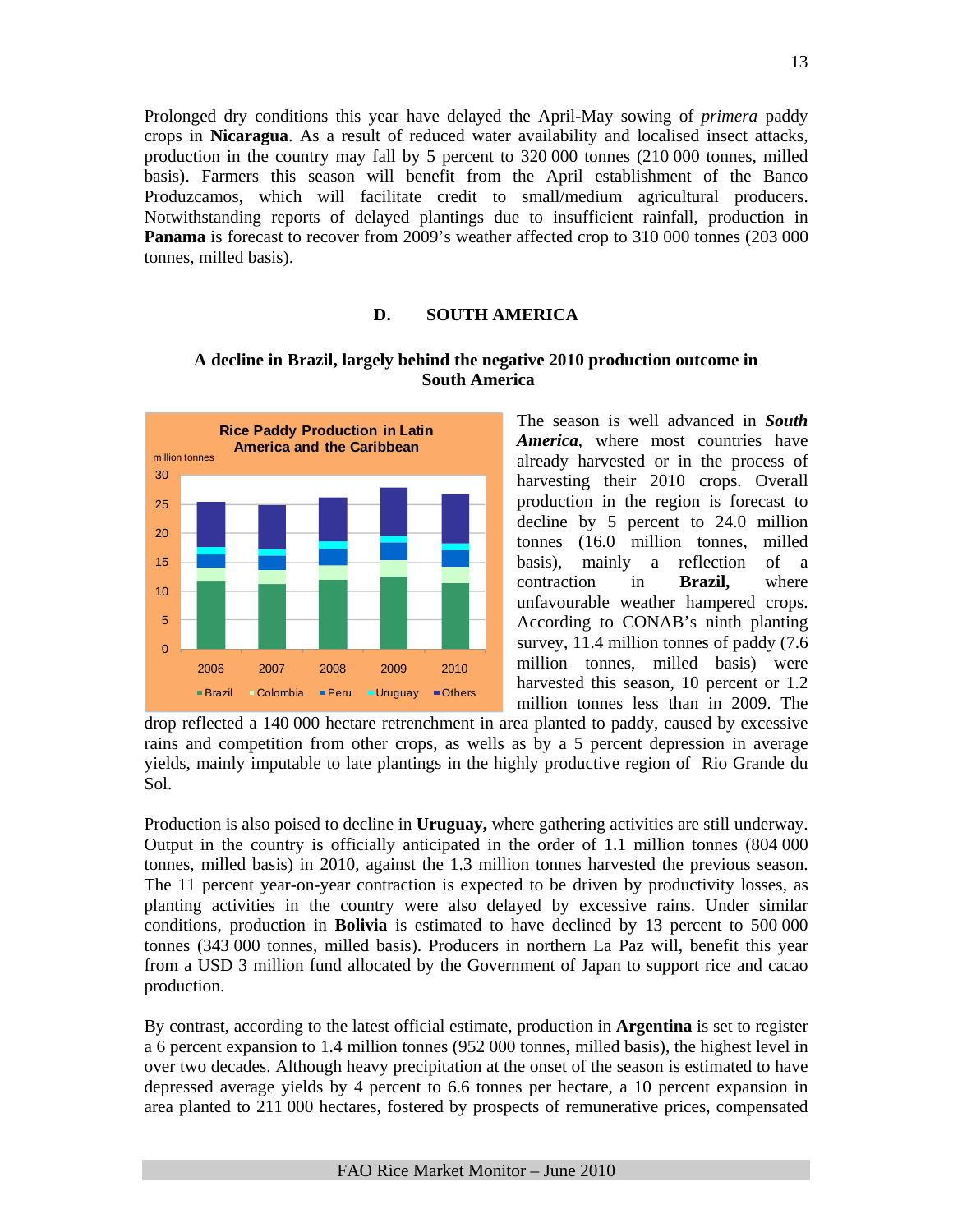for the losses. The outlook is also positive in **Colombia,** where summer crops are currently being gathered. On the basis of yield gains, production in the country is officially expected to expand by 4 percent to 2.9 million tonnes (2.0 million tonnes, milled basis).

In **Peru**, a 2 percent reduction in area planted to paddy to 396 000 may depress output to 2.9 tonnes in 2010 (million tonnes, milled basis), 3 percent below the 2009 record harvest but still well above a five-year average of 2.6 million tonnes (1.8 million tonnes, milled basis). Adding to unfavourable price prospects, the main producing regions of San Martín, Lambayeque and Piura are reported to have been affected by excessive precipitation this season, also leading to localised pest infestations. Nonetheless, prospects of another large harvest after the 2009 exceptional crop continue preoccupying the sector, particularly in light of the maintenance of import restrictions by Colombia, the largest foreign market for Peruvian rice. Production prospects are also positive in **Venezuela,** where output is anticipated to recover to 1.1 million tonnes (735 000 tonnes, milled basis), 5 percent above the 2009 drought reduced crop.

## **E. NORTH AMERICA, EUROPE AND OCEANIA**

## **Paddy production to reach a new record in the United States, positive outcomes also expected in the European Union and Australia**



In *North America,* the season is advancing favourably in the **United States**. Although excessive rain and low temperatures slowed progress in California during May, as on June 27, 74 percent of crops were reported to be in good/excellent condition. In fact and driven by both larger plantings and improved yields, the June USDA forecast sees paddy production in the country expanding to 11.1 million tonnes (7.6 million tonnes, milled basis), an 11 percent increase from 2009's bumper harvest and a new record. The increase is expected to be supported by greater longgrain production; while output of

medium/short grain varieties looks set to remain largely unchanged from the previous year.

In *Europe,* paddy crops are already under ground in the **EU-27** zone. The overall outlook for the region remains positive, with 3.2 million tonnes (2.2 million tonnes, milled basis) forecast to be produced, 1 percent above 2009 output. Despite some planting delays incurred in Italy, France and Greece because of excessive precipitation and low temperatures, which could lead to some yield losses, some extension in the area sown to paddy may lead to small gains in all producing countries. Concerns over softening prices and increasing production costs have, however, been expressed by the industry in Italy, the largest producer in the region. Paddy output is also expected to increase in the **Russian Federation,** where it might reach 950 000 tonnes (634 000 tonnes, milled basis), 5 percent over the 2009 good performance; while, production in the **Ukraine** is officially anticipated steady around 135 000 tonnes (90 000 tonnes, milled basis).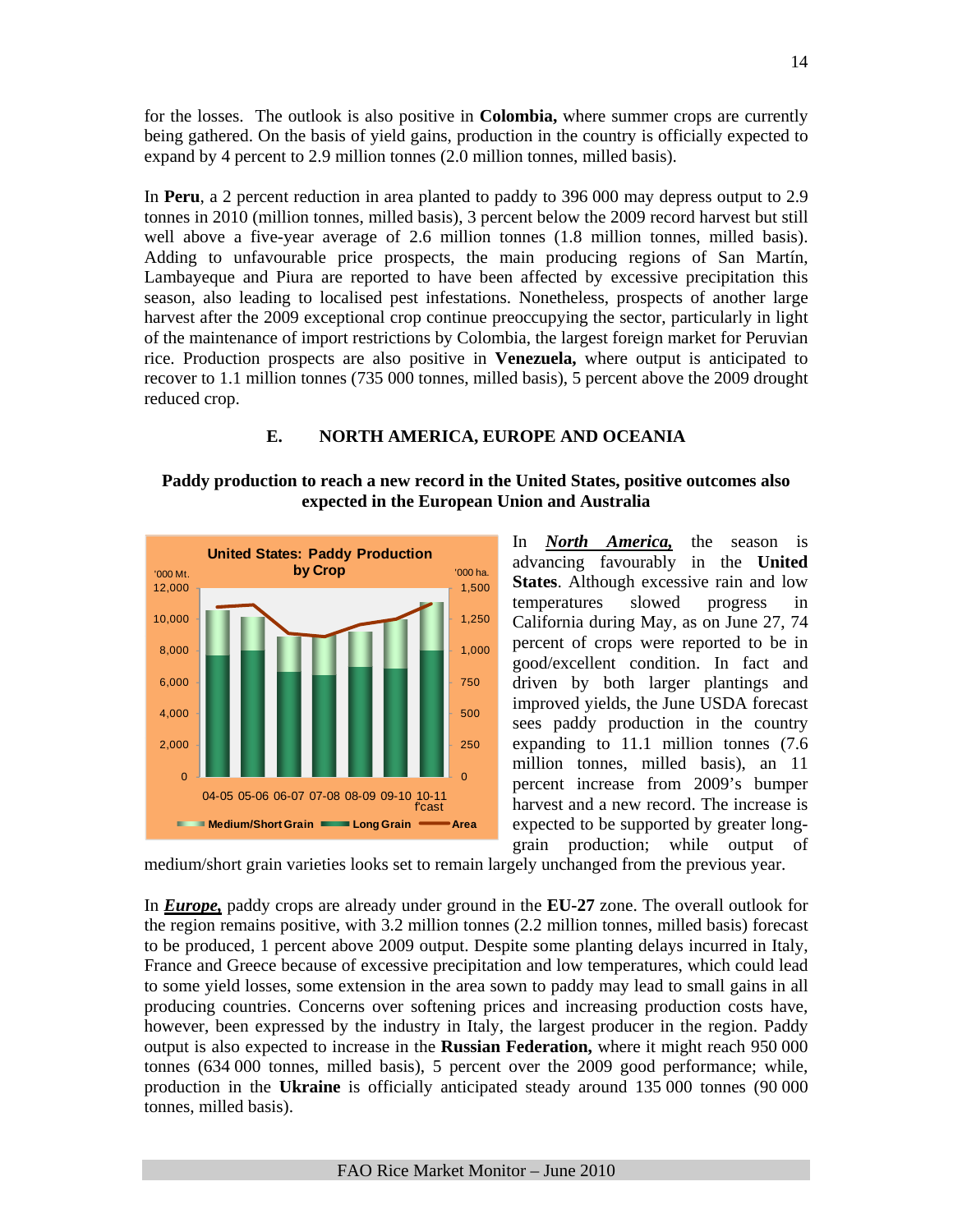In *Oceania***,** ABARE's latest crop report raised the forecast of paddy production in **Australia**  to 205,000 tonnes (137 000 tonnes, milled basis), nearly 150 000 tonnes more than in 2009. The 2010 performance, the highest since the 1.0 million tonnes harvested in 2006, was achieved on the back of record level yields of 10.8 tonnes per hectare, boosted by excellent growing conditions and increased availability of water for irrigation. Meanwhile, concern exists that the 2011 paddy crop, not due for planting until October, could be threatened by the emergence of locusts over main growing areas.

## **II. INTERNATIONAL TRADE IN RICE**

#### **World rice trade in 2010 revised dwon by 900 000 tonnes to reflect a slow pace of imports to date**



Since the April issue of the RMM, FAO has downgraded its forecast of global rice trade in calendar year 2010, which now stands at 30.4 million tonnes, milled basis, 900 000 tonnes less than previously reported, largely to reflect sluggish import demand countries in the first half of the year. On the demand side, the revision reflects lower estimates of imports than previously anticipated mainly in Malaysia, Saudi Arabia, Thailand, the United States and Viet Nam, which more than offset larger forecast mainly in Venezuela. In the case of Viet Nam and Thailand, which in the past few years have seen an inflow of

rice from Cambodia and Myanmar, the cuts reflect less buoyant prospects for export and less attractive domestic prices. On the export side, forecasts were mainly downscaled in Cambodia, India, Egypt, Myanmar, and Thailand; while those of Pakistan were upgraded.

| <b>Principal Revisions to 2010 International Trade in Rice (million tonnes)</b> |                         |   |                        |   |                 |               |                         |   |                        |   |                 |
|---------------------------------------------------------------------------------|-------------------------|---|------------------------|---|-----------------|---------------|-------------------------|---|------------------------|---|-----------------|
|                                                                                 | 2010 IMPORTS            |   |                        |   |                 |               | <b>2010 EXPORTS</b>     |   |                        |   |                 |
|                                                                                 | April<br>2010<br>f'cast |   | June<br>2010<br>f'cast |   | <b>Revision</b> |               | April<br>2010<br>f'cast |   | June<br>2010<br>f'cast |   | <b>Revision</b> |
| <b>WORLD</b>                                                                    | 31.3                    |   | 30.4                   |   | $-0.8$          | <b>WORLD</b>  | 31.3                    |   | 30.4                   |   | $-0.9$          |
| <b>ASIA</b>                                                                     | 14.5                    |   | 13.8                   |   | $-0.8$          | <b>ASIA</b>   | 24.8                    |   | 24.0                   |   | $-0.8$          |
| Malaysia                                                                        | 0.9                     | F | 0.8                    | F | $-0.1$          | Cambodia      | 1.7                     | F | 1.5                    | F | $-0.2$          |
| Thailand                                                                        | 0.5                     | F | 0.2                    | F | $-0.3$          | India         | 2.2                     | F | 2.0                    | F | $-0.2$          |
| Saudi Arabia                                                                    | 0.9                     | F | 0.8                    | F | $-0.1$          | Myanmar       | 1.3                     | F | 1.0                    | F | $-0.3$          |
| Viet Nam                                                                        | 0.5                     | F | 0.2                    | F | $-0.3$          | Pakistan      | 3.4                     | F | 3.8                    | F | $+0.4$          |
| <b>NORTH AMERICA</b>                                                            | 1.1                     |   | 1.0                    |   | $-0.1$          | Thailand      | 8.8                     | F | 8.2                    | F | $-0.6$          |
| <b>United States</b><br><b>LATIN AMERICA &amp;</b>                              | 0.7                     | G | 0.6                    | G | $-0.1$          | <b>AFRICA</b> | 0.6                     |   | 0.5                    |   | $-0.1$          |
| <b>CAR</b>                                                                      | 3.8                     |   | 3.9                    |   | $+0.0$          | Egypt         | 0.6                     | F | 0.5                    | F | $-0.1$          |
| Venezuela                                                                       | 0.2                     | F | 0.2                    | F | $+0.1$          |               |                         |   |                        |   |                 |
| G: Official Figure; F: FAO forecast/estimate.                                   |                         |   |                        |   |                 |               |                         |   |                        |   |                 |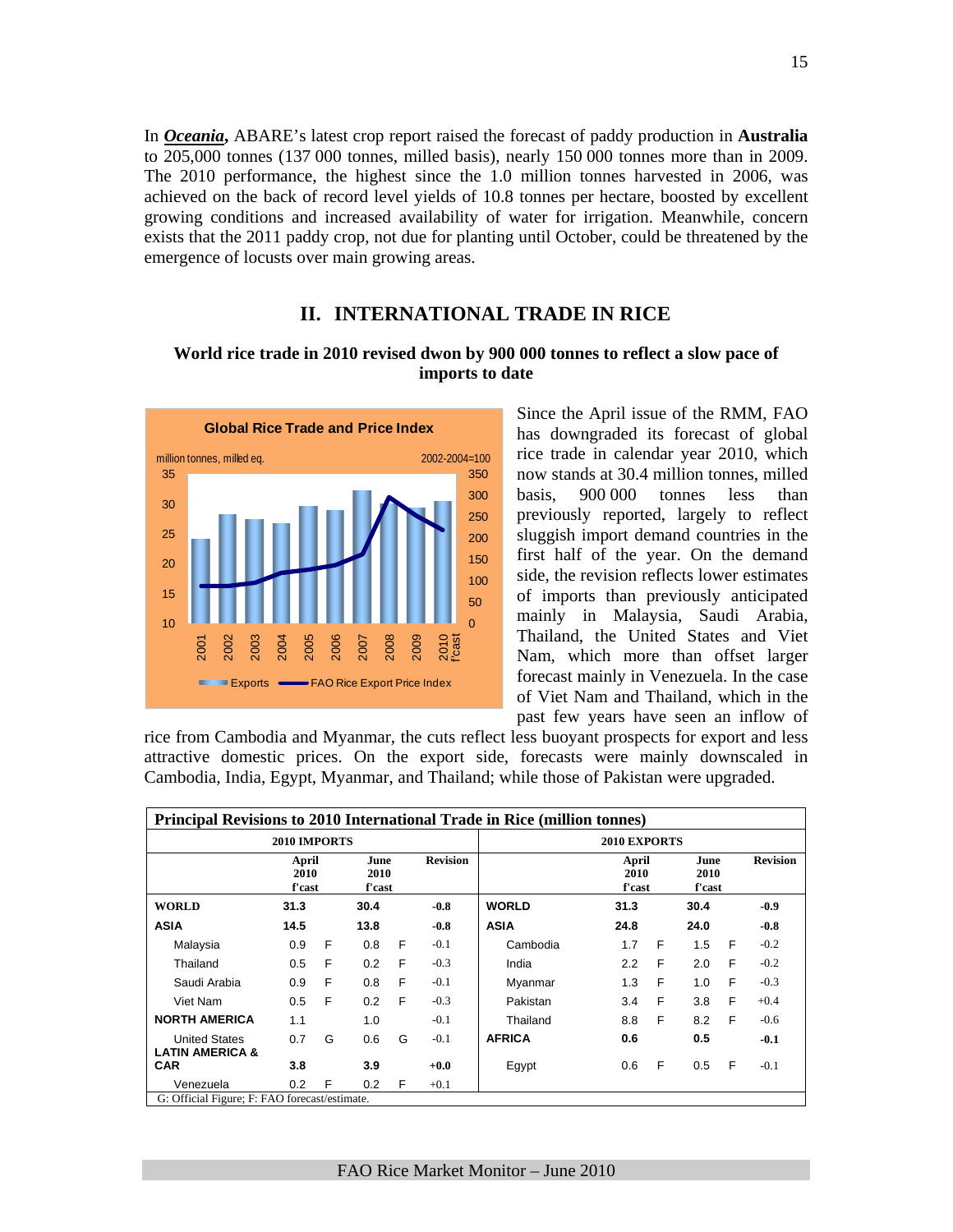At the current forecast level of 30.4 million tonnes, global trade in rice would still stand 4 percent, or 1.1 million tonnes above the 2009 contracted level. Much of the trade recovery this year is expected to be driven by greater demand from Asian, but also from Latin America and the Caribbean.

## **Imports in 2010**

#### **Growing demand by Asian countries to sustain an expansion of world imports in 2010**

Around 30.4 million tonnes of rice are forecast to be imported over calendar year 2010, 4 percent, or 1.1 million tonnes, above the current estimate for 2009. *Asia* is anticipated to be responsible for much of the expansion, absorbing 13.8 million tonnes of rice, 5 percent more than in 2009, and accounting for 46 percent of the world total. The increase would be mainly driven by larger deliveries to **Bangladesh**, **Nepal** and the **Philippines,** but also to **China (Mainland), Iraq, Sri Lanka** and **Viet Nam.** On the other hand, several traditional importers may find themselves in a position to cut purchases, in particular **Afghanistan**, the **Islamic Republic of Iran, Indonesia** and **Saudi Arabia.**



Rice imports by **Bangladesh** are forecast to reach some 400 000 tonnes over the calendar year, up from a revised low of 150 000 tonnes in 2009. Despite the 2009/10 good output performance, persistently high domestic prices have prevented the<br>government from fulfilling its government from fulfilling its procurement targets through domestic purchases. As a result, the authorities have decided to step-up imports to 300 000 tonnes by June, of which 125 000 tonnes of rice appear to have already been contracted through a series of tenders. In June 2010,

Bangladesh also reacted to the high domestic prices by extending an export ban on aromatic and non-aromatic rice until the end of year.

Imports by **China (Mainland)** are projected to increase by 12 percent to 400 000 tonnes in 2010. Cumulative deliveries to the country in the first quarter of the year have already amounted to 96 000 tonnes, 41 percent above the corresponding level in 2009.

In line with its commitments to the WTO, the **Republic of Korea** is anticipated to step up purchases by 7 percent to 327 000 tonnes, while **Japan** are foreseen to maintain 2010 imports steady at 700 000 tonnes, respectively. Good prospects for the 2010 harvest could, instead, enable **Indonesia** to cut purchases by 20 percent to 200 000 tonnes.

Consignments to **Malaysia** are forecast to remain unchanged from the previous year at 850 000 tonnes. Recently, the Malaysian Government announced a shift in its production strategy; foregoing its expansionary plans and downscaling its self-sufficiency aims from an 86 percent target for the 2006-2010 period, to 70 percent by 2015. To meet domestic requirements, authorities will now be looking to enter into long-term agreements to import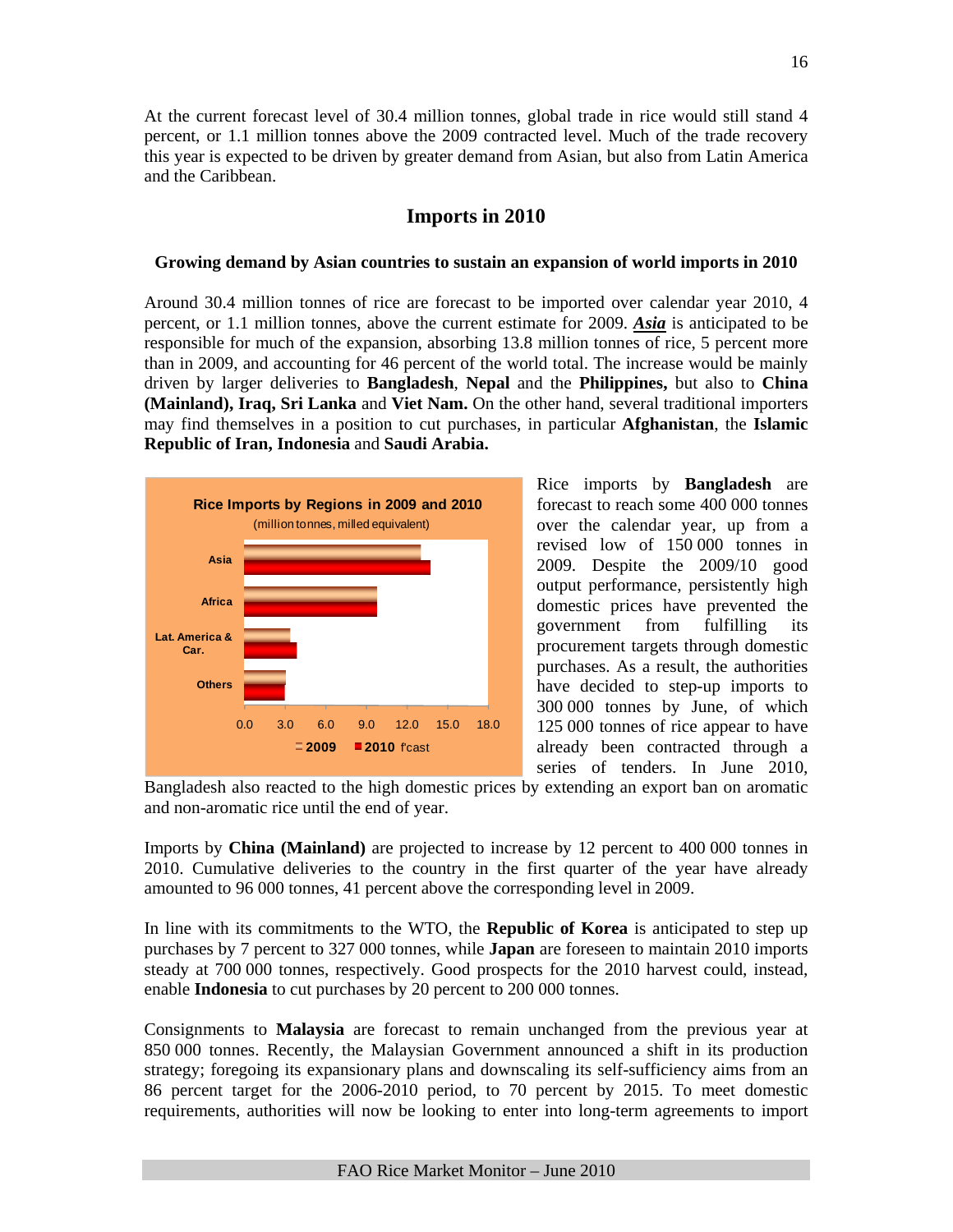rice in exchange of palm oil or oil. The country will also seek to maintain a 292 000 tonne rice buffer stock to cover 45 days of estimated consumption needs.

On the other hand, **Nepal** may need to increase purchases by 100 000 tonnes to 250 000 tonnes this year to cover domestic deficits arising from 2009's weather affected crop. Part of this volume is expected to be sourced from India, which has approved a 25 000 tonne exception to its export ban for the country on diplomatic grounds.

International rice purchases by the **Philippines** are forecast to increase by 675 000 tonnes to a record 2.45 million tonnes in 2010. Production shortfalls from a series of weather related setbacks led the National Food Authority (NFA) to launch a series of import tenders late last year that secured delivery of 2.25 million tonnes of rice in 2010. Provisions were also made for an additional 200 000 tonnes to be purchased by private traders by September. According to official statements, the NFA will not need to return to the market this year, except to negotiate purchases for delivery in 2011. Meanwhile, the Government has confirmed its commitment to attaining self sufficiency in rice by 2013.

**Sri Lanka** is forecast to raise rice purchases to 80 00 tonnes in 2010, 33 above imports a year earlier. Much this volume is estimated to have been acquired in the first quarter of the year, facilitated by reduced levy on rice imports, which was effective until March 2010. With improved prospects for the 2010 crop, the Government is unlikely to make use of the 20 000 tonne contingent approved for export by India. Indeed, in anticipation of further production gains from the rehabilitation of abandoned land in northern and eastern regions in forthcoming years, the country could even venture into the export market.

In *Near East Asia*, a 13 percent decline in purchases is anticipated in **Afghanistan** to 260 000 tonnes. Likewise, 2010 imports by the **Islamic Republic of Iran** and **Saudi Arabia** are foreseen to fall to 1.2 million tonnes and 840 000 tonnes, respectively. In both cases, the decline would be associated with the introduction of greater protective measures. Conversely, **Iraq** is officially expected to step up the volume of its purchases by 6 percent to 1.18 million tonnes, a volume needed to meet requirements under the food distribution programme. Deliveries to the **United Arab Emirates** are also forecast to rise from an estimated 400 000 tonnes in 2009 to 520 000 tonnes this year.



Overall imports by *African countries* look set to remain in the order of 9.8 million tonnes in 2010. In *Western Africa*, relatively good crops harvested late last year may enable **Gambia, Ghana, Guinea, Mali, Senegal** and **Sierra Leone** to cut deliveries. By contrast, severe food shortages are likely to boost deliveries to **Chad** and **Mauritania**. Both **Cote d'Ivoire** and **Nigeria**, two of the most important destinations of rice trade in the region, are foreseen to keep their purchases around the 2009 volumes of 1.8 million tonnes and 850 000 tonnes, respectively. In *southern Africa***,** the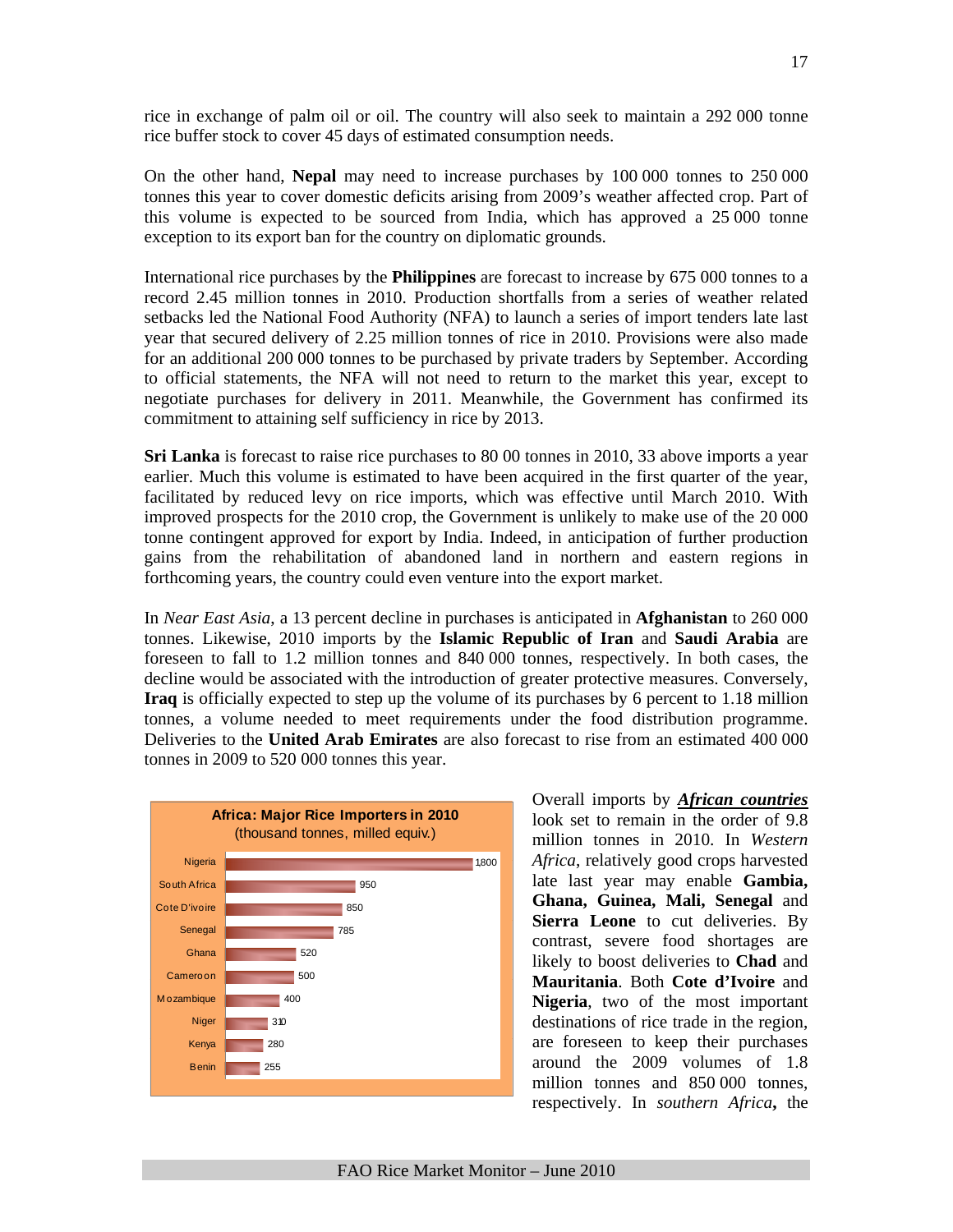relatively poor crops harvested in 2010 may require **Madagascar, Malawi** and **Mozambique** to step up imports**.** Growing demand should also lead to a 6 percent rise in purchases by **South Africa** to 950 000 tonnes. *In eastern Africa,* production shortfall is likely to prompt **Kenya** to purchase 280 000 tonnes in 2010, up 4 percent from the previous year. The increase would be facilitated by the government decision, in June, to lower duties on imported rice from the 75 percent level applicable under the East African Community Common External Tariff to 35 percent, or USD 200 per tonne, depending on which is higher. The reduction is valid for one year and applicable to rice from all origins and not only from Pakistan to whom preferential treatment had been granted since 2007.

In *Central America and the Caribbean*, rice inflows are forecast to rise by 3 percent to 2.3 million tonnes, a level sustained by greater inflows to **Haiti, Mexico** and **Panama.** In the latter, a decision by public and private industry stake-holders has approved the importation of a contingent of 28 000 tonnes of paddy, which will serve to cover domestic needs until the October harvest of 2010 paddy crops. Overall purchases by the country over the year are forecast in the order of 80 000 tonnes, 18 percent above 2009 deliveries. By contrast, on the back of a good 2009 season result, consignments to **Cuba** may decline to 500 000 tonnes, 12 000 tonnes below the volume officially reported to have been delivered in 2009. Production gains and larger stocks should also enable **Costa Rica,** the **Dominican Republic**  and **El Salvador** to cut purchases in 2010.

Aggregate imports by *South American* countries are forecast to reach 1.5 million tonnes in 2010, a 31 percent annual surge from 2009. Virtually all of the increase, equivalent to 366 000 tonnes, would be on account of **Brazil,** which may need to import 1.0 million tonnes over the year, following the negative 2010 production outcome. A drought reduced crop is also foreseen to boost purchases by **Venezuela** by 80 000 tonne to 200 000 tonnes. Conversely, surplus crops in **Colombia** and **Peru** are projected to depress imports to the countries to 100 000 tonnes and 40 000 tonnes, respectively. Meanwhile, industry representatives from **Argentina, Brazil, Paraguay** and **Uruguay** have formally appealed to their Governments to have the Mercosur Common External Tariff raised from its current 12 percent level to 30 percent.

In *Europe,* rice deliveries to the **EU-27 zone** are forecast to increase by 10 percent to 1.1 million tonnes. Under a trade agreement reached in May with Central American nations, the European Union has committed to grant duty free access to a 20 000 tonnes annual contingent of husked, semi-milled and wholly milled rice originated from Costa Rica, El Salvador, Guatemala, Honduras, Nicaragua and Panama. The size of the preferential quota will rise by 5 percent, or 1 000 tonne, per year. In line with the institution of greater protection, imports by the **Russian Federation** are anticipated to fall by 60 000 tonnes to 200 000 tonnes in 2010. On the other hand, the USDA has recently lowered its forecast for 2010 purchases by the **United States** to 650 000 tonnes, which would imply a 5 percent decline compared with last year.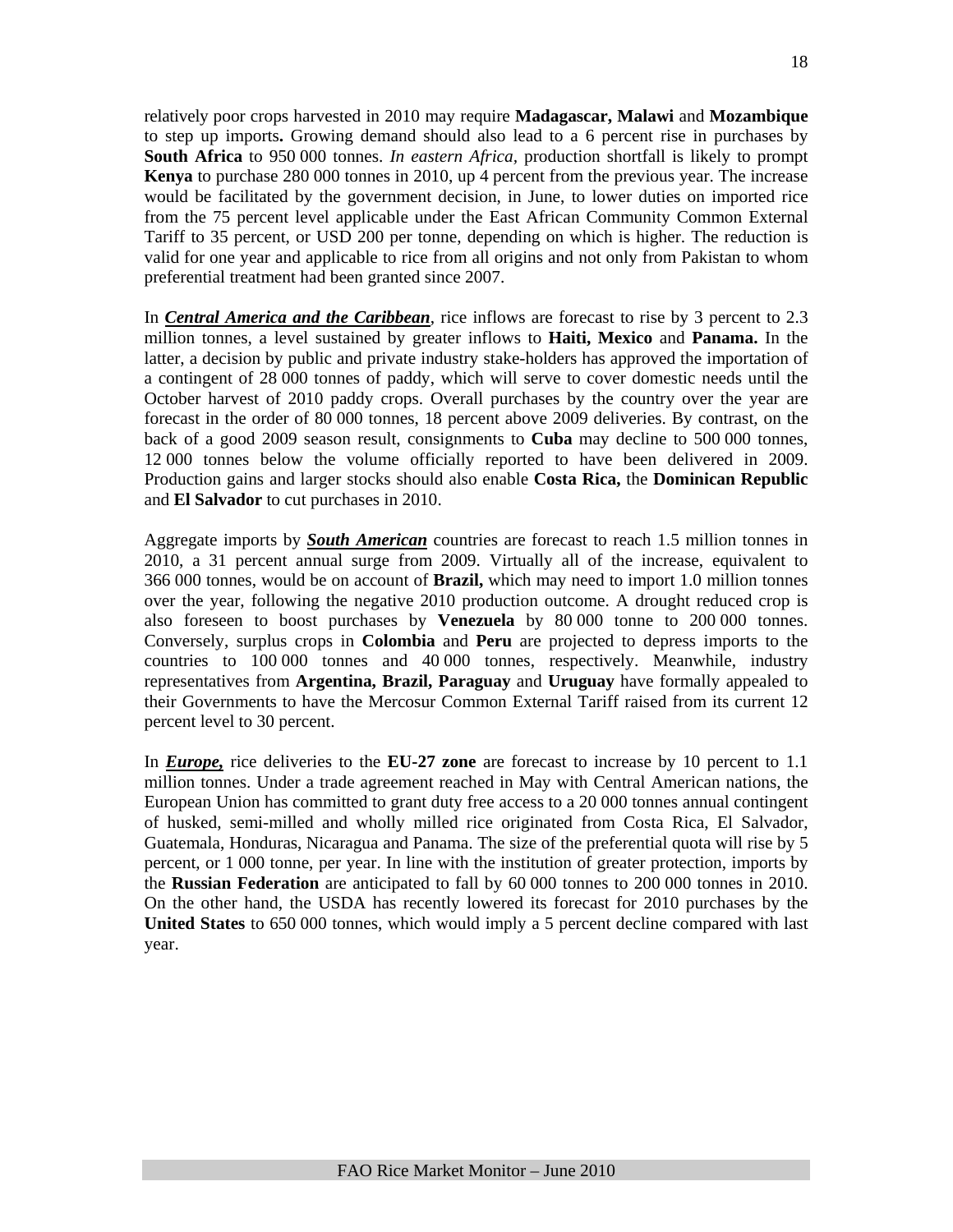# **Exports in 2010**

#### **Pakistan anticipated to account for much of the expected increase in global rice trade in 2010**

World rice exports in calendar 2010 are forecast to increase to 30.4 million tonnes, 4 percent or 1.1 million tonnes over the 2009 depressed level. **Pakistan** is now anticipated to account for much of this increase, with deliveries by the country set to reach a new high. Prospects are also favourable for **Argentina**, **China (Mainland), Ecuador, Egypt** and the **United States,**  all of which are expected to step-up deliveries in 2010. On the other hand, the outlook is rather subdued for the two largest global suppliers, with shipments by **Viet Nam** foreseen to remain around 2009's level and deliveries from **Thailand** set to fall. Policies to restrict rice exports are still limiting outflows from **India** and **Egypt**, while low supplies in **Brazil** and weak demand in **Cambodia** and **Myanmar** are forecast to depress their respective shipments



FAO's forecast of exports by **Cambodia**  in 2010 has been lowered by 200 000 tonnes to 1.5 million tonnes in 2010, 6 percent less than the current 2009 estimate. The bulk is likely to be routed through unofficial channels, much of which under border trade transactions with Thailand and Viet Nam. Indeed, formal rice exports by domestic companies remain rather limited and progressing slowly. The need to improve the quality of supplies has been highlighted as one of the key concerns of the sector, which has prompted the Government to double funds allocated to

the provision of loans to rice farmers and millers to USD 36 million this year.

Export prospects are favourable for **China (Mainland),** which remains forecast to ship 1.0 million tonnes in 2010, up 27 percent from the 2009 low volume of deliveries. The current forecast would entail increasing shipments over the second half of 2010, as deliveries by the country in the first four months of the year fell 8 percent behind the corresponding level in 2009 amounting to 296 400 tonnes.

With the **Indian** government securing ample supplies in public stocks, further exceptions to the export ban on non-basmati rice have been approved. In May, a contingent of 100 000 tonnes of common varieties were permitted for export to Bangladesh, followed, in June, by an additional 30 000 tonnes for the Maldives, both to be undertaken through diplomatic channels. Barring these exemptions, however, officials stated that a repeal of current restrictions on rice trade is not foreseen until favourable results from the 2010 Kharif crop are confirmed. This, together with a slow pace of basmati rice exports, is anticipated to limit shipments from the country to 2.0 million tonnes in 2010, down from a revised official figure of 2.1 million tonnes in 2009.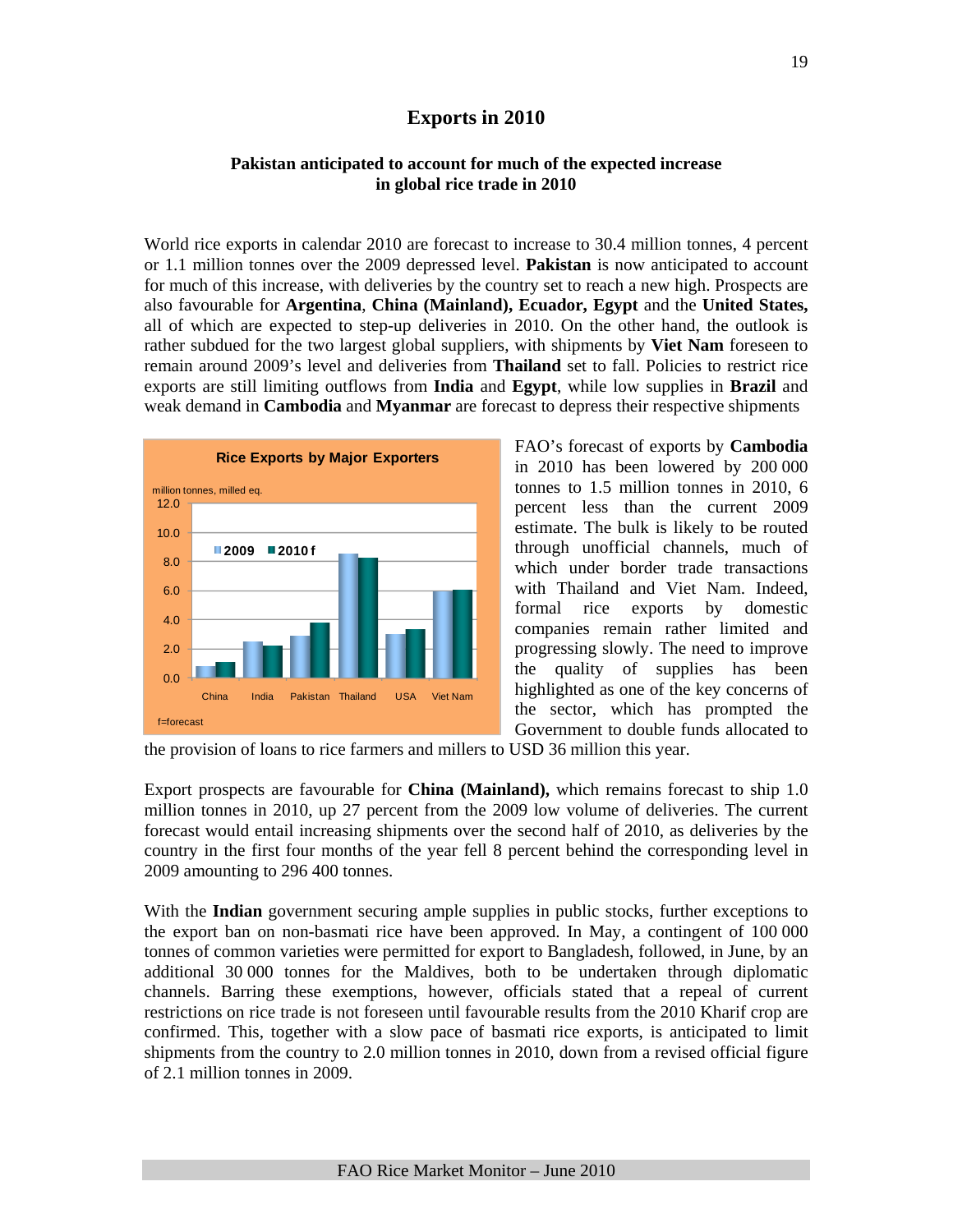Reflecting a tightening of supplies from deteriorating prospects for 2010 crops, exports by **Myanmar** are anticipated to fall to 1.0 million tonnes, 9 percent below the level officially reported to have been shipped in 2009. Despite the anticipated reduction, shipments by the country would still remain large, particularly if compared to recent years. The country is strengthening its position as an important player in the market, providing inexpensive supplies of lower grade rice varieties particularly to African countries.



Much of the anticipated increase in 2010 global exports is expected to be met by larger shipments from **Pakistan,** now forecast to export a record 3.8 million tonnes, nearly 950 000 tonnes more than in 2009. Competitive prices and large inventories boosted by two consecutive good harvests have already enabled the country to ship 1.8 million tonnes by May, of which three quarters corresponded to non-basmati rice. The good pace of exports has been sustained by increasing deliveries to traditional markets, such as South Africa, Saudi Arabia and the United Arab Emirates, as well as Bangladesh and Sri Lanka.

However, Pakistan's dominant position in Kenya, an important destination for Irri exports, may be put under pressure following a June decision by the Kenyan Government to extend to rice from all origins a reduction of the East African Community's Common external Tariff (CET) of 75 percent to 35 percent, or USD 200 per tonne depending on which is higher. Since 2007, Pakistani has been the only external supplier to benefit from this preferential access.

**Thailand** is now foreseen to ship 8.2 million tonnes of rice in 2010, 550 000 tonnes less than previously anticipated and 4 percent below 2009. Thai rice competitiveness continues to be eroded by a strong currency and high prices relative to other origins, a situation that has led many to suggest that the industry should concentrate in consolidating its dominant position in the high-quality rice market. While demand for parboiled rice has remained strong over recent months, particularly from Africa, expectations of declines in Thai quotations and a general softening of international prices are reported to have led to up to 200 000 tons worth of contract defaults between April and May. Meanwhile, the Ministry of commerce has given way to a gradual release of public stocks, ahead of the 2010 main season harvest.

On the other hand, **Viet Nam** is anticipated to ship 6.0 million tonnes of rice in calendar year 2010, against the 5.96 million tonnes exported in 2009. The steady performance is anticipated in spite of the slow pace of deliveries registered so far, as according to official figures, cumulative shipments of Vietnamese rice by end of May fell to 2.82 million tons, 10 percent below their corresponding level a year ago. On the back of ample availability from a bumper 2010 winter-spring crop, officials have nonetheless maintained a positive outlook for the remainder of the year, on expectations that the 6.0 million tonne export target set for 2010 will be met by a pick-up in deliveries during the third-quarter of the year.

FAO has downgraded forecasts of 2010 exports by **Egypt** to 500 0000 tonnes, 100 000 tonnes less than previously reported. The revision follows a June decision by Government to stop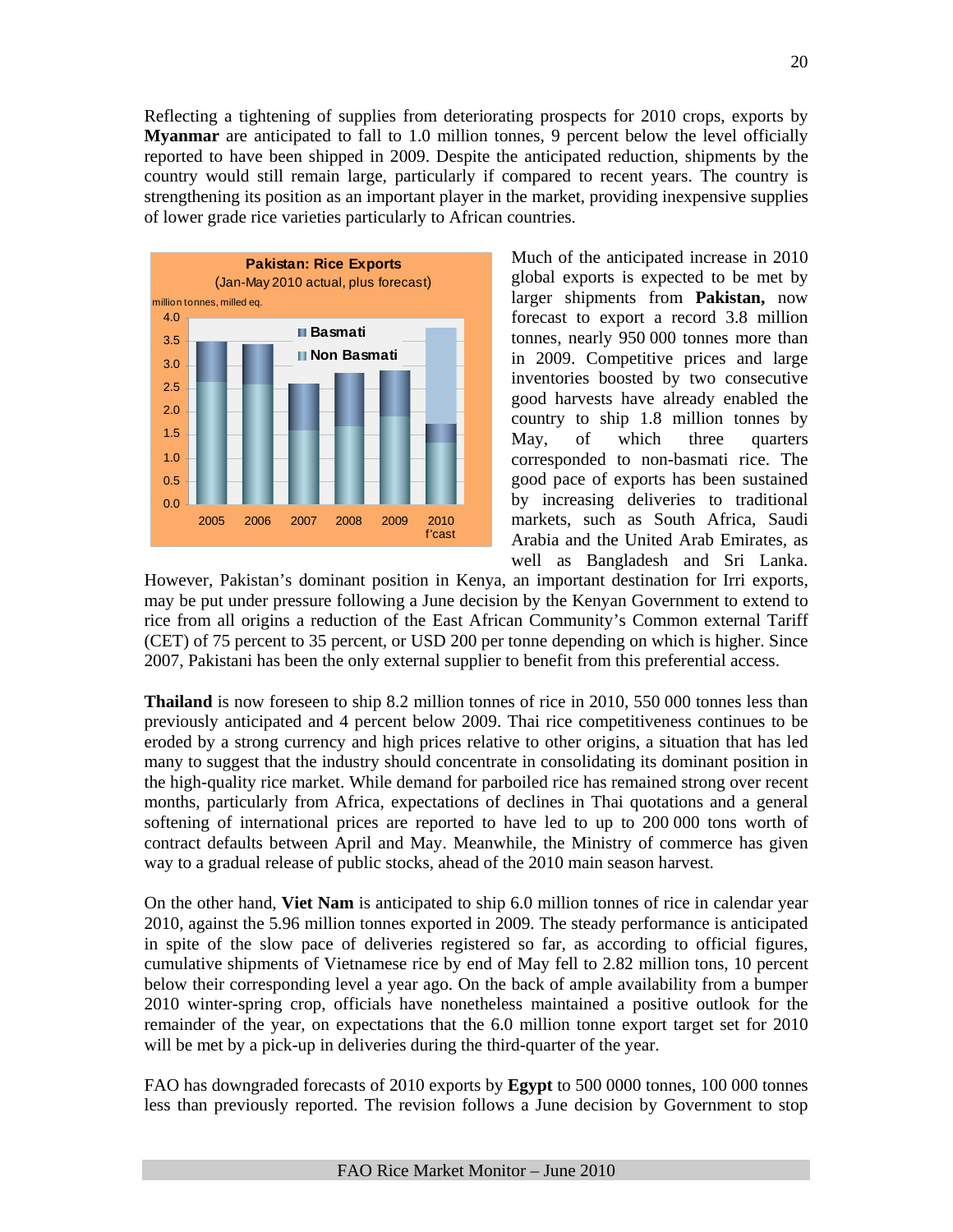issuance of export licenses in an attempt to stabilise domestic rice prices. Since the February 2009 repeal of the full export ban, the Government has issued export permits to traders through a system of tenders and upon conditional delivery of equivalent amounts of rice to the General Authority for Supply and Commodities (GASC), for distribution through the ration card system. With the measure expected to be held in place until the new crop harvest, due in October, the current forecast level still implies a 11 percent increase in deliveries from an estimated 2009 low of 450 000 tonnes.

In the **United States**, the figures released by the USDA in its June Report have maintained 2010 exports forecasts at 3.3 million tonnes, 10 percent above shipments in 2009. The expansion is anticipated to arise from greater deliveries to Latin American countries, as well as to markets previously supplied by Egypt and Australia. Meanwhile, efforts to lift trade restrictions on agricultural exports to Cuba have made headway. On 30 June, the House Agriculture Committee approved proposed legislation that would repeal the current the travel ban on the country, as well requirements on advanced cash payments of agricultural produce via third-country institutions. The bill still requires approval by the full House of Representatives before it can be enacted.

In South America, export prospects are favourable for **Argentina,** which is anticipated to step-up deliveries by 2 percent over the year to 500 000 tonnes. By contrast, reduced supplies from a weather affected crop in **Brazil** may lead to a 15 percent retrenchment in shipments by the country to 500 000 tonnes. Total deliveries by **Guyana** are projected in the order of 264 000 tonnes, up 1 percent from 2009. On the back of increasing demand from regional partners including Brazil and Venezuela, exports from **Ecuador** and **Uruguay** are also anticipated to rise to 50 000 tonnes and 700 000 tonnes, respectively.

# **I. RICE UTILIZATION**



#### **World consumption of rice in 2010 forecast to increase by 2 percent**

Based on the latest estimates, global rice consumption in 2010-2011, including the use of rice for food, feed and other-enduses is set to increase to 461 million tonnes, milled basis, 2 percent or 8.7 million tonnes above 2009. Consumption of rice as food is forecast to account for 86 percent of the total, rising from an estimated 388 million tonnes in 2009 to 395 million tonnes this year. The small volumes committed to animal feed are anticipated to rise by 1 percent to 12.2 million tonnes, while other end-uses, including use of rice for seeds, non-food industrial uses and post harvest losses

may be up by 1.6 million tonnes to 54.5 million tonnes. On these basis, global per caput rice consumption is projected to pass from 56.7 kilos in 2009 to 57.0 kilos in 2010. The increase is anticipated to mirror a rise in average intake in **developed countries** to 12.7 kilos and in **developing countries** to 68.0 kilos.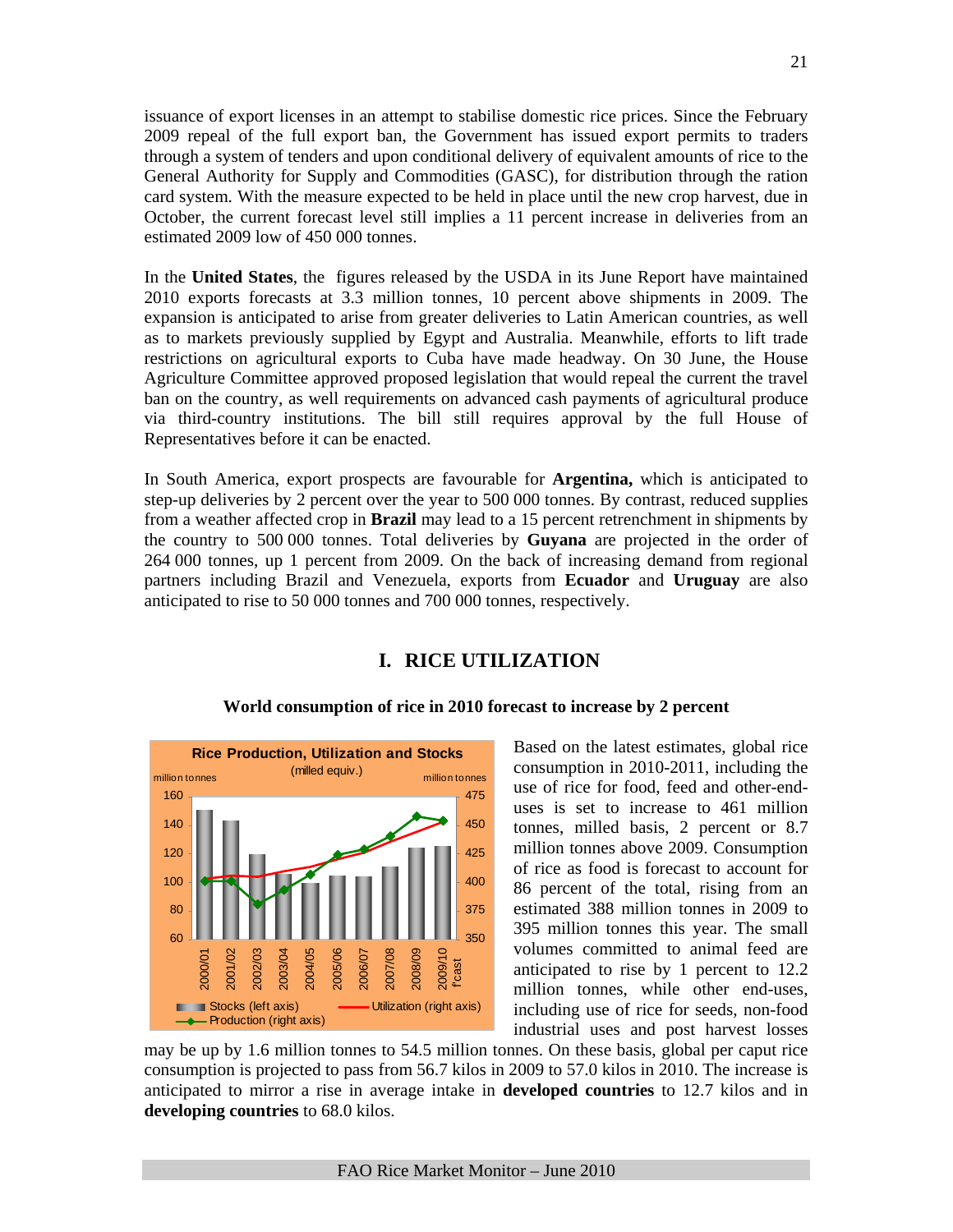Per caput consumption of rice in *Asia* is projected to rise from 82.1 kilos to 82.5 kilos in 2010, with particularly large gains anticipated in Bangladesh, Indonesia and Sri Lanka. Increasing consumption levels across western, southern and central regions of the continent should also sustain a 1 percent growth in *Africa* to 22.2 kilos per person. Likewise, greater average rice consumption is anticipated in *Europe* to 5.3 kilos and especially in *Oceania,*  where it is forecast to pass from 14.3 kilos in 2009 to 15.2 kilos this year. On the other hand, it is expected to remain in the order of 30.6 kilos in *Latin America and the Caribbean* and of 11.5 kilos in *North America*.

In many cases the anticipated rise in average rice consumption will be facilitated by declining domestic consumer prices. Looking at a survey of **retail/wholesale prices** in 39 countries, domestic price quotations tended to decline in the second quarter of the year, compared to their level three months earlier, across Asia, (particularly in India, Japan, Nepal and Thailand), in Eastern Africa (Burundi, Uganda and the United Republic of Tanzania), Central America (Haiti and Honduras) and in Brazil. Conversely, since March, consumer prices of rice have witnessed significant gains in Pakistan, in Western Africa (Mali and Senegal), in Southern Africa (Mozambique), in Central America (El Salvador and Panama) and in Bolivia.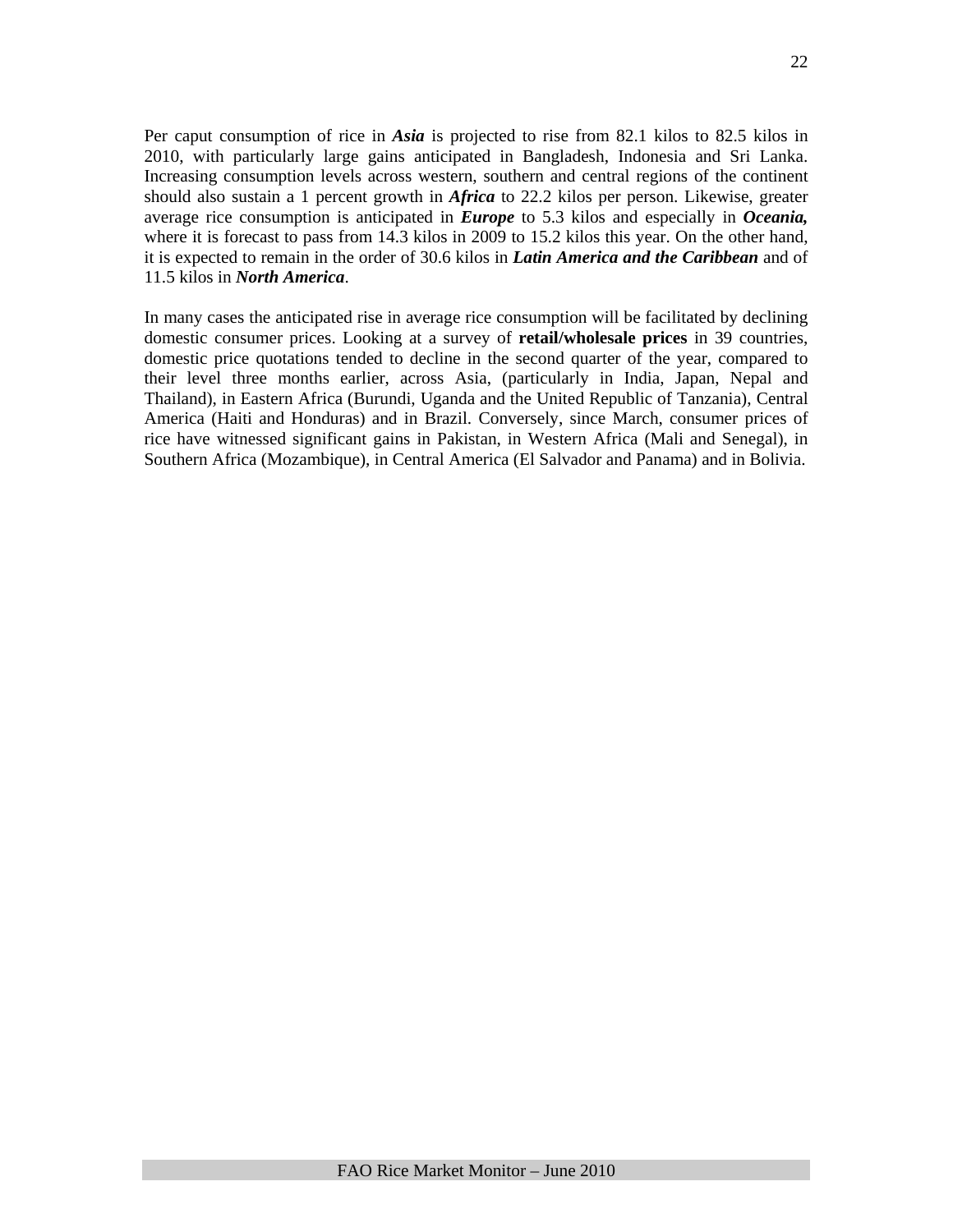| Latest available quotation:                                                                                                    |           |        |                  | Latest available quotation compared to: $\frac{1}{1}$ |                |                           |
|--------------------------------------------------------------------------------------------------------------------------------|-----------|--------|------------------|-------------------------------------------------------|----------------|---------------------------|
| Asia                                                                                                                           | Month     | USD/Kg | 3 months earlier | 6 months earlier                                      | 1 year earlier | 2 years earlier           |
| Bangladesh: Ntl. Avg. (coarse)                                                                                                 | $May-10$  | 0.36   | $-2%$            | 24%                                                   | 34%            | $-13%$                    |
| Cambodia: Phnom Penh (mix)*                                                                                                    | Apr-10    | 0.45   | 0%               | 3%                                                    | 33%            | $-10%$                    |
| India: Delhi                                                                                                                   | $Jun-10$  | 0.47   | $-4%$            | $-4%$                                                 | 10%            | 10%                       |
| Japan: Tokyo Ku-area (Non-glutinous)                                                                                           | May-10    | 4.64   | $-4%$            | $-6%$                                                 | $-1%$          | 7%                        |
| Republic of Korea: Ntl. Avg.                                                                                                   | $Jun-10$  | 1.71   | $-1%$            | $-2%$                                                 | $-9%$          | $-9%$                     |
| Nepal: Kathmandu (coarse)                                                                                                      | $May-10$  | 0.39   | $-9%$            | $-28%$                                                | $-22%$         | $-6%$                     |
| Pakistan: Karachi (irri)                                                                                                       | $May-10$  | 0.41   | 3%               | 4%                                                    | 4%             | $-36%$                    |
| Philippines: Ntl. Avg. (well-milled)                                                                                           | $May-10$  | 0.75   | $-1%$            | 1%                                                    | $-1%$          | 1%                        |
| Sri Lanka: Colombo (white)                                                                                                     | $Jun-10$  | 0.46   | $-2%$            | $-18%$                                                | $-16%$         | $-21%$                    |
| Thailand: Bangkok (5% broken)*                                                                                                 | $Apr-10$  | 0.40   | $-24%$           | $-14%$                                                | $-22%$         | $-49%$                    |
| Western Africa                                                                                                                 | Month     | USD/Kg | 3 months earlier | 6 months earlier                                      | 1 year earlier | 2 years earlier           |
| Burkina Faso: Ouagadougou (imported)*                                                                                          | $Jun-10$  | 0.60   | 0%               | $-11%$                                                | $-11%$         | $-29%$                    |
| Cape Verde: Santiago (imported)                                                                                                | Apr-10    | 1.13   | 1%               | 8%                                                    | 7%             | 58%                       |
| Chad: N'Djamena (imported)                                                                                                     | $May-10$  | 0.87   | 0%               | 0%                                                    | $-1%$          | $-4%$                     |
| Mali: Bamako (imported)*                                                                                                       | $Jun-10$  | 0.61   | 14%              | 14%                                                   | $-7%$          | $-4%$                     |
| Mauritania: Nouakchott (imported)                                                                                              | $May-10$  | 1.02   | $-13%$           | 18%                                                   | 40%            | 42%                       |
| Senegal: Dakar (imported)                                                                                                      | Apr- $10$ | 0.82   | 8%               | 15%                                                   | 0%             | 33%                       |
| <b>Central Africa</b>                                                                                                          | Month     | USD/Kg | 3 months earlier | 6 months earlier                                      | 1 year earlier | 2 years earlier           |
| Dem. Rep. Congo: Kinshasa (imported)                                                                                           | May-10    | 1.09   | $-1%$            | ш<br>8%                                               | ш<br>1%        | 47%                       |
| Eastern Afirca                                                                                                                 | Month     | USD/Kg | 3 months earlier | 6 months earlier                                      | 1 year earlier | 2 years earlier           |
| Burundi: Bujumbura                                                                                                             | May-10    | 0.85   | $-19%$           | $-20%$                                                | $-23%$         | 8%                        |
| Rwanda: Kigali*                                                                                                                | $Jun-10$  | 0.95   | $-9%$            | $-12%$                                                | $-7%$          | $-19%$                    |
| Somalia: Mogadishu (imported)                                                                                                  | $May-10$  | 0.64   | $-5%$            | $-26%$                                                | $-8%$          | $-38%$                    |
| Uganda: Kampala*                                                                                                               | $Jun-10$  | 0.75   | $-10%$           | $-19%$                                                | $-7%$          | $-17%$                    |
| United Rep. of Tanzania: Dar es Salaam*                                                                                        | $Jun-10$  | 0.79   | $-14%$           | $-18%$                                                | 3%             | 20%                       |
| Southern Africa                                                                                                                | Month     | USD/Kg | 3 months earlier | 6 months earlier                                      | 1 year earlier | 2 years earlier           |
| Malawi: Lilongwe                                                                                                               | $Jun-10$  | 1.19   |                  | 2%                                                    | 14%            | 22%                       |
| Mozambique: Maputo                                                                                                             | $Jun-10$  | 0.78   | 10%              | 21%                                                   | 56%            | 39%                       |
| <b>Central America and the Caribbean</b>                                                                                       | Month     | USD/Kg | 3 months earlier | 6 months earlier                                      | 1 year earlier | 2 years earlier           |
| Costa Rica: Ntl. Avg. (first quality)                                                                                          | May-10    | 1.54   | 2%               | 25%                                                   | 34%            | 57%                       |
| Dominican Rep: Santo Domingo (first quality)                                                                                   | $Jun-10$  | 1.31   | 1%               | 5%                                                    | 3%             | 16%                       |
| El Salvador: San Salvador                                                                                                      | May-10    | 1.09   | 4%               | $-4%$                                                 | $-21%$         | $-15%$                    |
| Guatemala: Ntl. Avg. (second quality)                                                                                          | Apr- $10$ | 1.07   | 0%               | 0%                                                    | 0%             | 13%                       |
| Haiti: Port-au-Prince (imported)                                                                                               | $Jun-10$  | 1.03   | $-21%$           | $-6%$                                                 | $-3%$          | $-14%$                    |
| Honduras: Tegucigalpa (second quality)*                                                                                        | $Jun-10$  | 0.68   | $-5%$            | $-8%$                                                 | $-12%$         | $-26%$                    |
| Mexico: Mexico City (sinaloa)*                                                                                                 | $Jun-10$  | 0.72   | $-1%$            | $-3%$                                                 | $-16%$         | $-22%$                    |
| Nicaragua: Ntl. Avg. (second quality)                                                                                          | $Apr-10$  | 0.91   | 1%               | 0%                                                    | $-6%$          | 13%                       |
| Panama: Panama City (first quality)                                                                                            | $Jun-10$  | 1.07   | 4%               | 4%                                                    | 0%             | 0%                        |
| South America                                                                                                                  | Month     | USD/Kg | 3 months earlier | 6 months earlier                                      | 1 year earlier | 2 years earlier           |
| Bolivia: La Paz (grano de oro)*                                                                                                | $Jun-10$  | 0.87   | 6%               | $-7%$                                                 | $-11%$         | $-24%$                    |
| Brazil: Ntl. Avg.                                                                                                              | May-10    | 1.15   | $-13%$           | $-1%$                                                 | $-4%$          | 3%                        |
| Colombia: Bogotá (first quality)*                                                                                              | May-10    | 0.92   | $-2%$            | 4%                                                    | $-15%$         | $-1%$                     |
| Peru: Lima (corriente)                                                                                                         | May-10    | 0.70   | 0%               | $-19%$                                                | $-24%$         | $-35%$                    |
| Uruguay: Ntl. Avg.                                                                                                             | May-10    | 0.95   | 0%               | 2%                                                    | $-6%$          | 0%                        |
| <b>North America</b>                                                                                                           | Month     | USD/Kg | 3 months earlier | 6 months earlier                                      | 1 year earlier | 2 years earlier           |
| United States: City Avg. (long grain, uncooked)                                                                                | $May-10$  | 1.64   | $-2%$            | п<br>$-3%$                                            | $-3%$          | 6%                        |
| $\pi$<br>Quotations in the month specified in the second column were compared to their levels in the preceding                 |           |        |                  |                                                       |                |                           |
| three, six, twelve and twenty-four months. Price comparisons were made in nominal local currency units.<br>* Wholesale prices. |           |        |                  |                                                       |                | Percentage price decrease |
| Sources: FAO/GIEWS National Food Price database; Monthly Report on the Retail Price Survey, Japan                              |           |        |                  |                                                       |                | Percentage price increase |

#### **MONTHLY RETAIL PRICES OF RICE IN SELECTED MARKETS**

 *Ministry of Internal Affairs and Communications; Korea Agricultural Marketing Information* 

 *Service (KAMIS); U.S. Bureau of Labor Statistics (BLS).*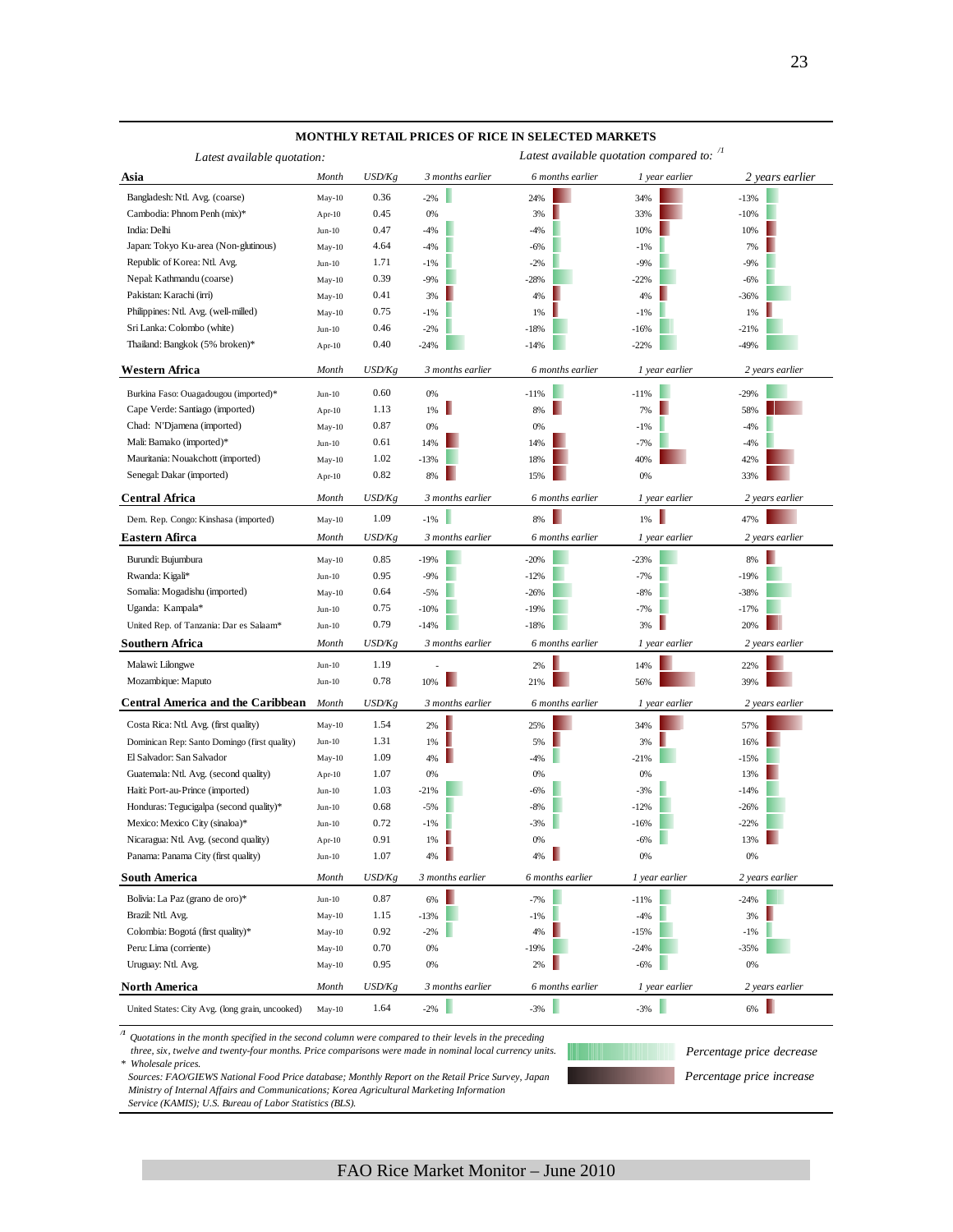# **II. CLOSING STOCKS**



#### **2010 Global rice inventories now forecast to increase by 1 percent**

Reflecting changes to 2009/10 production figures, FAO's April forecast of global rice stocks at the close of the 2009-2010 marketing years has been raised to 125.1 million tonnes, milled basis, 1.5 million tonnes more than previously estimated. This would bring global rice reserves 1 percent above 2009 and to their highest level since 2002, reversing earlier expectations of a decline. The revision mainly stems from larger than previously expected inventories in Asia, with estimates being most notably raised in India; but also in Cambodia, Myanmar, Thailand and

Uruguay. By contrast, forecasts were downscaled in China (Mainland), Pakistan, the United States and Viet Nam.

|                  | April<br>2010<br>f'cast |   | June<br>2010<br>f'cast |              | <b>Revision</b> |                                 | April<br>2010<br>f'cast |              | June<br>2010<br>f'cast |              | <b>Revision</b> |
|------------------|-------------------------|---|------------------------|--------------|-----------------|---------------------------------|-------------------------|--------------|------------------------|--------------|-----------------|
| <b>WORLD</b>     | 123.5                   |   | 125.1                  |              | $+1.5$          | <b>United Arab Emirates</b>     | 0.2                     | $\mathbf{F}$ | 0.2                    | $\mathbf{F}$ | $-0.1$          |
| <b>ASIA</b>      | 117.3                   |   | 118.8                  |              | $+1.5$          | Viet Nam                        | 4.0                     | $\mathbf{F}$ | 3.9                    | $\mathbf{F}$ | $-0.2$          |
| Bangladesh       | 6.0                     | F | 5.8                    | $\mathbf{F}$ | $-0.2$          | <b>AFRICA</b>                   | 2.7                     |              | 2.8                    |              | $+0.1$          |
| Cambodia         | 0.8                     | F | 0.8                    | $_{\rm F}$   | $+0.1$          | Egypt                           | 1.1                     | $\mathbf{F}$ | 1.2                    | $\mathbf{F}$ | $+0.1$          |
| China (Mainland) | 70.6                    | F | 70.4                   | $_{\rm F}$   | $-0.2$          | <b>NORTH AMERICA</b>            | 1.1                     |              | 0.9                    |              | $-0.1$          |
| India            | 13.6                    | F | 15.3                   | $_{\rm F}$   | $+1.7$          | <b>United States</b>            | 1.0                     | G            | 0.9                    | G            | $-0.1$          |
| Myanmar          | 4.5                     | F | 4.8                    | $\mathbf{F}$ | $+0.3$          | <b>LATIN AMERICA &amp; CAR.</b> | 1.9                     |              | 2.0                    |              | $+0.1$          |
| Pakistan         | 1.1                     | F | 1.0                    | F            | $-0.1$          | Uruguay                         | 0.2                     | F            | 0.2                    | F            | $+0.1$          |
| Thailand         | 5.1                     | F | 5.3                    | $\mathbf{F}$ | $+0.2$          |                                 |                         |              |                        |              |                 |

G: Official Figure; F: FAO forecast/estimate.

Upgrade to the 2009-2010 closing stock figures have also resulted in a slightly higher global **stocks-to-use ratio** of 27.1 percent, with world reserves forecast to be ample enough to cover approximately 3.3 months of global rice consumption. All of the increase is to be concentrated in **developing countries**, which are predicted to increase their inventories by 1.0 million tonnes, to 122.2 million tonnes at the close of the season. Conversely, a slight decline is expected among **developed countries,** where stocks may shrink to 2.9 million tonnes, 1 percent below their opening level.

From a trade status perspective, inventories held by **rice exporting countries** are projected to decline by 1 percent to 103.3 million tonnes. **India** is expected to be behind much of this drop, as the country would require to draw 6.0 million tonnes to compensate for the smaller output, bringing reserves at the close of the season down to 15.3 million tonnes. An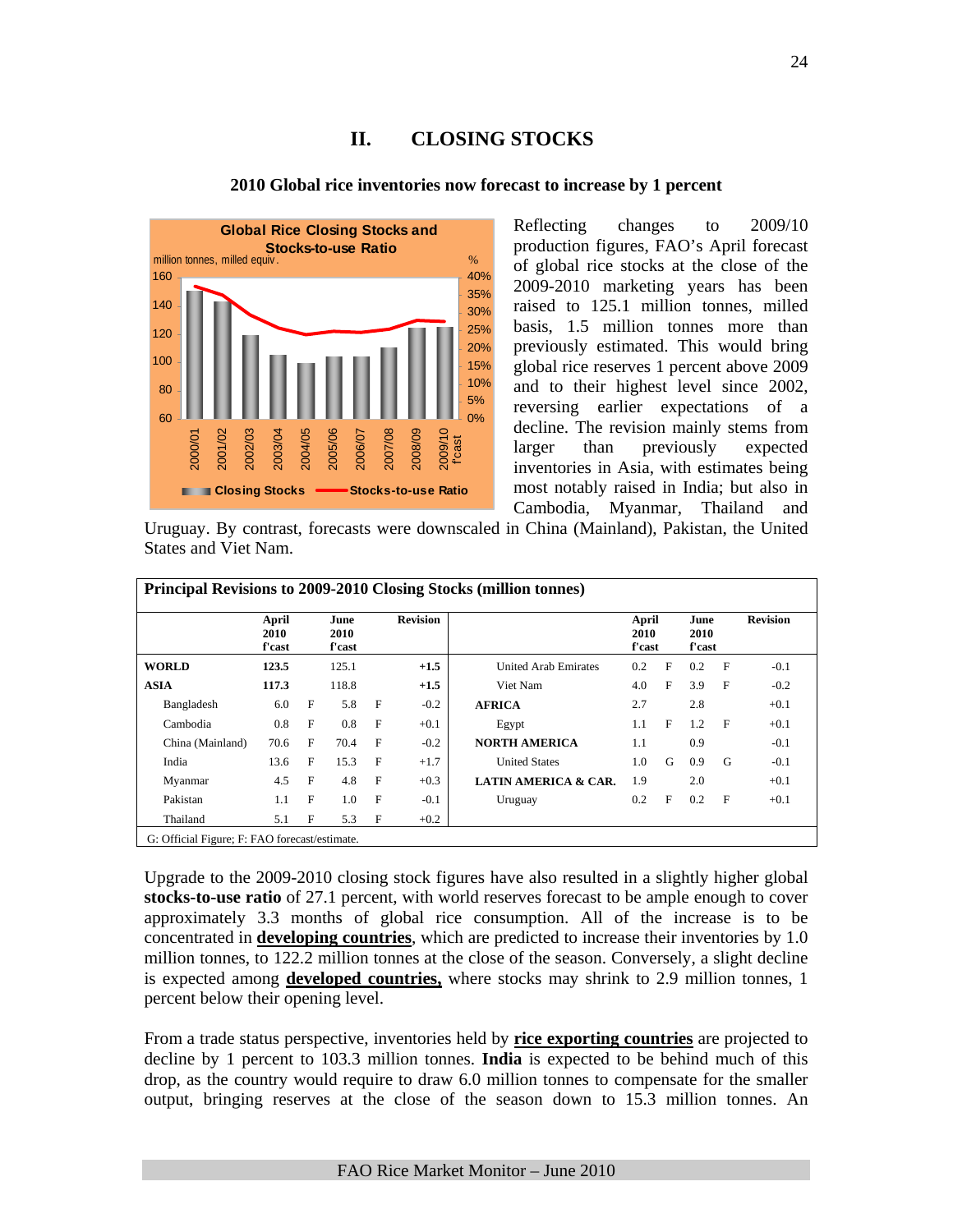

exceptional pace of exports in **Myanmar**  is also anticipated to result in a 10 percent decline in stocks to 4.8 million tonnes. Similarly, sizeable sales abroad will require **Pakistan** to cut its reserves by 19 percent to 1.0 million tonnes. A decline in production in **Egypt** and a combination of larger domestic consumption and exports in the **United States** are estimated to curb end-ofseason inventories in the two countries to 1.2 million tonnes and 893 000 tonnes, respectively. By contrast, reserves held by **China (Mainland)** are estimated to rise by 11 percent, or 7 million tonnes, to 70.4 million tonnes, as production

continues to outpace utilization. As a result of the drop, major exporters stocks-todisappearance<sup>3</sup> ratio are estimated to fall from 21.5 percent in 2009 to 16.8 percent in 2010, the lowest level since 2006.

By contrast, carry-overs by traditional **rice importing countries** are forecast to increase by 9 percent to 21.7 million tonnes. A bumper crop in **Bangladesh,** along with increased imports, may facilitate a 14 percent replenishment in stocks to 5.8 million tonnes. Likewise, the excellent 2009 turnout in **Indonesia** has driven rice inventories up by 1.0 million tonnes to 4.5 million tonnes. By contrast, weather related production losses may require **Nepal** and the **Philippines** to use part of their reserves to meet domestic requirements. Accordingly, rice carry-overs are anticipated to fall by 40 percent to 150 000 tonnes in Nepal and by 10 percent to 2.5 million tonnes in the Philippines. Amongst other major rice importers, inventories carried in 2010 are forecast to increase in **Brazil,** the **European Union,** the **Islamic Republic of Iran** and the **Republic of Korea,** while they may fall in **Saudi Arabia, Senegal** and **Sri Lanka.** 

## **III. INTERNATIONAL PRICES**

#### **Rice export prices following diverging trends across the different market segments**

After falling steadily since January 2010, international rice prices regained some strength in June. This trend that was reflected in the FAO All Rice Price Index (2002-2004=100), which mirrors the pattern of 16 international rice quotations, with the index falling from 251 in January to 204 in April and 201 in May, before rebounding to 213 in June. Between January and June, the index has lost 38 points, or 15 percent of its value.

New supplies from the harvest of secondary crops in major exporting countries have exerted downward pressure on quotations of both high and low quality Indica rice in May, resulting in the corresponding indices shedding 5 and 4 points each to average 192 and 181 over the month. Weak demand for fragrant rice, including Basmati and Hom Mali varieties, also caused a slide in the Aromatica rice Index of 9 points in May and of another 7 points in June,

 $\overline{a}$ 

<sup>&</sup>lt;sup>3</sup> Disappearance defined as exports plus consumption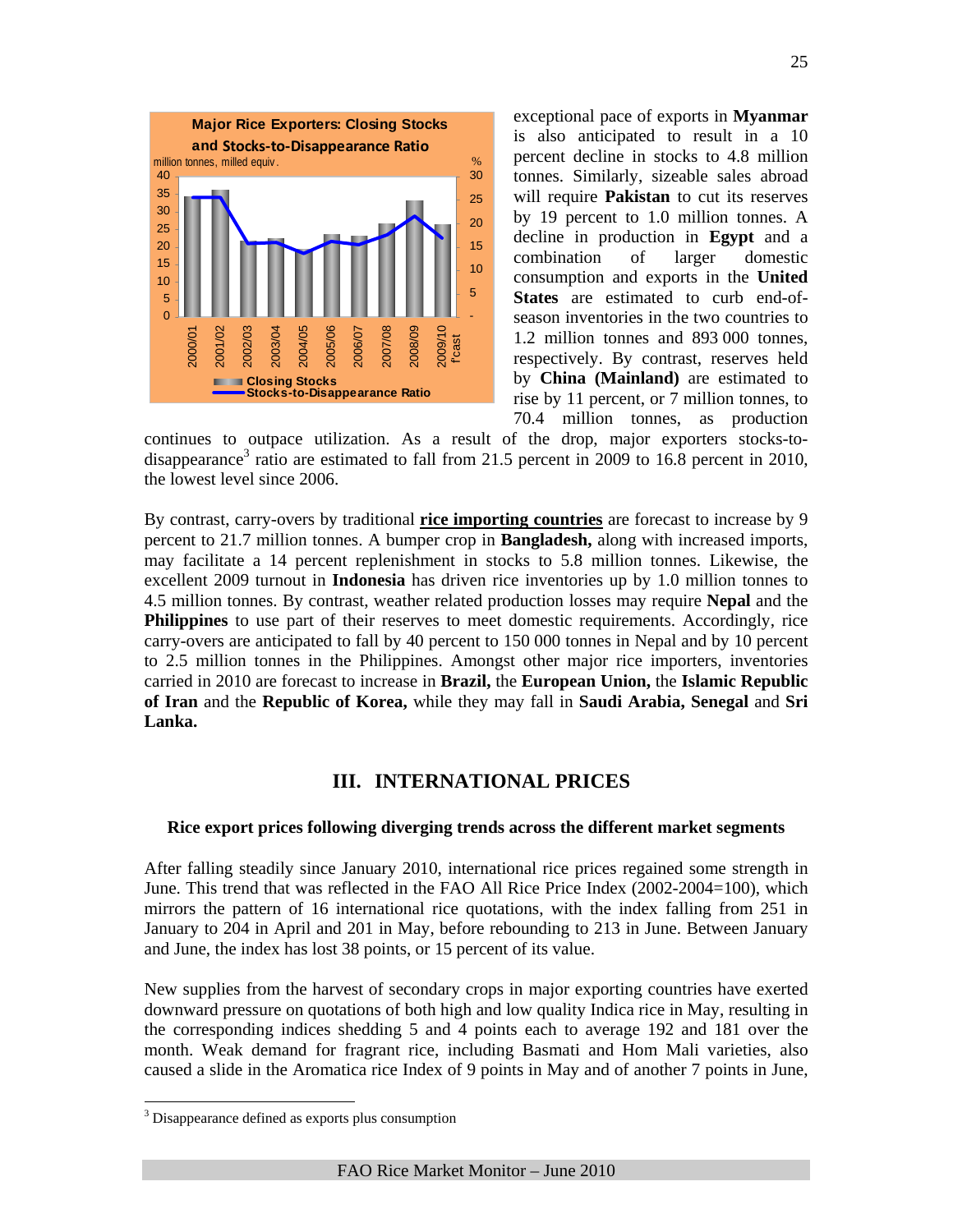to a value of 214. However, renewed vigour has characterised the medium-grain market since April, a reflection of a tightening of supplies from export restrictions in Egypt as well as the continued absence of Australia from the market. As a result, the Japonica rice Index gained 37 points to 258 points over the second quarter of the year.



Across the different origins, prices in **Thailand** remained under downward pressure, with the benchmark Thai 100% B quoted at USD 474 per tonne in June, 5 percent below its April value. Indeed, the price support measures enacted by Government, through the price guarantee programme and a complementary purchase scheme, were not sufficient to compensate the depressing effects stemming from a sluggish international demand. Prices also lost ground in the **United States,** with US N.2 4% rice trading 9 percent lower in June, at USD 466 per tonne, than in April. Renewed demand for medium-grade rice, however, pushed June prices of US N.1/4 medium to USD 725 per tonne, 105 dollars more than in April. A pick-up in deliveries and initial concerns over the effects of

weather on California's crop were behind the revival. Strong interest in lower grade rice from **Viet Nam** and **Pakistan** have also strengthened quotations in the two countries, with the 25% broken rice respectively trading at USD 343 and USD 340 per tonne in June, 5 percent higher than in April. Meanwhile, a weakening of buying interest by Near Eastern countries has led a 6 percent fall in **Indian** Basmati rice to USD 1 373 per tonne.



As to prospects for the coming months, these will be greatly influenced by the unfolding of the season in northern hemisphere countries. The pattern of the monsoon rains over Asia will hold particular sway, either in determining a potential return of India to the market as a supplier or commanding a reduction in supply availability of major rice export countries like Thailand and Pakistan. Government policies will also have their effect, particularly in Thailand, where the potential release of government held stocks could underpin further price declines. As usual, relative currency movements will also need to be watched, as these will very much influence the competitiveness of the major market players.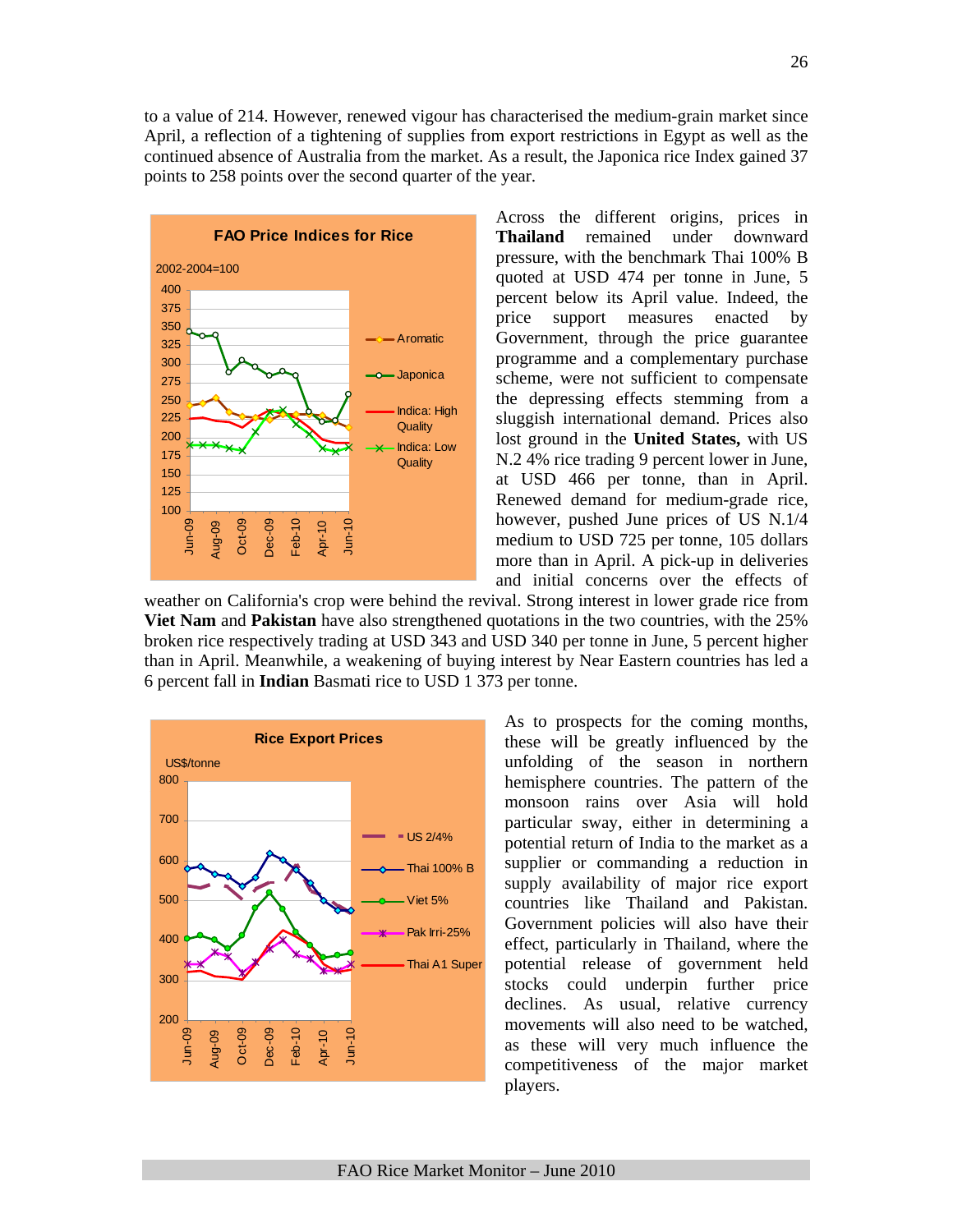|          |           |         | <b>FAO Rice Price Indices (2002-2004=100)</b> |                |          |                 |
|----------|-----------|---------|-----------------------------------------------|----------------|----------|-----------------|
|          |           | All     |                                               | <b>Indica</b>  | Japonica | <b>Aromatic</b> |
|          |           |         | High<br>quality                               | Low<br>quality |          |                 |
| 2005     |           | 125     | 124                                           | 128            | 127      | 108             |
| 2006     |           | 137     | 135                                           | 129            | 153      | 117             |
| 2007     |           | 161     | 156                                           | 159            | 168      | 157             |
| 2008     |           | 295     | 296                                           | 289            | 315      | 251             |
| 2009     |           | 253     | 229                                           | 197            | 341      | 232             |
| 2009     | June      | 252     | 225                                           | 189            | 344      | 243             |
|          | July      | 251     | 227                                           | 189            | 338      | 247             |
|          | August    | 251     | 223                                           | 190            | 339      | 253             |
|          | September | 232     | 221                                           | 185            | 288      | 234             |
|          | October   | 232     | 213                                           | 182            | 304      | 228             |
|          | November  | 241     | 227                                           | 207            | 295      | 227             |
|          | December  | 249     | 238                                           | 234            | 283      | 224             |
| 2010     | January   | 251     | 232                                           | 237            | 289      | 232             |
|          | February  | 242     | 227                                           | 218            | 283      | 231             |
|          | March     | 219     | 213                                           | 205            | 235      | 232             |
|          | April     | 204     | 197                                           | 185            | 221      | 230             |
|          | May       | 201     | 192                                           | 181            | 223      | 221             |
|          | June      | 213     | 193                                           | 187            | 258      | 214             |
| 2009     | Jan.-Jun. | 264     | 233                                           | 197            | 374      | 228             |
| 2010     | Jan.-Jun. | 222     | 209                                           | 202            | 252      | 227             |
| % Change |           | $-16.1$ | $-10.4$                                       | 2.8            | $-32.7$  | $-0.5$          |

*Source : FAO* 

*N.B. - The FAO Rice Price Index is based on 16 rice export quotations. "Quality" is defined by the percentage of broken kernels, with high (low) quality referring to rice with less (equal to or more) than 20 percent brokens. The Sub-Index for Aromatic Rice follows movements in prices of Basmati and Fragrant rice.*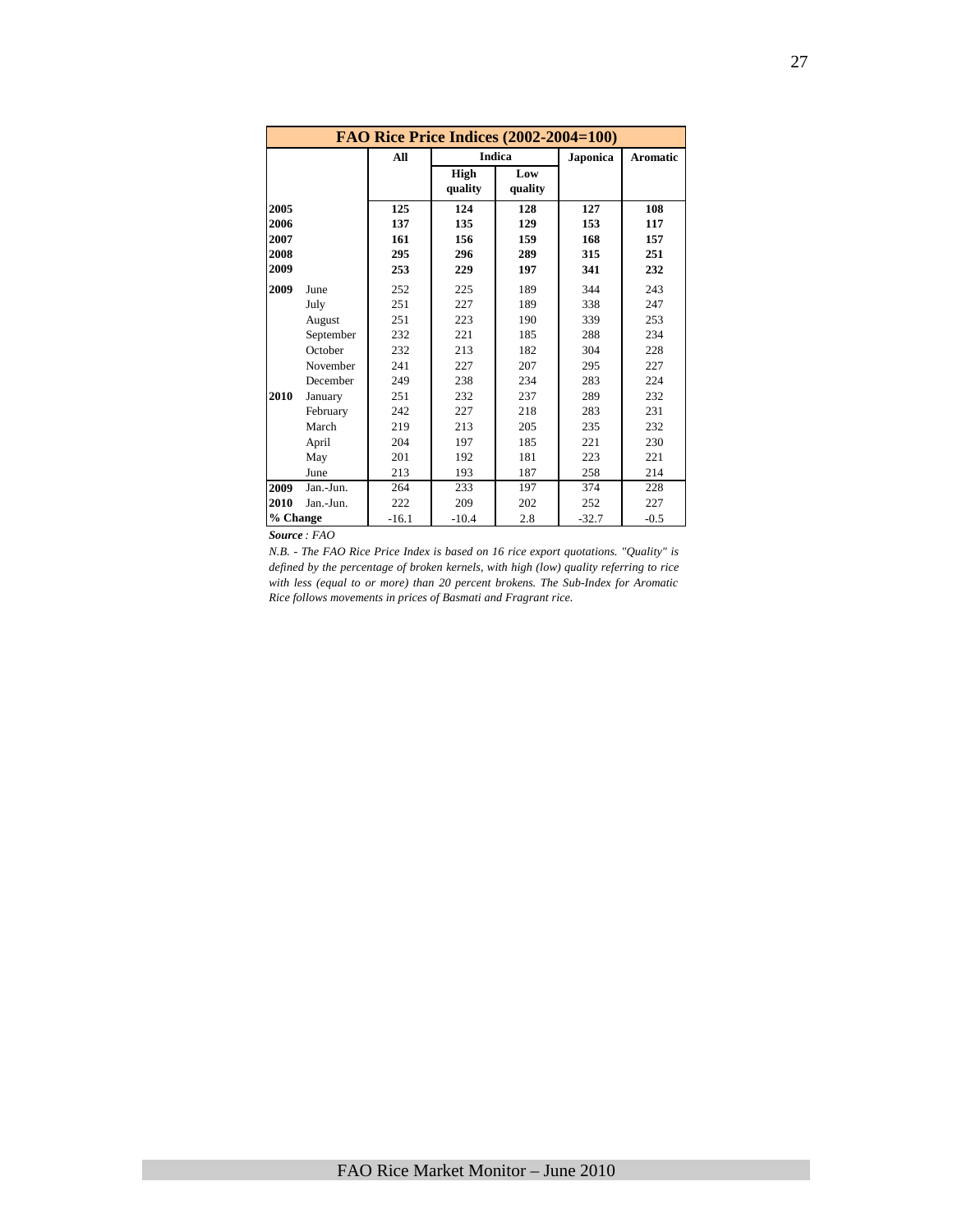|                |                                            |                           |                               |            |                   | <b>RICE EXPORT PRICES</b> |                          |                          |                                          |                                             |                                                                  |                                   |                          |
|----------------|--------------------------------------------|---------------------------|-------------------------------|------------|-------------------|---------------------------|--------------------------|--------------------------|------------------------------------------|---------------------------------------------|------------------------------------------------------------------|-----------------------------------|--------------------------|
|                | Thai<br>White<br>100% B<br>Second<br>grade | Thai<br>Parboiled<br>100% | U.S.<br>Long<br>Grain<br>2,4% | Thai<br>5% | <b>Viet</b><br>5% | Thai<br>25%               | <b>Viet</b><br>25%       | Pak<br>25%               | Thai<br>${\bf A1}$<br><b>Super</b><br>1/ | U.S.<br>California<br>Medium<br>Grain<br>2/ | Egypt<br><b>Short</b><br>Grain,<br>Grade<br>2,5% 178<br>Camolino | Pak<br><b>Basmati</b><br>Ordinary | Thai<br>Fragrant<br>100% |
|                |                                            |                           |                               |            |                   |                           | $(US \n$/tonne, f.o.b.)$ |                          |                                          |                                             |                                                                  |                                   |                          |
| 2005           | 291                                        | 285                       | 319                           | 285        | 255               | 259                       | 239                      | 235                      | 219                                      | 418                                         | 327                                                              | 473                               | 404                      |
| 2006           | 311                                        | 300                       | 394                           | 304        | 266               | 269                       | 249                      | 230                      | 217                                      | 512                                         | 353                                                              | 516                               | 470                      |
| 2007           | 335                                        | 332                       | 436                           | 325        | 313               | 305                       | 294                      | 290                      | 275                                      | 557                                         | 404                                                              | 677                               | 550                      |
| 2008           | 695                                        | 722                       | 782                           | 682        | 614               | 603                       | 553                      | 498                      | 506                                      | 913                                         | n.a.                                                             | 1077                              | 914                      |
| 2009           | 587                                        | 619                       | 545                           | 555        | 432               | 460                       | 384                      | 351                      | 329                                      | 1019                                        | 765                                                              | 937                               | 954                      |
| 2009           |                                            |                           |                               |            |                   |                           |                          |                          |                                          |                                             |                                                                  |                                   |                          |
| June           | 581                                        | 612                       | 537                           | 551        | 405               | 457                       | 362                      | 340                      | 320                                      | 1150                                        | 780                                                              | 1100                              | 916                      |
| July           | 586                                        | 632                       | 530                           | 556        | 413               | 459                       | 359                      | 340                      | 323                                      | 1067                                        | 767                                                              | 1100                              | 956                      |
| August         | 565                                        | 586                       | 544                           | 532        | 400               | 443                       | 345                      | 370                      | 310                                      | 948                                         | 762                                                              | 1100                              | 972                      |
| September      | 560                                        | 616                       | 532                           | 530        | 380               | 440                       | 332                      | 360                      | 306                                      | 895                                         | 762                                                              | 838                               | 1022                     |
| October        | 535                                        | 581                       | 504                           | 504        | 412               | 422                       | 360                      | 318                      | 303                                      | 849                                         | 762                                                              | 750                               | 1060                     |
| November       | 558                                        | 593                       | 528                           | 527        | 481               | 443                       | 432                      | 345                      | 338                                      | 816                                         | 782                                                              | 750                               | 1083                     |
| December       | 618                                        | 622                       | 544                           | 588        | 520               | 496                       | 488                      | 380                      | 394                                      | 794                                         | 742                                                              | 750                               | 1009                     |
| 2010           |                                            |                           |                               |            |                   |                           |                          |                          |                                          |                                             |                                                                  |                                   |                          |
| January        | 601                                        | 616                       | 542                           | 570        | 478               | 503                       | 451                      | 401                      | 426                                      | 772                                         | 652                                                              | 830                               | 1024                     |
| February       | 576                                        | 594                       | 590                           | 542        | 420               | 485                       | 401                      | 364                      | 410                                      | 772                                         | 652                                                              | 865                               | 1016                     |
| March          | 543                                        | 552                       | 522                           | 502        | 386               | 453                       | 361                      | 354                      | 388                                      | 732                                         | 607                                                              | 880                               | 1005                     |
| April          | 500                                        | 492                       | 510                           | 466        | 357               | 411                       | 328                      | 325                      | 341                                      | 728                                         | 575                                                              | 856                               | 1000                     |
| May            | 475                                        | 460                       | 485                           | 446        | 362               | 390                       | 332                      | 323                      | 322                                      | 719                                         | 577                                                              | 760                               | 983                      |
| June           | 474                                        | 470                       | 466                           | 443        | 369               | 390                       | 343                      | 340                      | 327                                      | 739                                         | 669                                                              | 760                               | 957                      |
| 2009 Jan.-Jun. | 603                                        | 633                       | 560                           | 571        | 431               | 469                       | 382                      | 351                      | 329                                      | 1143                                        | n.a.                                                             | 993                               | 890                      |
| 2010 Jan.-Jun. | 528                                        | 531                       | 519                           | 495        | 395               | 439                       | 369                      | 351                      | 369                                      | 744                                         | 622                                                              | 825                               | 998                      |
| % Change       | $-12.5$                                    | $-16.2$                   | $-7.3$                        | $-13.4$    | $-8.2$            | $-6.5$                    | $-3.3$                   | $\overline{\phantom{a}}$ | 12.1                                     | $-34.9$                                     | n.a.                                                             | $-16.9$                           | 12.1                     |

**Sources**: Jackson Son & Co. (London) Ltd., Thai Department of Foreign Trade (DFT) and other public sources.

1/ White broken rice. 2/ Up to August 2005 U.S. medium grain No.2, 4%; since September 2005 onwards No. 1, maximum 4-percent brokens, sacked, California mill. **Note**: Please note that data may have been subject to revision due to temporary unavailability and/or late publishing of weekly price quotations.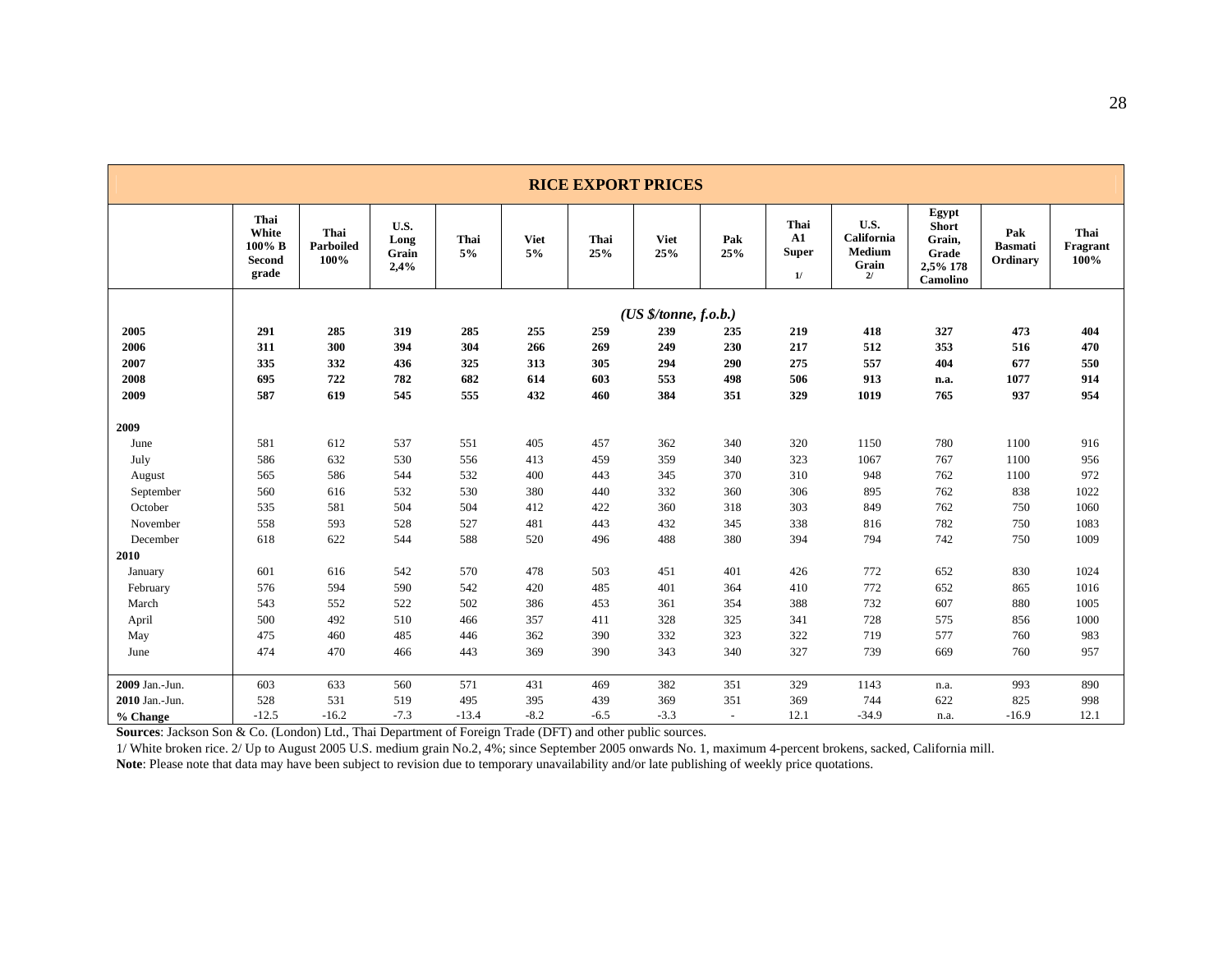| WORLD PADDY PRODUCTION    |               |                     |                    | WORLD IMPORTS OF RICE                                      |                           |
|---------------------------|---------------|---------------------|--------------------|------------------------------------------------------------|---------------------------|
|                           | 2008          | 2009<br>(estimated) | 2010<br>(forecast) | 2008<br>2009<br>(estimated)                                | $2010^{1/}$<br>(forecast) |
|                           |               | million tonnes      |                    | million tonnes, milled eq.                                 |                           |
| <b>WORLD</b>              | 686.0         | 680.4               | 704.4              | <b>WORLD</b><br>30.1<br>29.3                               | 30.4                      |
| Developing countries      | 661.8         | 654.9               | 677.4              | 25.4<br>Developing countries<br>24.6                       | 25.7                      |
| Developed countries       | 24.3          | 25.5                | 26.9               | Developed countries<br>4.7<br>4.7                          | 4.7                       |
|                           |               |                     |                    |                                                            |                           |
| <b>ASIA</b><br>Bangladesh | 622.8<br>47.0 | 614.3<br>48.6       | 637.3<br>50.3      | 14.0<br>13.0<br>AS IA<br>1.7<br>0.1                        | 13.8<br>0.4               |
| Cambodia                  | 7.2           | 7.6                 | 5.9                | Bangladesh<br>China<br>0.7<br>0.9                          | 0.9                       |
| China                     | 193.4         | 196.5               | 198.7              | of which Taiwan Prov.<br>0.1<br>0.2                        | 0.2                       |
| of which Taiwan Prov      | 1.5           | 1.4                 | 1.4                | 0.3<br>0.3<br>Indonesia                                    | 0.2                       |
| India                     | 148.8         | 134.0               | 151.0              | Iran, Islamic Rep. of<br>1.0<br>1.3                        | 1.2                       |
| Indonesia                 | 60.3          | 64.4                | 65.2               | 0.8<br>1.1<br>Iraq                                         | 1.2                       |
| Iran, Islamic Rep. of     | 2.2           | 2.7                 | 2.8                | 0.6<br>0.7<br>Japan                                        | 0.7                       |
| Japan                     | 11.0          | 10.6                | 10.7               | 1.0<br>0.9<br>M alay sia                                   | 0.9                       |
| Korea Rep. of             | 6.5           | 6.6                 | 6.5                | 2.3<br>Philippines<br>1.8                                  | 2.5                       |
| M yanmar                  | 30.5          | 31.0                | 30.8               | Saudi Arabia<br>1.0<br>0.9                                 | 0.8                       |
| Pakistan                  | 10.4          | 10.1                | 10.2               | Sri Lanka<br>0.1<br>0.1                                    | 0.1                       |
| Philippines               | 17.1          | 15.5                | 17.0               |                                                            |                           |
| Sri Lanka                 | 3.9           | 3.7                 | 4.0                | 9.8<br><b>AFRICA</b><br>9.6                                | 9.8                       |
| Thailand                  | 31.7          | 29.8                | 30.0               | Côte d'Ivoire<br>0.9<br>0.9                                | 0.9                       |
| Viet Nam                  | 38.7          | 38.9                | 39.1               | Nigeria<br>2.0<br>1.8                                      | 1.8                       |
|                           |               |                     |                    | 0.9<br>0.9<br>Senegal                                      | 0.8                       |
| <b>AFRICA</b>             | 24.3          | 23.8                | 24.8               | South Africa<br>0.8<br>0.9                                 | 1.0                       |
|                           | 7.3           | 5.7                 | 6.0                | <b>CENTRAL AMERICA</b><br>2.3<br>2.3                       | 2.3                       |
| North Africa              | 7.3           | 5.7                 | 6.0                | Cuba<br>0.6<br>0.5                                         | 0.5                       |
| Egypt                     |               |                     |                    | Mexico<br>0.6<br>0.6                                       | 0.6                       |
| Sub-Saharan Africa        | 16.9          | 18.0                | 18.6               |                                                            |                           |
| Western Africa            | 10.2          | 11.0                | 11.8               | 0.9<br><b>SOUTH AMERICA</b><br>1.2                         | 1.5                       |
| Côte d'Ivoire             | 0.7           | 0.7                 | 0.7                | 0.4<br>0.7<br><b>Brazil</b>                                | 1.0                       |
| Guinea                    | 1.5           | 1.5                 | 1.5                | 0.1<br>Peru<br>0.1                                         | 0.0                       |
| M ali                     | 1.3<br>4.2    | 1.6                 | 1.8                |                                                            |                           |
| Nigeria<br>Central Africa | 0.4           | 4.3<br>0.5          | 4.5<br>0.5         | <b>NORTH AMERICA</b><br>1.0<br>1.0<br>Canada<br>0.3<br>0.3 | 1.0<br>0.3                |
| Eastern Africa            | 1.8           | 1.8                 | 1.9                | <b>United States</b><br>0.7<br>0.7                         | 0.7                       |
| Tanzania                  | 1.4           | 1.3                 | 1.4                |                                                            |                           |
| Southern Africa           | 4.4           | 4.6                 | 4.4                | <b>EUROPE</b><br>1.8<br>1.5                                | 1.6                       |
| M adagascar               | 4.1           | 4.2                 | 4.0                | EU $2/$<br>1.3<br>1.0                                      | 1.1                       |
| M ozambique               | 0.2           | 0.3                 | 0.3                | 0.3<br>Russian Fed.<br>0.3                                 | 0.2                       |
|                           |               |                     |                    |                                                            |                           |
| <b>CENTRAL AMERICA</b>    | 2.5           | 2.8                 | 2.8                | <b>OCEANIA</b><br>0.4<br>0.5                               | 0.5                       |
| Cuba                      | 0.4           | 0.6                 | 0.5                |                                                            |                           |
| Dominican Rep.            | 0.8           | 0.8                 | 0.9                |                                                            |                           |
| Mexico                    | 0.2           | 0.3                 | 0.2                | <b>WORLD EXPORTS OF RICE</b>                               |                           |
| <b>SOUTH AMERICA</b>      | 23.8          | 25.2                | 23.9               | 2008<br>2009                                               | $\boldsymbol{2010}^{1/}$  |
| Argentina                 | 1.2           | 1.3                 | 1.4                | (estimated)                                                | (forecast)                |
| Brazil                    | 12.1          | 12.6                | 11.4               |                                                            |                           |
|                           | 2.4           | 2.8                 | 2.9                | million tonnes, milled eq.<br><b>WORLD</b><br>30.1<br>29.3 | 30.4                      |
| Colombia                  | 2.8           | 3.0                 | 2.9                | 26.4<br>25.8                                               |                           |
| Peru                      | 1.3           | 1.3                 | 1.1                | Developing countries                                       | 26.5<br>3.9               |
| Uruguay                   |               |                     |                    | Developed countries<br>3.7<br>3.4                          |                           |
| <b>NORTH AMERICA</b>      | 9.2           | 10.0                | 11.1               | <b>ASIA</b><br>24.1<br>23.3                                | 24.0                      |
| United States             | 9.2           | 10.0                | 11.1               | 1.0<br>0.9<br>China                                        | 0.9                       |
|                           |               |                     |                    | 0.1<br>of which Taiwan Prov.<br>0.1                        | 0.1                       |
| <b>EUROPE</b>             | 3.4           | 4.2                 | 4.3                | 3.5<br>2.1<br>India                                        | 2.0                       |
| EU                        | 2.5           | 3.2                 | 3.2                | 0.2<br>1.1<br>M y anmar                                    | 1.0                       |
|                           |               |                     |                    | Pakistan<br>2.8<br>2.9                                     | 3.8                       |
| <b>OCEANIA</b>            | 0.0           | 0.1                 | 0.2                | Thailand<br>10.0<br>8.5                                    | 8.2                       |
| Australia                 | 0.0           | 0.1                 | 0.2                | 4.7<br>Viet Nam<br>6.0                                     | 6.0                       |

|  |  | <b>FOOTNOTES</b> |
|--|--|------------------|
|--|--|------------------|

|                | DY PRODUCTION       |                    |                                | WORLD INFORTS OF RICE |                            |                           |
|----------------|---------------------|--------------------|--------------------------------|-----------------------|----------------------------|---------------------------|
| 2008           | 2009<br>(estimated) | 2010<br>(forecast) |                                | 2008                  | 2009<br>(estimated)        | $2010^{1/}$<br>(forecast) |
|                | million tonnes      |                    |                                |                       | million tonnes, milled eq. |                           |
| 686.0          | 680.4               | 704.4              | <b>WORLD</b>                   | 30.1                  | 29.3                       | 30.4                      |
| 661.8          | 654.9               | 677.4              | Developing countries           | 25.4                  | 24.6                       | 25.7                      |
| 24.3           | 25.5                | 26.9               | Developed countries            | 4.7                   | 4.7                        | 4.7                       |
| 622.8          | 614.3               | 637.3              | <b>ASIA</b>                    | 14.0                  | 13.0                       | 13.8                      |
| 47.0           | 48.6                | 50.3               | Bangladesh                     | 1.7                   | 0.1                        | 0.4                       |
| 7.2            | 7.6                 | 5.9                | China                          | 0.7                   | 0.9                        | 0.9                       |
| 193.4          | 196.5               | 198.7              | of which Taiwan Prov.          | 0.1                   | 0.2                        | 0.2                       |
| 1.5            | 1.4                 | 1.4                | Indonesia                      | 0.3                   | 0.3                        | 0.2                       |
| 148.8          | 134.0               | 151.0              | Iran, Islamic Rep. of          | 1.0                   | 1.3                        | 1.2                       |
| 60.3           | 64.4                | 65.2               | Iraq                           | 0.8                   | 1.1                        | 1.2                       |
| 2.2            | 2.7                 | 2.8                | Japan                          | 0.6                   | 0.7                        | 0.7                       |
| 11.0           | 10.6                | 10.7               | M alay sia                     | 1.0                   | 0.9                        | 0.9                       |
| 6.5            | 6.6                 | 6.5                | Philippines                    | 2.3                   | 1.8                        | 2.5                       |
| 30.5           | 31.0                | 30.8               | Saudi Arabia                   | 1.0                   | 0.9                        | 0.8                       |
| 10.4           | 10.1                | 10.2               | Sri Lanka                      | 0.1                   | 0.1                        | 0.1                       |
| 17.1           | 15.5                | 17.0               |                                |                       |                            |                           |
| 3.9            | 3.7                 | 4.0                | <b>AFRICA</b>                  | 9.6                   | 9.8                        | 9.8                       |
| 31.7           | 29.8                | 30.0               | Côte d'Ivoire                  | 0.9                   | 0.9                        | 0.9                       |
| 38.7           | 38.9                | 39.1               | Nigeria                        | 2.0                   | 1.8                        | 1.8                       |
|                |                     |                    | Senegal                        | 0.9                   | 0.9                        | 0.8                       |
| 24.3           | 23.8                | 24.8               | South Africa                   | 0.8                   | 0.9                        | 1.0                       |
| 7.3            | 5.7                 | 6.0                | <b>CENTRAL AMERICA</b>         | 2.3                   | 2.3                        | 2.3                       |
| 7.3            | 5.7                 | 6.0                | Cuba                           | 0.6                   | 0.5                        | 0.5                       |
|                |                     |                    | <b>M</b> exico                 | 0.6                   | 0.6                        | 0.6                       |
| 16.9           | 18.0                | 18.6               |                                |                       |                            |                           |
| 10.2           | 11.0                | 11.8               | <b>SOUTH AMERICA</b>           | 0.9                   | 1.2                        | 1.5                       |
| 0.7            | 0.7                 | 0.7                | <b>Brazil</b>                  | 0.4                   | 0.7                        | 1.0                       |
| 1.5            | 1.5                 | 1.5                | Peru                           | 0.1                   | 0.1                        | 0.0                       |
| 1.3            | 1.6                 | 1.8                |                                |                       |                            |                           |
| 4.2<br>0.4     | 4.3<br>0.5          | 4.5<br>0.5         | <b>NORTH AMERICA</b><br>Canada | 1.0<br>0.3            | 1.0<br>0.3                 | 1.0<br>0.3                |
| 1.8            | 1.8                 | 1.9                | <b>United States</b>           | 0.7                   | 0.7                        | 0.7                       |
| 1.4            | 1.3                 | 1.4                |                                |                       |                            |                           |
| 4.4            |                     | 4.4                |                                |                       |                            |                           |
|                | 4.6                 |                    | <b>EUROPE</b>                  | 1.8                   | $1.5\,$                    | 1.6                       |
| 4.1            | 4.2                 | 4.0                | EU $2/$                        | 1.3                   | 1.0                        | 1.1                       |
| 0.2            | 0.3                 | 0.3                | Russian Fed.                   | 0.3                   | 0.3                        | 0.2                       |
| 2.5            | 2.8                 | 2.8                | <b>OCEANIA</b>                 | 0.4                   | 0.5                        | 0.5                       |
| 0 <sub>A</sub> | 06                  | 05                 |                                |                       |                            |                           |

| Mexico                               | 0.2  | 0.3  | 0.2  |                       | <b>WORLD EXPORTS OF RICE</b> |                            |              |  |
|--------------------------------------|------|------|------|-----------------------|------------------------------|----------------------------|--------------|--|
| <b>SOUTH AMERICA</b>                 | 23.8 | 25.2 | 23.9 |                       | 2008                         | 2009                       | $2010^{1/2}$ |  |
| Argentina                            | 1.2  | 1.3  | 1.4  |                       |                              | (estimated)                | (forecast)   |  |
| Brazil                               | 12.1 | 12.6 | 11.4 |                       |                              | million tonnes, milled eq. |              |  |
| Colombia                             | 2.4  | 2.8  | 2.9  | <b>WORLD</b>          | 30.1                         | 29.3                       | 30.4         |  |
| Peru                                 | 2.8  | 3.0  | 2.9  | Developing countries  | 26.4                         | 25.8                       | 26.5         |  |
| Uruguay                              | 1.3  | 1.3  | 1.1  | Developed countries   | 3.7                          | 3.4                        |              |  |
| NORTH AMERICA                        | 9.2  | 10.0 | 11.1 | <b>ASIA</b>           | 24.1                         | 23.3                       | 24.0         |  |
| <b>United States</b>                 | 9.2  | 10.0 | 11.1 | China                 | 1.0                          | 0.9                        |              |  |
|                                      |      |      |      | of which Taiwan Prov. | 0.1                          | 0.1                        |              |  |
| <b>EURO PE</b>                       | 3.4  | 4.2  | 4.3  | India                 | 3.5                          | 2.1                        |              |  |
| EU                                   | 2.5  | 3.2  | 3.2  | M y anmar             | 0.2                          | 1.1                        |              |  |
|                                      |      |      |      | Pakistan              | 2.8                          | 2.9                        |              |  |
| <b>OCEANIA</b>                       | 0.0  | 0.1  | 0.2  | Thailand              | 10.0                         | 8.5                        |              |  |
| Australia                            | 0.0  | 0.1  | 0.2  | Viet Nam              | 4.7                          | 6.0                        |              |  |
|                                      |      |      |      | <b>AFRICA</b>         | 0.5                          | 0.5                        |              |  |
|                                      |      |      |      | Egypt                 | 0.5                          | 0.5                        |              |  |
|                                      |      |      |      | <b>SOUTH AMERICA</b>  | 2.0                          | 2.2                        |              |  |
|                                      |      |      |      | Argentina             | 0.3                          | 0.5                        |              |  |
|                                      |      |      |      | Guyana                | 0.2                          | 0.3                        |              |  |
|                                      |      |      |      | Uruguay               | 0.8                          | 0.7                        |              |  |
|                                      |      |      |      | <b>NORTH AMERICA</b>  | 3.2                          | 3.0                        |              |  |
|                                      |      |      |      | <b>United States</b>  | 3.2                          | 3.0                        |              |  |
|                                      |      |      |      | <b>EUROPE</b>         | 0.1                          | 0.2                        |              |  |
| FOO TNO TES:                         |      |      |      | $EU$ $2/$             | 0.1                          | 0.1                        |              |  |
| Totals computed from unrounded data. |      |      |      |                       |                              |                            |              |  |
| 1/ Tentative.                        |      |      |      | <b>OCEANIA</b>        | 0.1                          | 0.1                        |              |  |
| 2/ Excluding intra-trade.            |      |      |      | Australia             | 0.1                          | 0.1                        |              |  |

#### **WORLD BMORTS OF RICE**